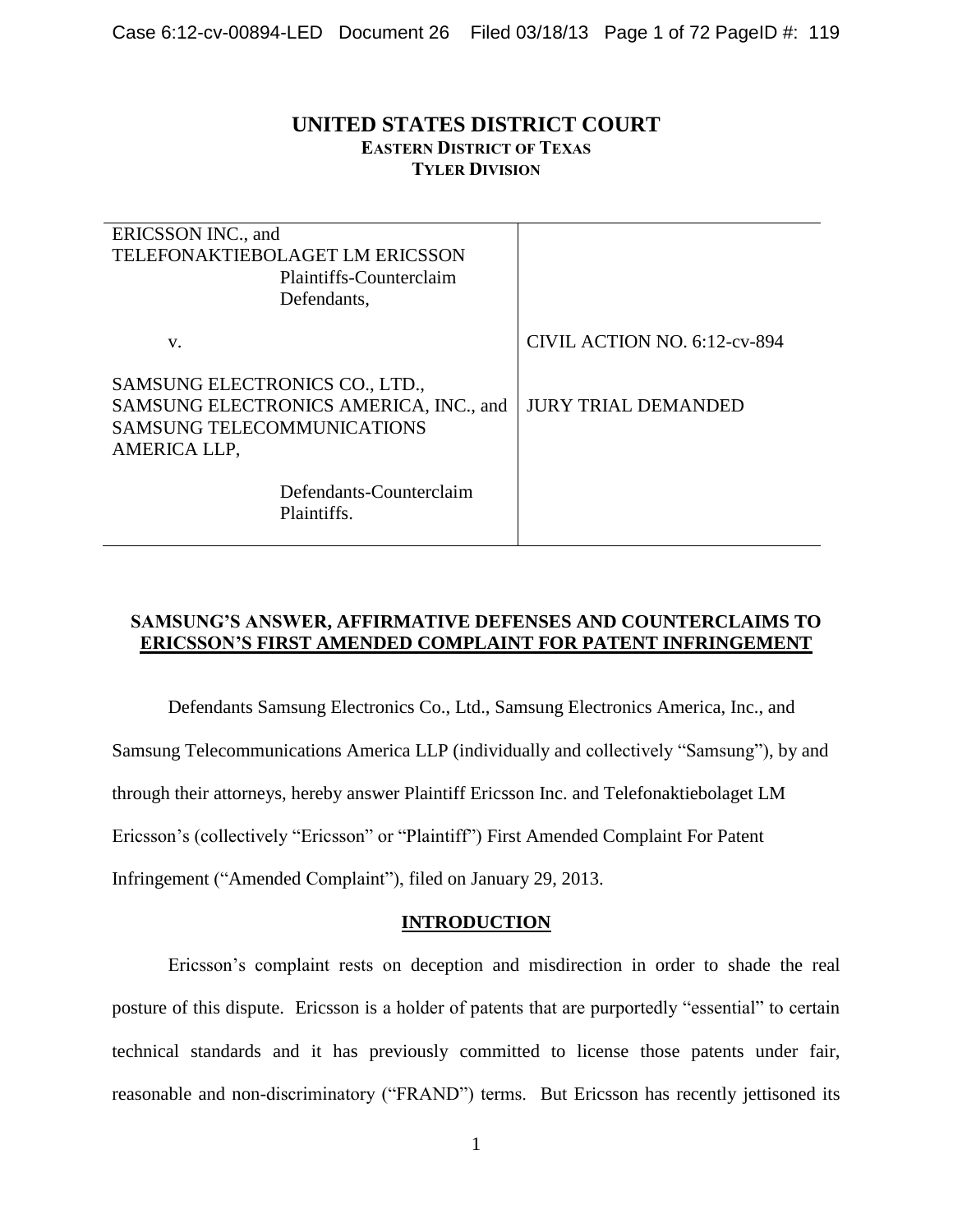mobile phone business and it now feels unhinged as a non-practicing entity in the mobile phone market to extort vastly unreasonable and discriminatory license fees from Samsung under threat of product exclusion resulting from a simultaneously filed complaint in the U.S. International Trade Commission ("ITC"). Ericsson's misguided actions epitomize the patent "hold up" problem that has been the recent subject of wide discussion within standard-setting organizations and other authorities around the globe, and its actions should not be condoned nor fostered in this Court.

Ericsson and Samsung are not strangers. The companies have a long licensing history that includes two prior license agreements, most recently an agreement executed in 2007 in which the parties granted one another rights to patents including those that were declared essential to various wireless standards ("standard essential patents" or "SEPs"). The 2007 agreement expired on March 31, 2011. Since that time, the parties have engaged in negotiations so that a new agreement could be finalized between the parties, on terms that Samsung believed would have been consistent with the prior licenses. But that was never Ericsson's intention.

Ericsson's obligation to license its patents under FRAND terms is anchored in Ericsson's contracts with  $-$  and participation in  $-$  the standards setting organizations ETSI and IEEE, organizations that are instrumental in developing standards for telecommunications and other widespread technologies. Ericsson's own statement to the U.S. Securities and Exchange Commission makes this clear:

Since these standards are developed in industry-wide collaboration to ensure multi-vendor interoperability, *patent holders waive their monopolies and commit to licensing their part of the technology to others wanting to use it*. *[Ericsson] complies with fair, reasonable and non-discriminatory licensing (FRAND)*. This fair return licensing provides incentive to make further investments in R&D, while also allowing for new entrants to commercialize the technology *at a reasonable cost.* International standards and FRAND licensing are *fundamental*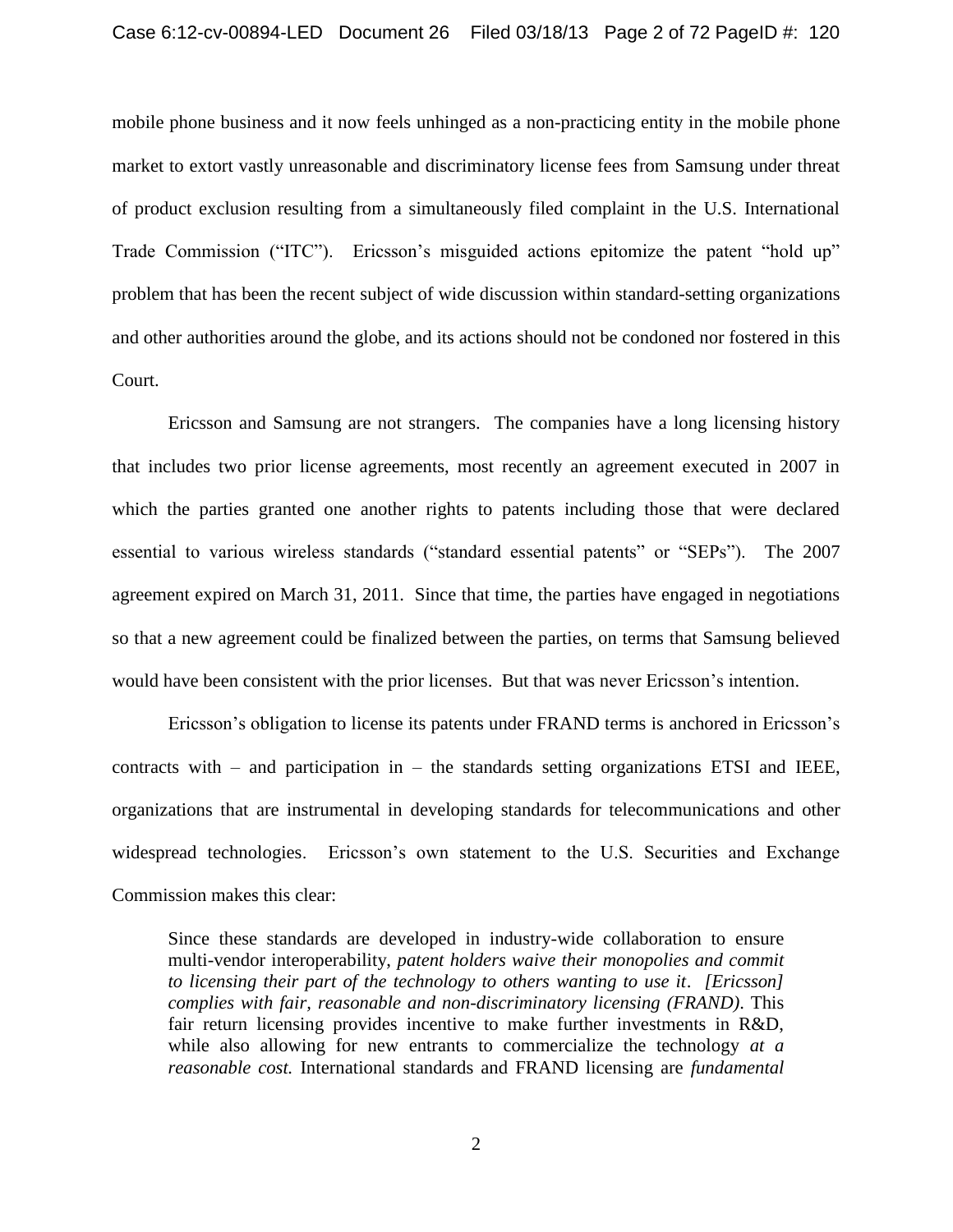for the telecom ecosystem and are a prerequisite for the global success of mobile communications. $<sup>1</sup>$ </sup>

Ericsson notes that "FRAND licensing is a two-way street." Complaint at Para. 9. But it is Ericsson – not Samsung – that seeks to ignore over a decade of licensing history between the companies and to travel down a new road as an NPE extracting irrational sums from Samsung under threat of an ITC exclusion order barring importation of Samsung's products into the U.S., injunctive relief that is directly contrary to Ericsson's waiver of its monopoly aspirations. Although Samsung is a willing licensee, Ericsson demands unreasonable terms and conditions from Samsung, and its various assertions in its complaint seeking to cloak Ericsson as a guardian of FRAND are wholly contrary to its actions. Ericsson seeks to extract a usurious ransom that dwarfs the amounts paid by Samsung in two prior agreements (reached in 2001 and 2007) as well as the payments made by any other Ericsson licensee. And this is just one stop along Ericsson's toll highway – Ericsson no doubt has plans to extract unreasonable fees from the rest of the industry unless stopped by Samsung here.

Of course, Samsung cannot stand idly by as Ericsson seeks to trample on Samsung's business, one Samsung has earned through investment and innovation. Samsung is one of the world's leading designers, manufacturers, and suppliers of consumer electronics products and components and has built its business through innovation and premium product offerings. Samsung is a household name and its popular consumer products including mobile phones and TVs have set the mark for design, quality, and feature-depth. Samsung's popular GALAXY brand products, for example, provide a robust platform for entertainment, communications, and applications to enhance every-day life of consumers. Samsung's success has been achieved

 $\overline{a}$ 

<sup>1</sup> Form 20-f of LM Ericsson Telephone Company, United States Securities and Exchange Commission, dated April 4, 2012 (emphasis added).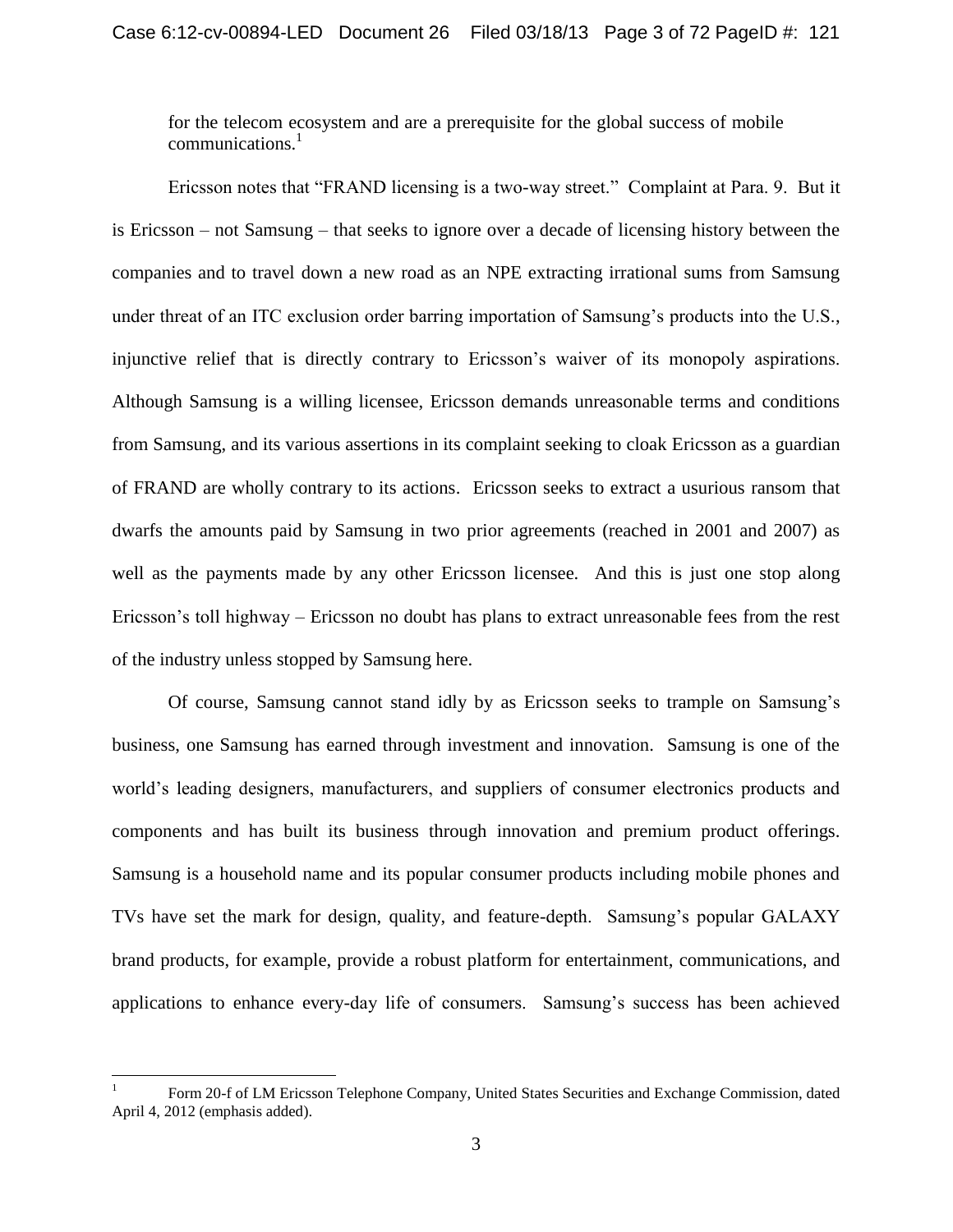through decades of investments in R&D, with \$8.6 billion invested in 2011 alone, and Samsung's innovations have been recognized by the award of over 44,000 U.S. patents.

Indeed, Samsung's significant technology investments have resulted in Samsung's leadership position in key mobile technology areas including patented innovations in 4G LTE. While Ericsson has exited the mobile device business, it still sells equipment to network operators and it requires a license from Samsung in order to lawfully do so. Samsung has asserted counterclaims herein in order to remedy Ericsson's ongoing, unlicensed infringement of Samsung's patents.

Ericsson chose an unfortunate course to resolve this dispute. By not first offering a license on FRAND terms, Ericsson breached its commitments to the standard setting organizations and the public that relies on these standards. Instead, Ericsson seeks to dismantle the standard-setting framework with unreasonable and discriminatory license demands from a willing licensee under threat of product exclusion. Samsung denies the allegations in Ericsson's complaint as set forth below and states the following defenses and counterclaims.

#### **GENERAL DENIAL**

Samsung denies the allegations in Ericsson's Amended Complaint unless expressly admitted in the following paragraphs.

#### **BACKGROUND**

1. Samsung admits that Ericsson filed this suit against Samsung in this Court. Samsung denies the remaining allegations of paragraph 1 of the Amended Complaint.

2. Samsung is without knowledge or information sufficient to form a belief as to the truth of the allegations contained in paragraph 2 of the Amended Complaint, and therefore denies those allegations.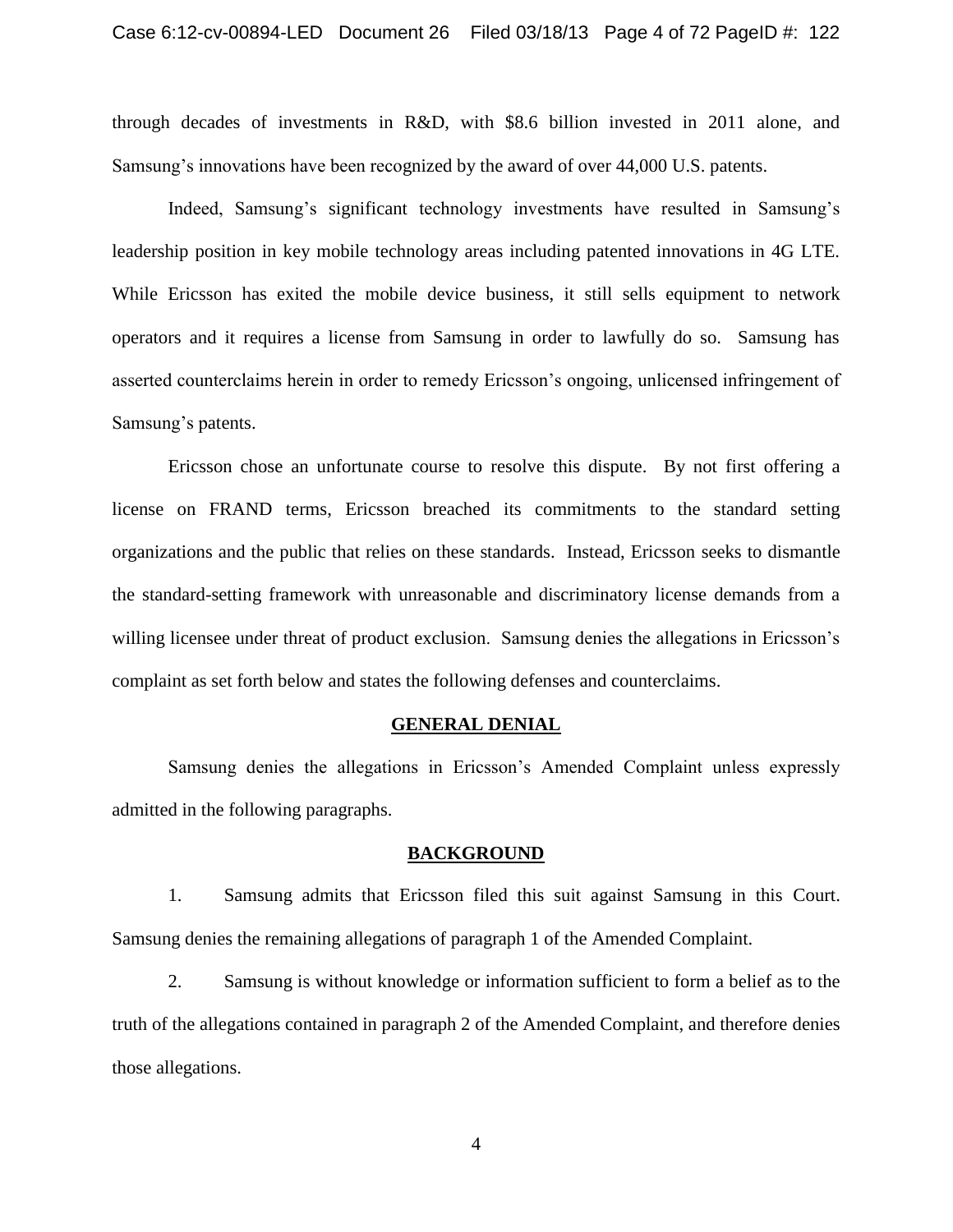3. Samsung is without knowledge or information sufficient to form a belief as to the truth of the allegations contained in paragraph 3 of the Amended Complaint, and therefore denies those allegations.

4. Samsung is without knowledge or information sufficient to form a belief as to the truth of the allegations contained in paragraph 4 of the Amended Complaint, and therefore denies those allegations.

5. Samsung is without knowledge or information sufficient to form a belief as to the truth of the allegations contained in paragraph 5 of the Amended Complaint, and therefore denies those allegations.

6. Samsung admits that Ericsson and Samsung previously entered into two crosslicensing agreements in 2001 and 2007, respectively, that have expired. Samsung denies the remaining allegations of paragraph 6 of the Amended Complaint.

7. Samsung denies the allegations of paragraph 7 of the Amended Complaint.

8. Samsung denies the allegations of paragraph 8 of the Amended Complaint.

9. Samsung denies the allegations of paragraph 9 of the Amended Complaint that are directed at Samsung. The remaining allegations of paragraph 9 of the Amended Complaint are too generalized, vague, and ambiguous to admit or deny, and therefore Samsung denies those allegations.

10. Samsung denies the allegations of paragraph 10 of the Amended Complaint.

#### **THE PARTIES**

11. Samsung is without knowledge or information sufficient to form a belief as to the truth of the allegations contained in paragraph 11 of the Amended Complaint, and therefore denies those allegations.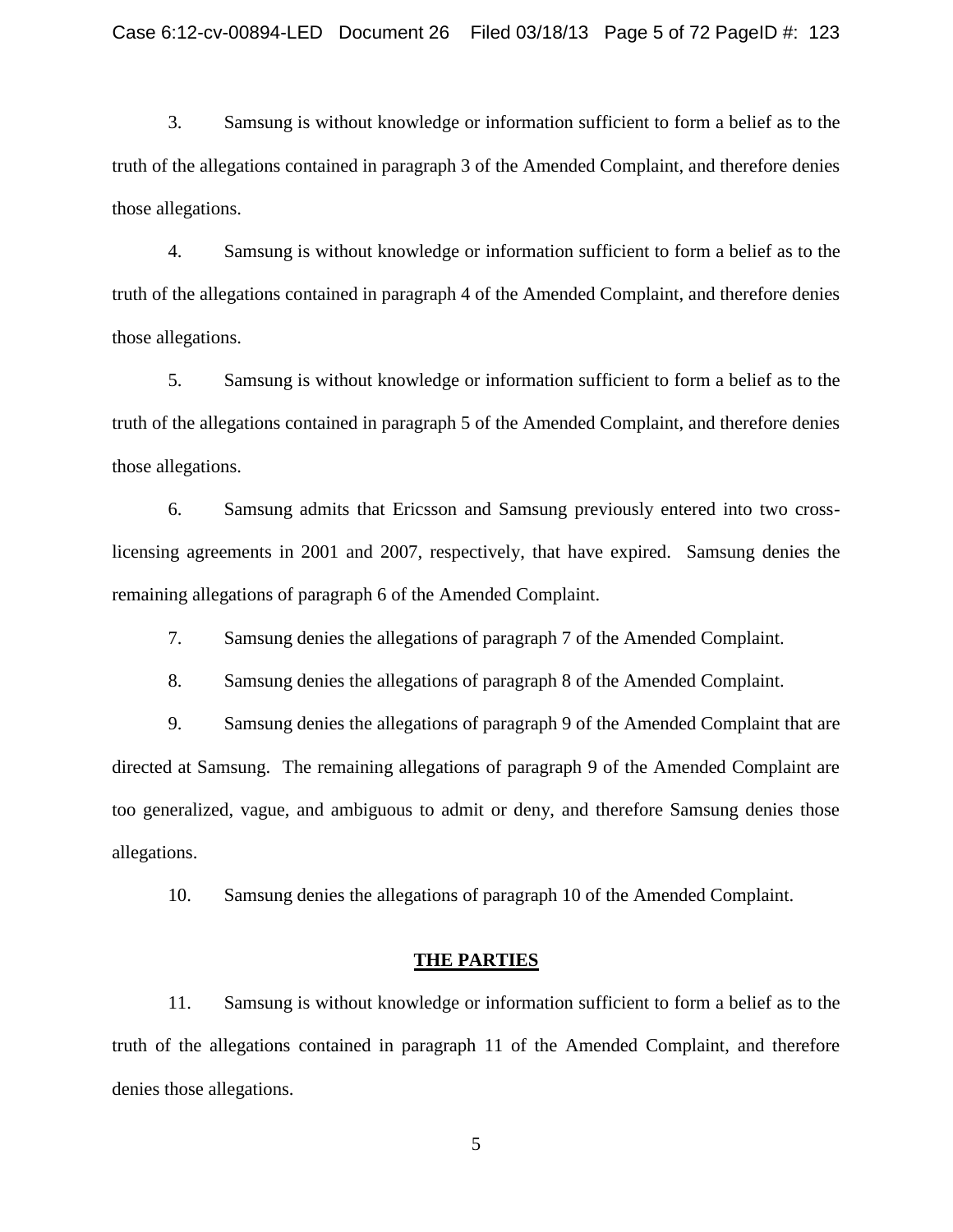12. Samsung is without knowledge or information sufficient to form a belief as to the truth of the allegations contained in paragraph 12 of the Amended Complaint, and therefore denies those allegations.

13. Samsung is without knowledge or information sufficient to form a belief as to the truth of the allegations contained in paragraph 13 of the Amended Complaint, and therefore denies those allegations.

14. Samsung is without knowledge or information sufficient to form a belief as to the truth of the allegations contained in paragraph 14 of the Amended Complaint, and therefore denies those allegations.

15. Samsung admits that Samsung Electronics is a corporation organized under the laws of the Republic of Korea. Samsung further admits that Samsung Electronics' business includes developing and manufacturing telephones, base stations, televisions, computers, Blu-ray players, cameras, and other devices that are imported into the United States and are marketed, sold, and/or offered for sale in the United States after importation, including within this District, but not necessarily directed purposefully or solely at this District. Samsung denies that Samsung Electronics imports telephones, base stations, televisions, computers, Blu-ray players, cameras, and other devices into the United States. Samsung denies the remaining allegations of paragraph 15 of the Amended Complaint.

16. Samsung admits that Samsung Electronics America has a principal place of business at 85 Challenger Road, Ridgefield Park, New Jersey 07660. Samsung further admits that Samsung Electronics America's business includes importing, marketing, selling, and/or offering for sale telephones, base stations, televisions, computers, Blu-ray players, cameras, and other devices in the United States, including within this District, but not necessarily directed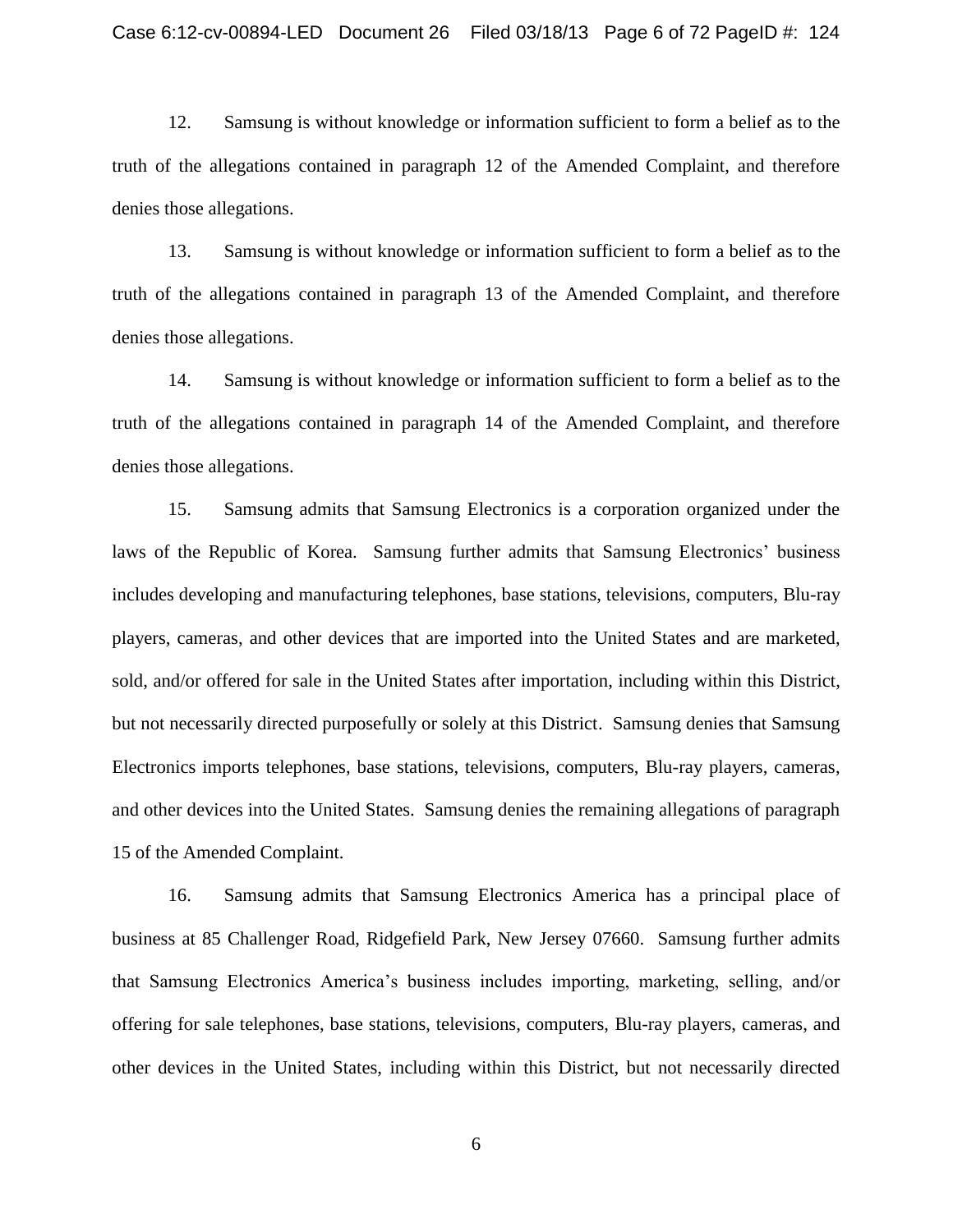purposefully or solely at this District. Samsung denies that Samsung Electronics America manufactures base stations, televisions, computers, Blu-ray players, cameras, and other devices. Samsung further admits that Samsung Electronics America has a registered agent in Texas, and that this agent is CT Corporation System, located at 350 N. St. Paul St., Suite 2900, Dallas, Texas 75201-4234. Samsung denies the remaining allegations of paragraph 16 of the Amended Complaint.

17. Samsung admits that Samsung Telecommunications is a corporation organized under the laws of the State of Delaware, with its principal place of business at 1301 East Lookout Drive, Richardson, Texas 75082. Samsung further admits that Samsung Telecommunications' business includes importing, marketing, selling, and/or offering for sale telephones, base stations, televisions, and other devices in the United States, including within this District, but not necessarily directed purposefully or solely at this District. Samsung denies that Samsung Telecommunications manufactures telephones, base stations, televisions, computers, Blu-ray players, cameras, and other devices. Samsung further admits that Samsung Telecommunications has a registered agent in Texas, and that this agent is Corporation Service Company dba CSC – Lawyers Incorporating Service Company, located at 211 E. 7th Street, Suite 620, Austin, Texas 78701-3218. Samsung denies the remaining allegations of paragraph 17 of the Amended Complaint.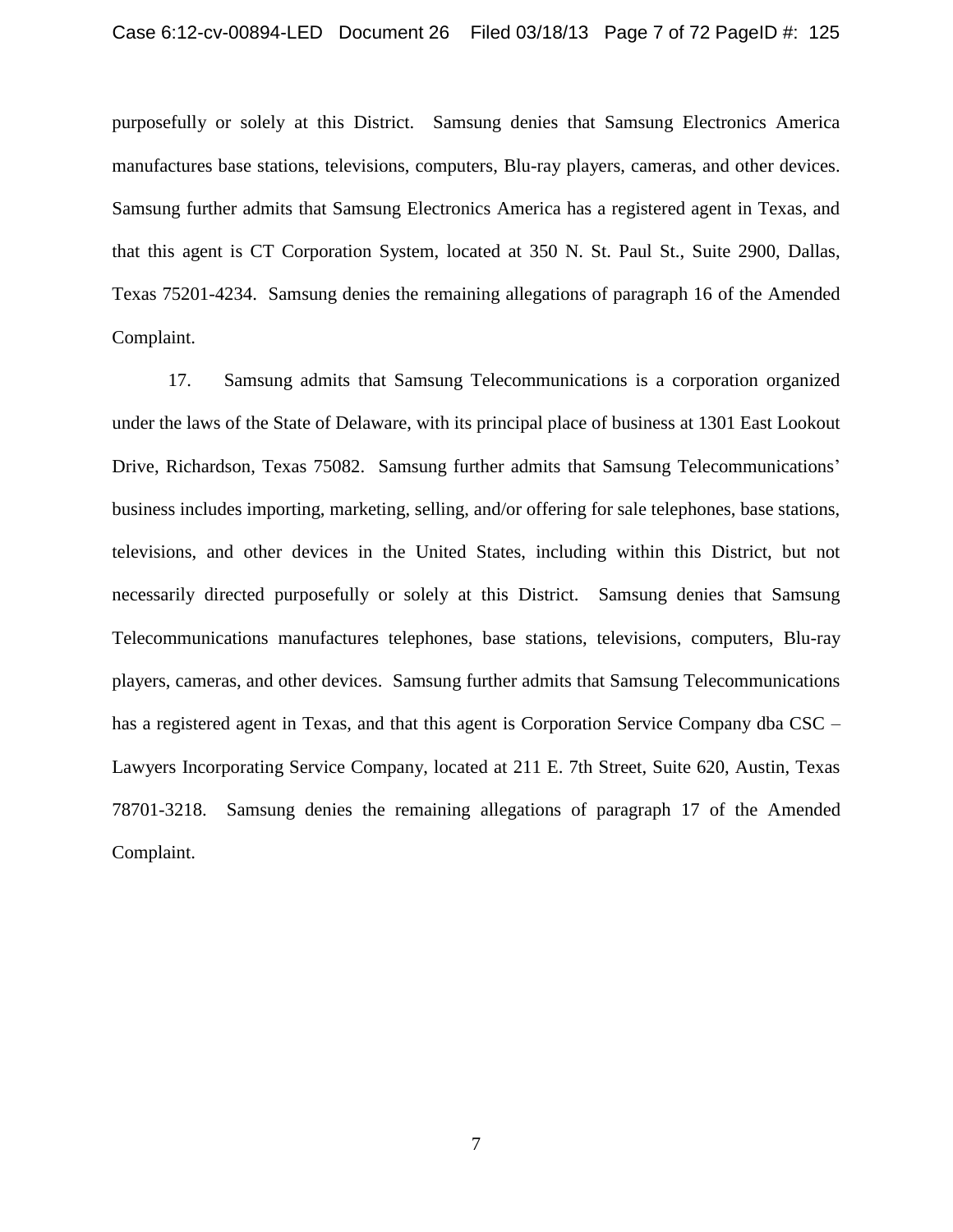#### **JURISDICTION AND VENUE**

18. Samsung admits that Ericsson's allegations of patent infringement purport to arise under Title 35 of the United States Code, but denies that such allegations are meritorious. Samsung admits that, for the purposes of this action only, this Court has subject matter jurisdiction over this suit pursuant to 28 U.S.C. §§ 1331, 1338, 2201, and 2202.

19. Samsung admits that venue is permissible, for purposes of this action only, under 28 U.S.C. §§ 1391 and 1400, but denies that venue is proper or convenient.

20. For purposes of this action only, Samsung does not contest personal jurisdiction. Samsung denies the remaining allegations of paragraph 20 of the Amended Complaint.

#### **THE PATENTS**

21. Samsung admits that United States Patent No. 6,029,052 ("the '052 patent"), entitled "Multiple Mode Direct Conversion Receiver," issued on February 22, 2000. Samsung further admits that, on its face, the '052 patent lists Martin Isberg, Bjorn Lindquist, Peter Jakobsson, Jan Celander, Kjell Gustafsson, Lars-Peter Kunkel, Torsten Carlsson, and Jacob Mannerstrale as inventors. Samsung denies that the '052 patent was "duly and legally" issued. Samsung is without knowledge or information sufficient to form a belief as to the truth of the remaining allegations contained in paragraph 21 of the Amended Complaint, and therefore denies those allegations.

22. Samsung admits that United States Patent No. 6,058,359 ("the '359 patent"), entitled "Speech Coding Including Soft Adaptability Feature," issued on May 2, 2000. Samsung further admits that, on its face, the '359 patent lists Roar Hagen and Erik Ekuddenas as inventors. Samsung denies that the '359 patent was "duly and legally" issued. Samsung is without knowledge or information sufficient to form a belief as to the truth of the remaining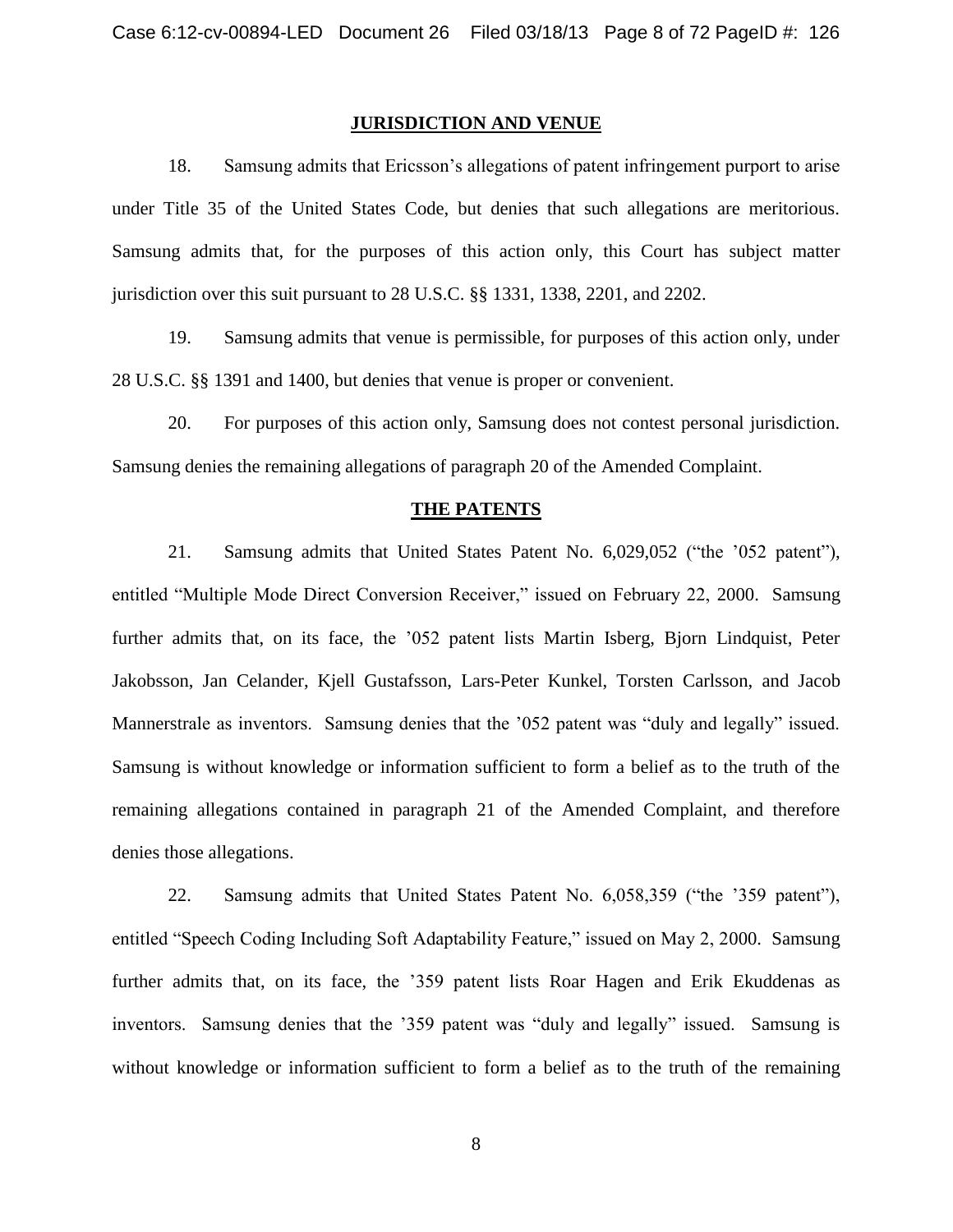allegations contained in paragraph 22 of the Amended Complaint, and therefore denies those allegations.

23. Samsung admits that United States Patent No. RE 43,931 ("the '931 patent"), entitled "Radiotelephones Having Contact-Sensitive User Interfaces and Methods of Operating Same" is a Reissue of United States Patent No. 6,278,888 ("the '888 patent"). Samsung further admits that the '931 patent, on its face, lists John Joseph Hayes, Jr. and Curtis Wayne Thornton as inventors and that it issued on January 15, 2013. Samsung denies that the '931 patent was "duly and legally" issued. Samsung is without knowledge or information sufficient to form a belief as to the truth of the remaining allegations contained in paragraph 23 of the Amended Complaint, and therefore denies those allegations.

24. Samsung admits that United States Patent No. 6,301,556 ("the '556 patent"), entitled "Reducing Sparseness in Coded Speech Signals," issued on October 9, 2001. Samsung further admits that, on its face, the '556 patent lists Roar Hagen, Bjorn Stig Erik Johansson, Erik Ekudden, and Willem Baastian Kleijn as inventors. Samsung denies that the '556 patent was "duly and legally" issued. Samsung is without knowledge or information sufficient to form a belief as to the truth of the remaining allegations contained in paragraph 24 of the Amended Complaint, and therefore denies those allegations.

25. Samsung admits that United States Patent No. 6,418,310 ("the '310 patent"), entitled "Wireless Subscriber Terminal Using Java Control Code," issued on July 9, 2002. Samsung further admits that, on its face, the '310 patent lists Paul W. Dent as an inventor. Samsung denies that the '310 patent was "duly and legally" issued. Samsung is without knowledge or information sufficient to form a belief as to the truth of the remaining allegations contained in paragraph 25 of the Amended Complaint, and therefore denies those allegations.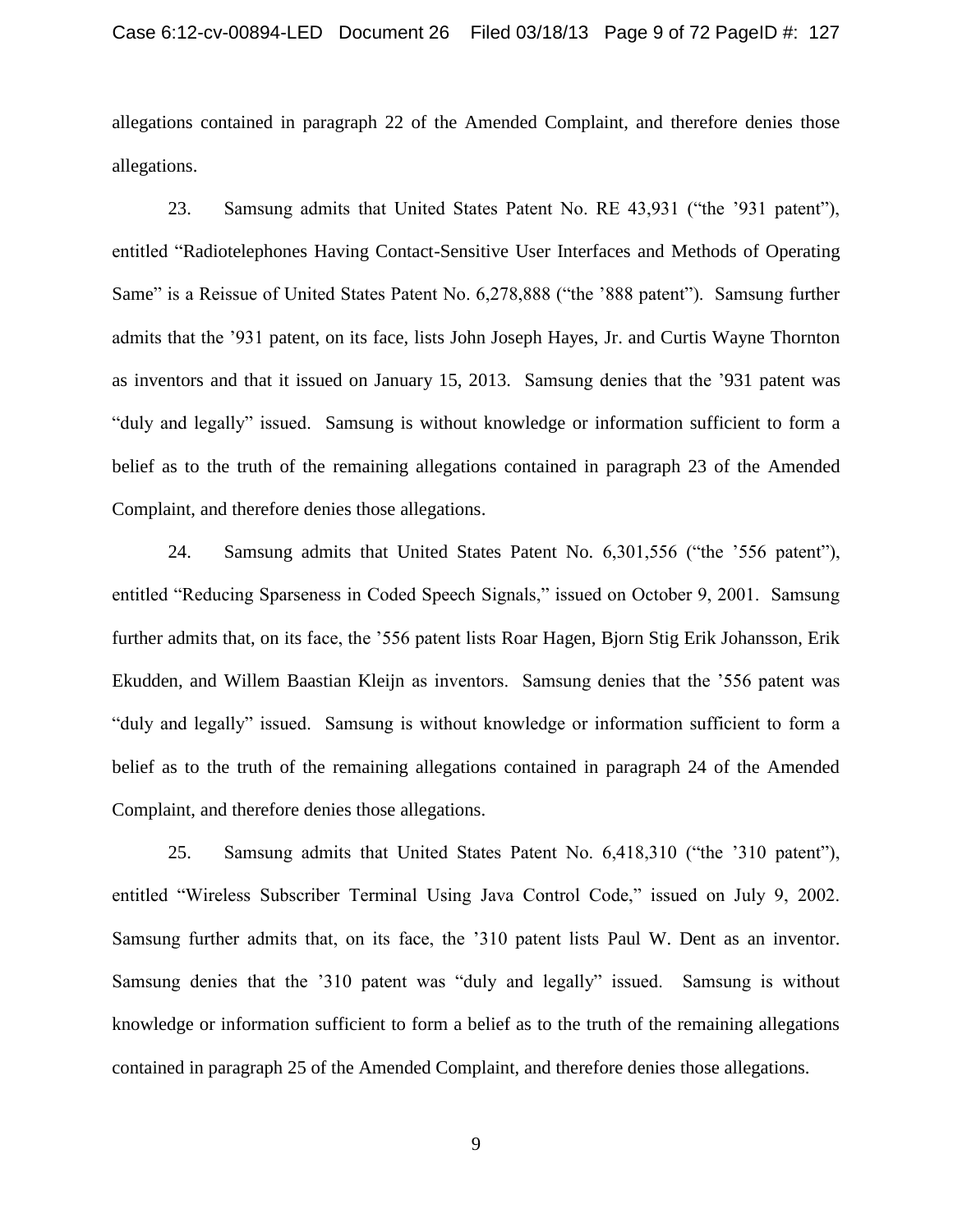26. Samsung admits that United States Patent No. 6,445,917 ("the '917 patent"), entitled "Mobile Station Measurements With Event-Based Reporting," issued on September 3, 2002. Samsung denies that the '917 patent, on its face, lists only Gunnar Bark and Joakim Bergstrom as inventors. Samsung further denies that the '917 patent was "duly and legally" issued. Samsung is without knowledge or information sufficient to form a belief as to the truth of the remaining allegations contained in paragraph 26 of the Amended Complaint, and therefore denies those allegations.

27. Samsung admits that United States Patent No.  $6,473,506$  ("the  $\frac{1}{2}$ 506 patent"), entitled "Signaling Using Phase Rotation Techniques in a Digital Communications System," issued on October 29, 2002. Samsung further admits that, on its face, the '506 patent lists Mikael Hook and Stefan Javerbring as inventors. Samsung denies that the '506 patent was "duly and legally" issued. Samsung is without knowledge or information sufficient to form a belief as to the truth of the remaining allegations contained in paragraph 27 of the Amended Complaint, and therefore denies those allegations.

28. Samsung admits that United States Patent No. 6,519,223 ("the '223 patent"), entitled "System and Method for Implementing a Semi Reliable Retransmission Protocol," issued on February 11, 2003. Samsung further admits that, on its face, the '223 patent lists Stefan Henrik, Andreas Wager, and Reiner Ludwig as inventors. Samsung denies that the '223 patent was "duly and legally" issued. Samsung is without knowledge or information sufficient to form a belief as to the truth of the remaining allegations contained in paragraph 28 of the Amended Complaint, and therefore denies those allegations.

29. Samsung admits that United States Patent No. 6,624,832 ("the '832 patent"), entitled "Methods, Apparatus and Computer Program Products for Providing User Input to an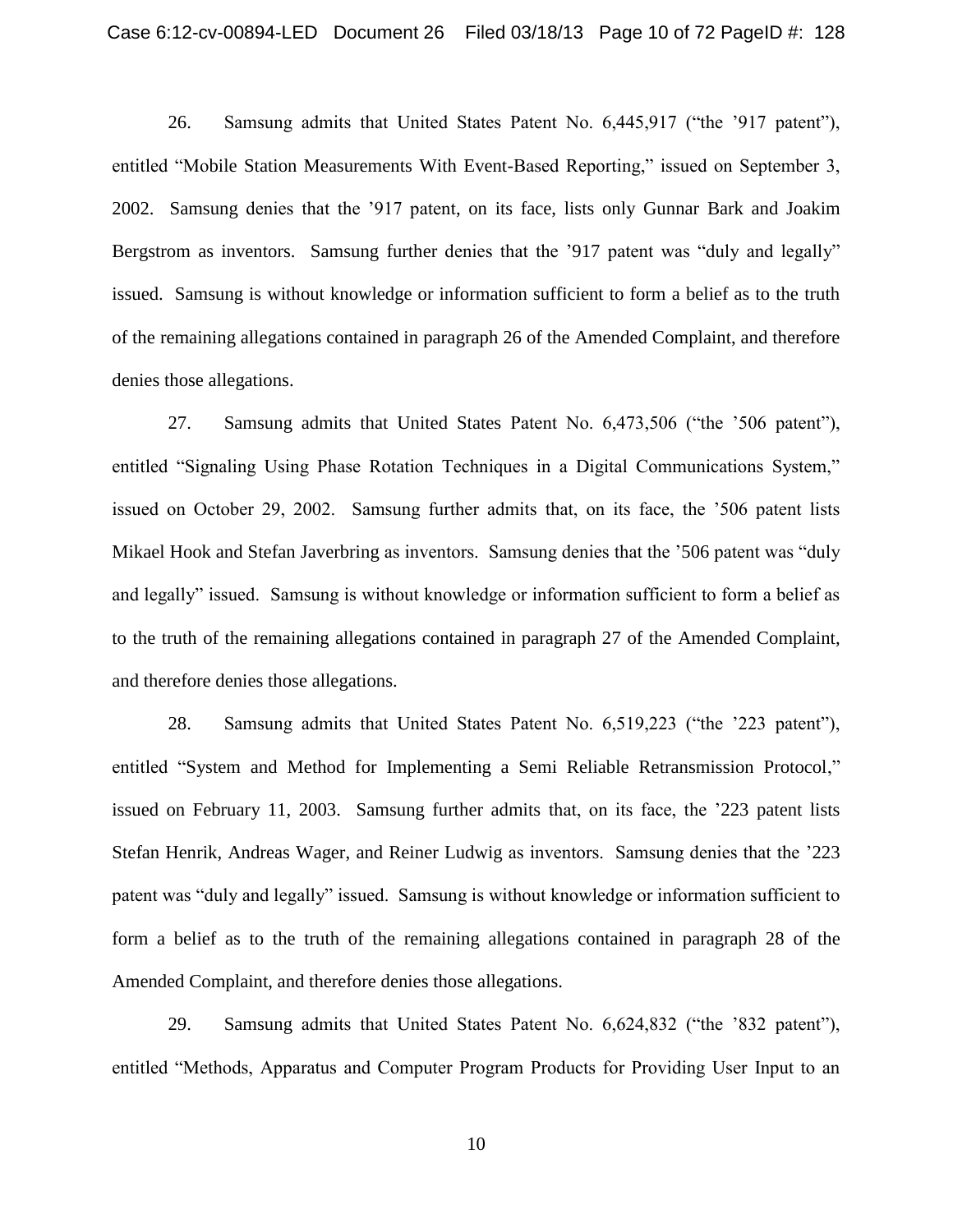Application Using a Contact-Sensitive Surface," issued on September 23, 2003. Samsung further admits that, on its face, the '832 patent lists Eric Anthony Thomas as an inventor. Samsung denies that the '832 patent was "duly and legally" issued. Samsung is without knowledge or information sufficient to form a belief as to the truth of the remaining allegations contained in paragraph 29 of the Amended Complaint, and therefore denies those allegations.

30. Samsung admits that United States Patent No. 6,772,215 ("the '215 patent"), entitled "Method for Minimizing Feedback Responses in ARQ Protocols," issued on August 3, 2004. Samsung further admits that, on its face, the '215 patent lists Bela Rathonyi, Joachim Sachs, Michael Meyer, Per Beming, Mathias Johansson, Christiaan Roobol, Erik Schon, and Kazuhiko Inoue as inventors. Samsung denies that the '215 patent was "duly and legally" issued. Samsung is without knowledge or information sufficient to form a belief as to the truth of the remaining allegations contained in paragraph 30 of the Amended Complaint, and therefore denies those allegations.

31. Samsung admits that United States Patent No. 8,169,992 ("the '992 patent"), entitled "Uplink Scrambling During Random Access," issued on May 1, 2012. Samsung further admits that, on its face, the '992 patent lists Stefan Parkvall, Erik Dahlman, and Tobias Tynderfeldt as inventors. Samsung denies that the '992 patent was "duly and legally" issued. Samsung is without knowledge or information sufficient to form a belief as to the truth of the remaining allegations contained in paragraph 31 of the Amended Complaint, and therefore denies those allegations.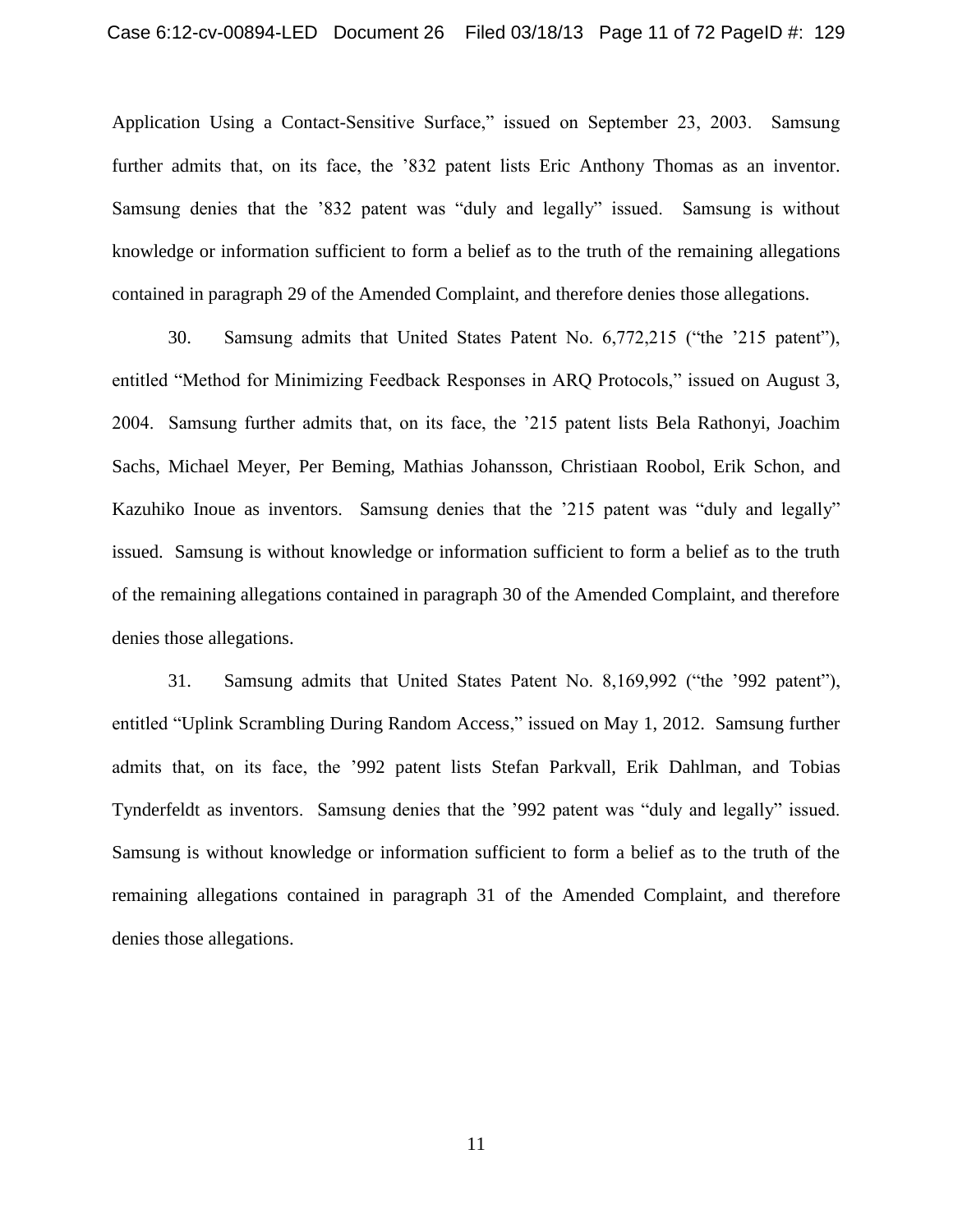## **ALLEGED FACTUAL BACKGROUND**

32. The allegations of paragraph 32 are too generalized, vague, and ambiguous to admit or deny. To the extent a response is necessary, Samsung denies the allegations and characterizations of paragraph 32 of the Amended Complaint.

33. Samsung denies the allegations of paragraph 33 of the Amended Complaint.

34. Samsung denies the allegations of paragraph 34 of the Amended Complaint.

### **COUNT I CLAIM FOR ALLEGED PATENT INFRINGEMENT OF THE '052 PATENT**

35. Samsung repeats and incorporates by reference the responses in paragraphs 1-34 as though fully set forth herein.

36. Samsung denies the allegations of paragraph 36 of the Amended Complaint.

37. Samsung denies the allegations of paragraph 37 of the Amended Complaint.

### **COUNT II CLAIM FOR ALLEGED PATENT INFRINGEMENT OF THE '359 PATENT**

38. Samsung repeats and incorporates by reference the responses in paragraphs 1-37

as though fully set forth herein.

- 39. Samsung denies the allegations of paragraph 39 of the Amended Complaint.
- 40. Samsung denies the allegations of paragraph 40 of the Amended Complaint.

## **COUNT III CLAIM FOR ALLEGED PATENT INFRINGEMENT OF THE '931 PATENT**

41. Samsung repeats and incorporates by reference the responses in paragraphs 1-40

as though fully set forth herein.

- 42. Samsung denies the allegations of paragraph 42 of the Amended Complaint.
- 43. Samsung denies the allegations of paragraph 43 of the Amended Complaint.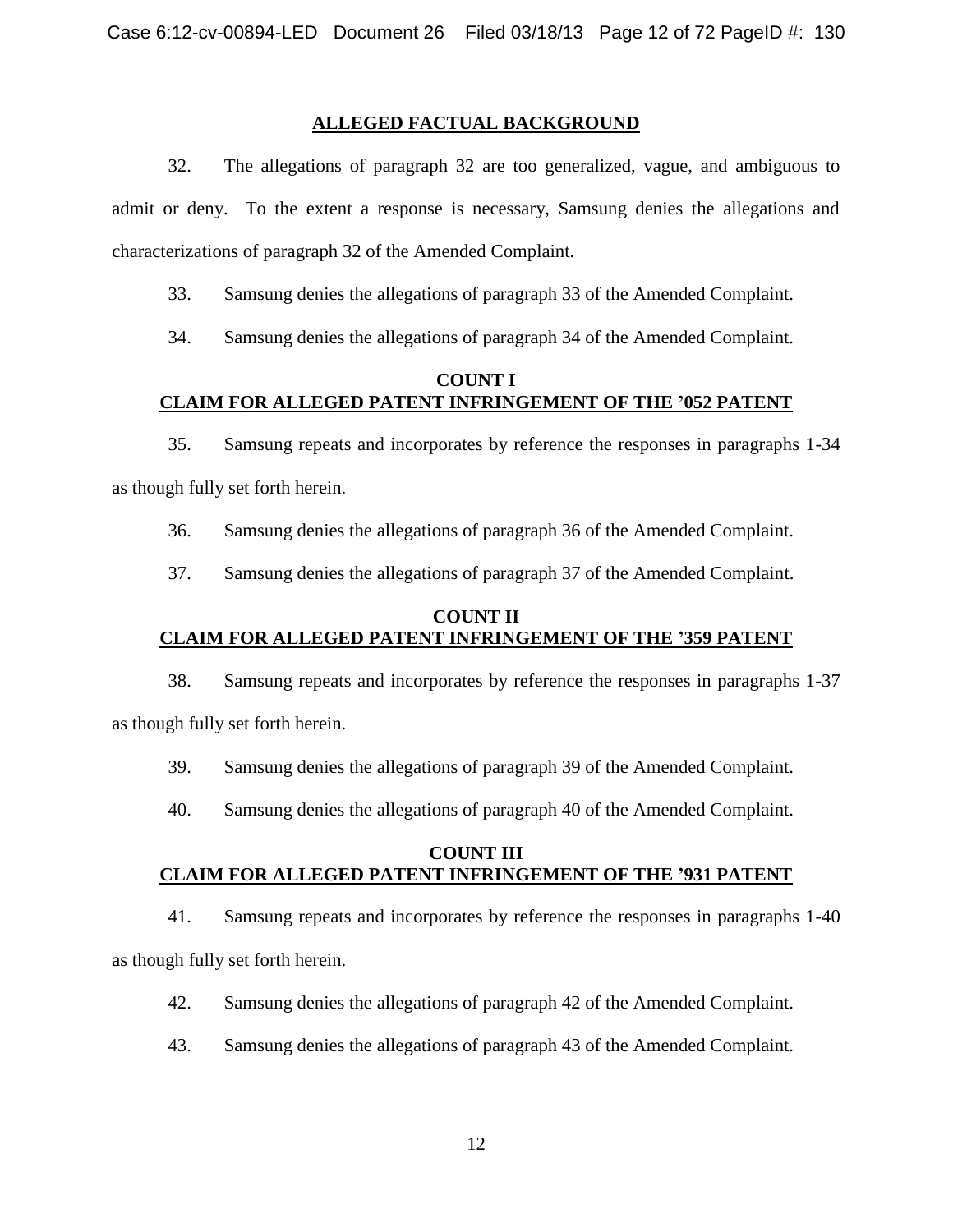## **COUNT IV CLAIM FOR ALLEGED PATENT INFRINGEMENT OF THE '556 PATENT**

44. Samsung repeats and incorporates by reference the responses in paragraphs 1-43

as though fully set forth herein.

- 45. Samsung denies the allegations of paragraph 45 of the Amended Complaint.
- 46. Samsung denies the allegations of paragraph 46 of the Amended Complaint.

# **COUNT V CLAIM FOR ALLEGED PATENT INFRINGEMENT OF THE '310 PATENT**

47. Samsung repeats and incorporates by reference the responses in paragraphs 1-46

as though fully set forth herein.

48. Samsung denies the allegations of paragraph 48 of the Amended Complaint.

49. Samsung denies the allegations of paragraph 49 of the Amended Complaint.

### **COUNT VI CLAIM FOR ALLEGED PATENT INFRINGEMENT OF THE '917 PATENT**

50. Samsung repeats and incorporates by reference the responses in paragraphs 1-49

as though fully set forth herein.

51. Samsung denies the allegations of paragraph 51 of the Amended Complaint.

52. Samsung denies the allegations of paragraph 52 of the Amended Complaint.

## **COUNT VII CLAIM FOR ALLEGED PATENT INFRINGEMENT OF THE '506 PATENT**

53. Samsung repeats and incorporates by reference the responses in paragraphs 1-52 as though fully set forth herein.

54. Samsung denies the allegations of paragraph 54 of the Amended Complaint.

55. Samsung denies the allegations of paragraph 55 of the Amended Complaint.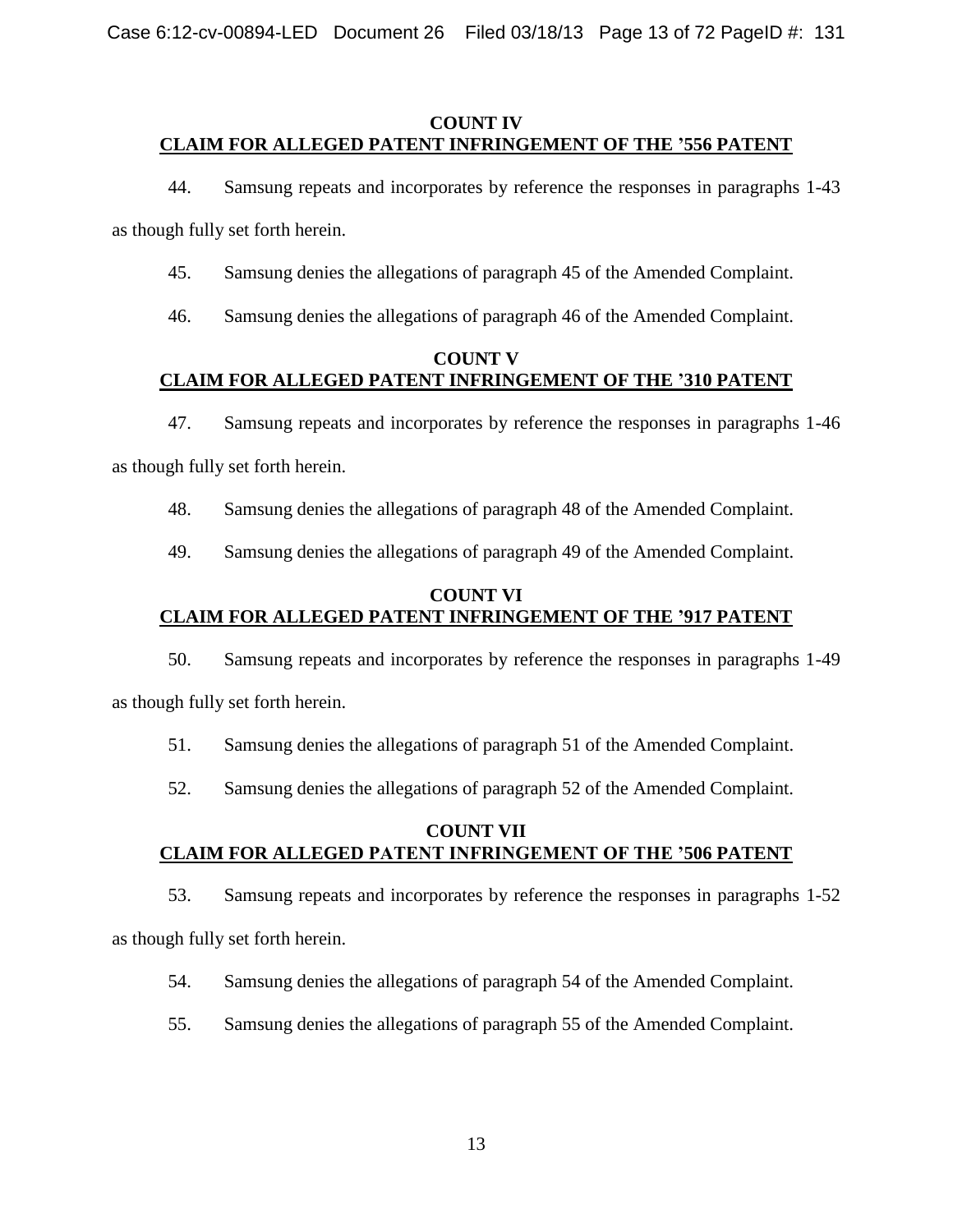## **COUNT VIII CLAIM FOR ALLEGED PATENT INFRINGEMENT OF THE '223 PATENT**

56. Samsung repeats and incorporates by reference the responses in paragraphs 1-55

as though fully set forth herein.

- 57. Samsung denies the allegations of paragraph 57 of the Amended Complaint.
- 58. Samsung denies the allegations of paragraph 58 of the Amended Complaint.

# **COUNT IX CLAIM FOR ALLEGED PATENT INFRINGEMENT OF THE '832 PATENT**

59. Samsung repeats and incorporates by reference the responses in paragraphs 1-58

as though fully set forth herein.

- 60. Samsung denies the allegations of paragraph 60 of the Amended Complaint.
- 61. Samsung denies the allegations of paragraph 61 of the Amended Complaint.

### **COUNT X CLAIM FOR ALLEGED PATENT INFRINGEMENT OF THE '215 PATENT**

62. Samsung repeats and incorporates by reference the responses in paragraphs 1-61

as though fully set forth herein.

63. Samsung denies the allegations of paragraph 63 of the Amended Complaint.

64. Samsung denies the allegations of paragraph 64 of the Amended Complaint.

## **COUNT XI CLAIM FOR ALLEGED PATENT INFRINGEMENT OF THE '992 PATENT**

65. Samsung repeats and incorporates by reference the responses in paragraphs 1-64 as though fully set forth herein.

- 66. Samsung denies the allegations of paragraph 66 of the Amended Complaint.
- 67. Samsung denies the allegations of paragraph 67 of the Amended Complaint.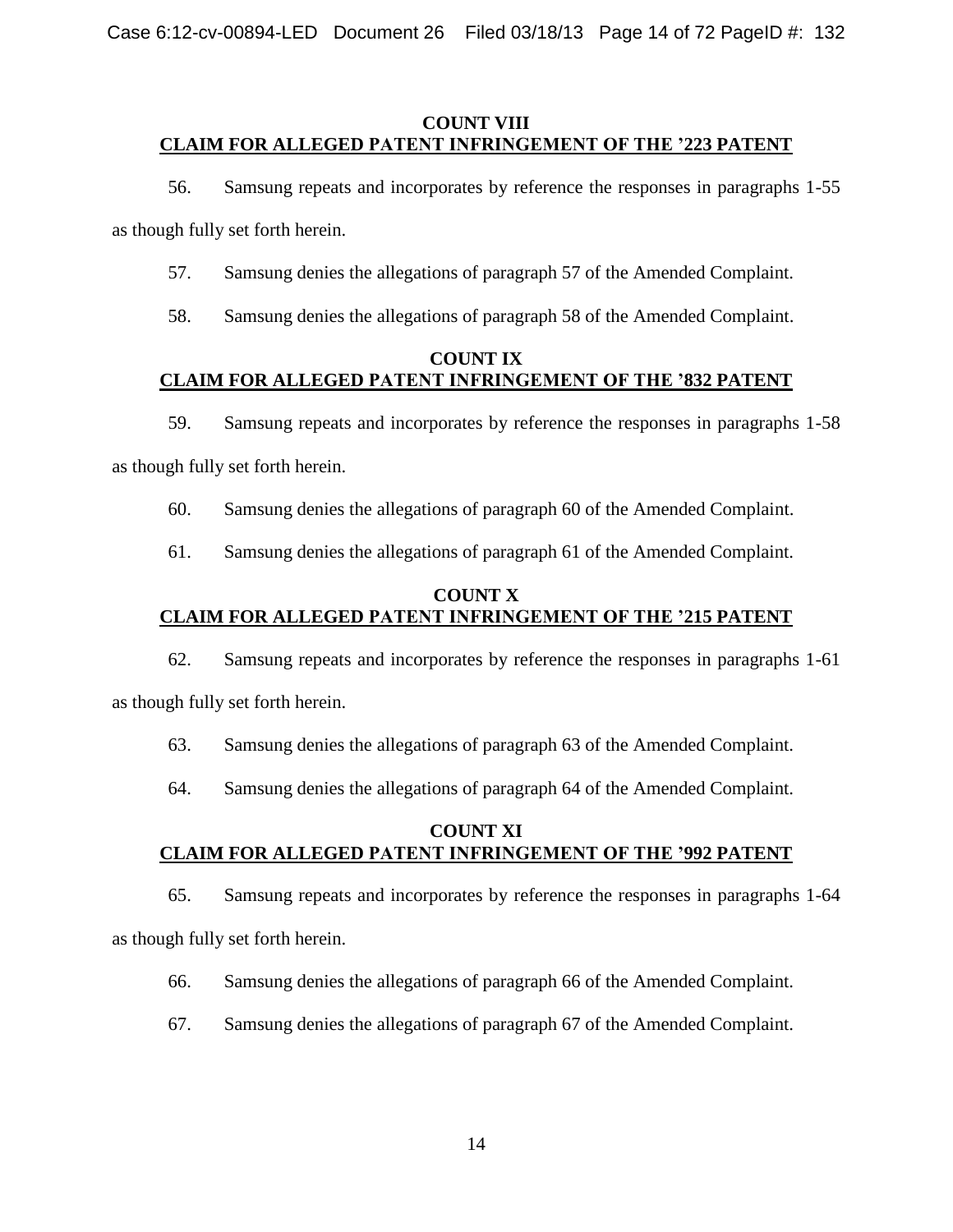Case 6:12-cv-00894-LED Document 26 Filed 03/18/13 Page 15 of 72 PageID #: 133

#### **RESPONSE TO PLAINTIFF'S DEMAND FOR JURY TRIAL**

Samsung hereby demands trial by jury for all issues so triable.

#### **RESPONSE TO PLAINTIFF'S PRAYER FOR RELIEF**

Samsung denies that Plaintiff is entitled to any relief whatsoever from Samsung as prayed for in the Amended Complaint, denies that Plaintiff is entitled to an injunction, and denies that Plaintiff is entitled to any other relief.

#### **SAMSUNG'S AFFIRMATIVE DEFENSES**

In addition to the defenses described below, Samsung specifically reserves the right to assert additional defenses as they become known through the course of discovery.

### **FIRST AFFIRMATIVE DEFENSE (Invalidity)**

68. The asserted claims of the '052, '359, '931, '556, '310, '917, '506, '223, '832, '215, '992 patents ("Asserted Patents") are invalid because they fail to satisfy one or more of the conditions for patentability specified in Title 35 of the United States Code, including, without limitation, 35 U.S.C. §§ 101, 102, 103, and/or 112.

#### **SECOND AFFIRMATIVE DEFENSE (Non-Infringement)**

69. Samsung does not infringe and has not infringed under any theory (including directly, jointly, contributorily, or by inducement) any valid and enforceable claim of the Asserted Patents, either literally or under the doctrine of equivalents.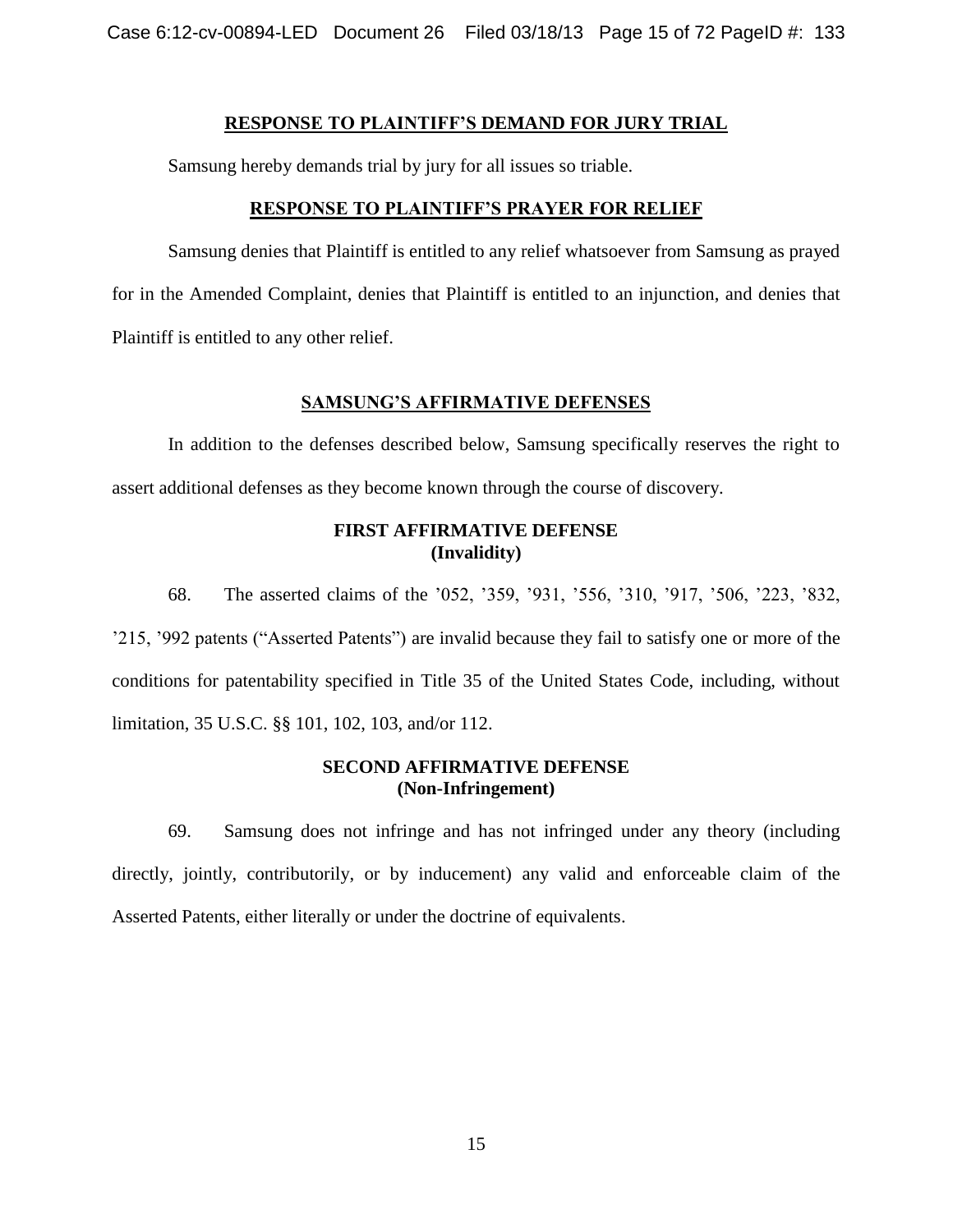### **THIRD AFFIRMATIVE DEFENSE (Statutory Damages Limitations)**

70. Plaintiff's recovery for alleged infringement of the Asserted Patents, if any, is limited by Title 35 of the United States Code, including, without limitation, 35 U.S.C. §§ 286 and 287.

### **FOURTH AFFIRMATIVE DEFENSE (Government Sales)**

71. Plaintiff's remedies, if any, are limited under 28 U.S.C. § 1498(a).

### **FIFTH AFFIRMATIVE DEFENSE (Prosecution History Estoppel)**

72. Plaintiff is estopped, based on statements, representations, and admissions made during the prosecution of the patent applications resulting in the Asserted Patents, as well as reissue and/or reexamination proceedings related to any of the Asserted Patents, from asserting that Samsung has infringed, directly or indirectly, any claim of the Asserted Patents, either literally or under the doctrine of equivalents.

## **SIXTH AFFIRMATIVE DEFENSE (Covenant Not to Sue, License, and/or Patent Exhaustion)**

73. Plaintiff's claims are barred in whole or in part pursuant to a covenant not to sue, an express and/or implied license, and/or the doctrine of patent exhaustion.

74. On information and belief, and by way of example without limitation, Samsung has rights arising from its use of Qualcomm Incorporated ("Qualcomm") components in certain Samsung products. On information and belief, Qualcomm entered into a license agreement with Plaintiff by which Qualcomm received, among other things, certain rights related to the Asserted Patents. Samsung has an express or implied license to manufacture, use, import, and sell electronic devices incorporating licensed Qualcomm components under the Asserted Patents.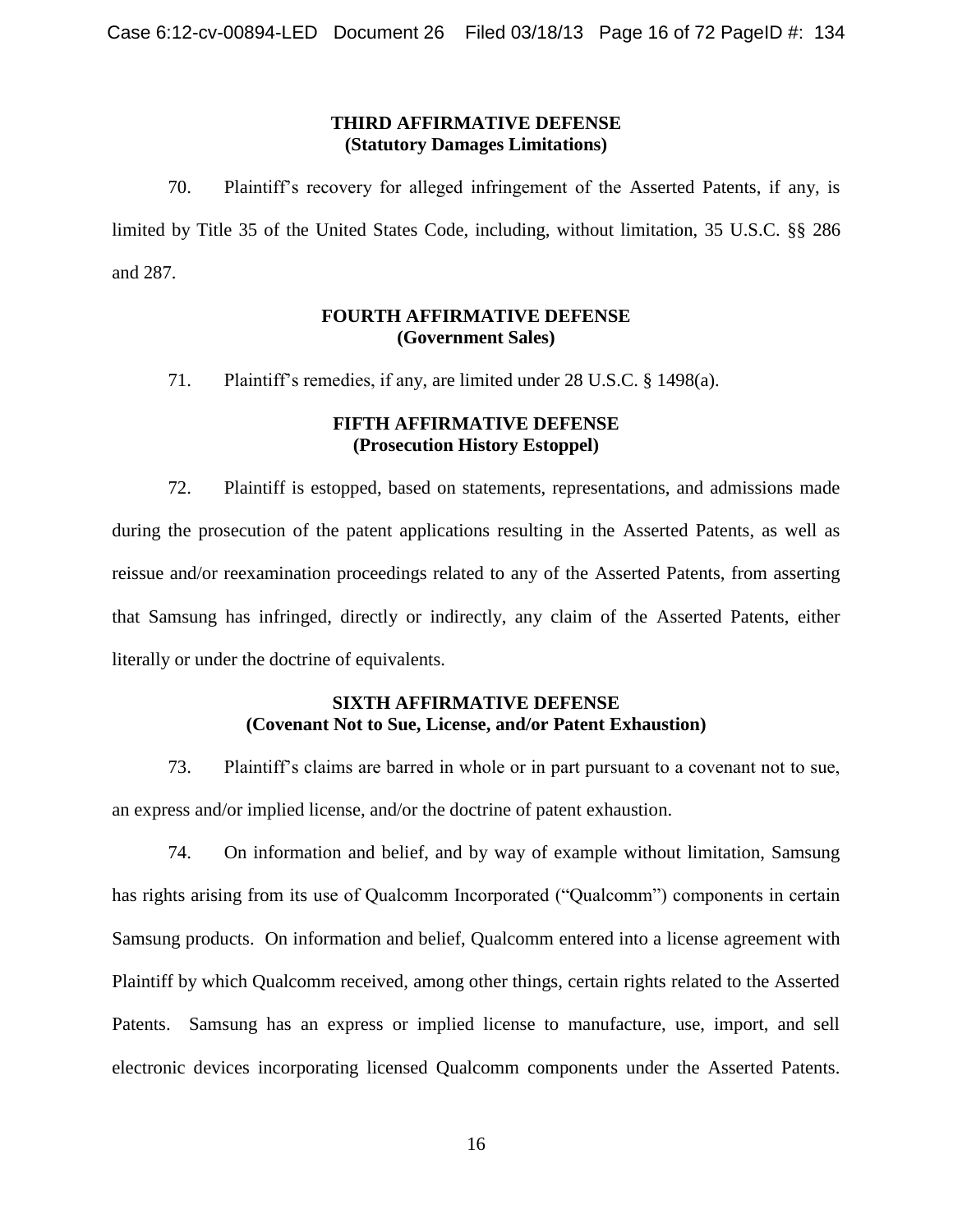Moreover, under the doctrine of patent exhaustion, the purchase by Samsung of the licensed components from Qualcomm exhausts Plaintiff's alleged rights under the Asserted Patents.

75. On information and belief, and by way of example without limitation, Samsung has rights arising from its use of ST-Ericsson components in certain Samsung products. On information and belief, ST-Ericsson has obtained rights to one or more of the Asserted Patents from Plaintiff. Samsung has an express or implied license to manufacture, use, import, and sell electronic devices incorporating licensed ST-Ericsson components under the Asserted Patents. Moreover, under the doctrine of patent exhaustion, the purchase by Samsung of the licensed components from ST-Ericsson exhausts Plaintiff's alleged rights under the Asserted Patents.

#### **SEVENTH AFFIRMATIVE DEFENSE (Unenforceability)**

76. Plaintiff's claims as they relate to at least the '917, '506, '223, '215, '992, '359, and '556 patents are barred in whole or in part by reason of estoppel, unclean hands, waiver, and/or other equitable doctrines based on Plaintiff's failure to comply with its contractual obligations made to the European Telecommunications Standards Institute ("ETSI"), 3rd Generation Partnership Project ("3GPP"), and Institute of Electrical and Electronics Engineers (―IEEE‖), as well as to third party beneficiaries of those obligations (including the members of those organizations and manufacturers of products compliant with ETSI, 3GPP, and IEEE standards).

77. ETSI is a standards-setting organization ("SSO") that is responsible for the standardization of information and communication technologies for the benefit of its members and third parties. 3GPP is a collaborative activity through a group of recognized SSOs (its ―Organizational Partners‖), including ETSI. 3GPP develops technical specifications subsequently presented to and adopted as standards by its Organizational Partners, such as ETSI.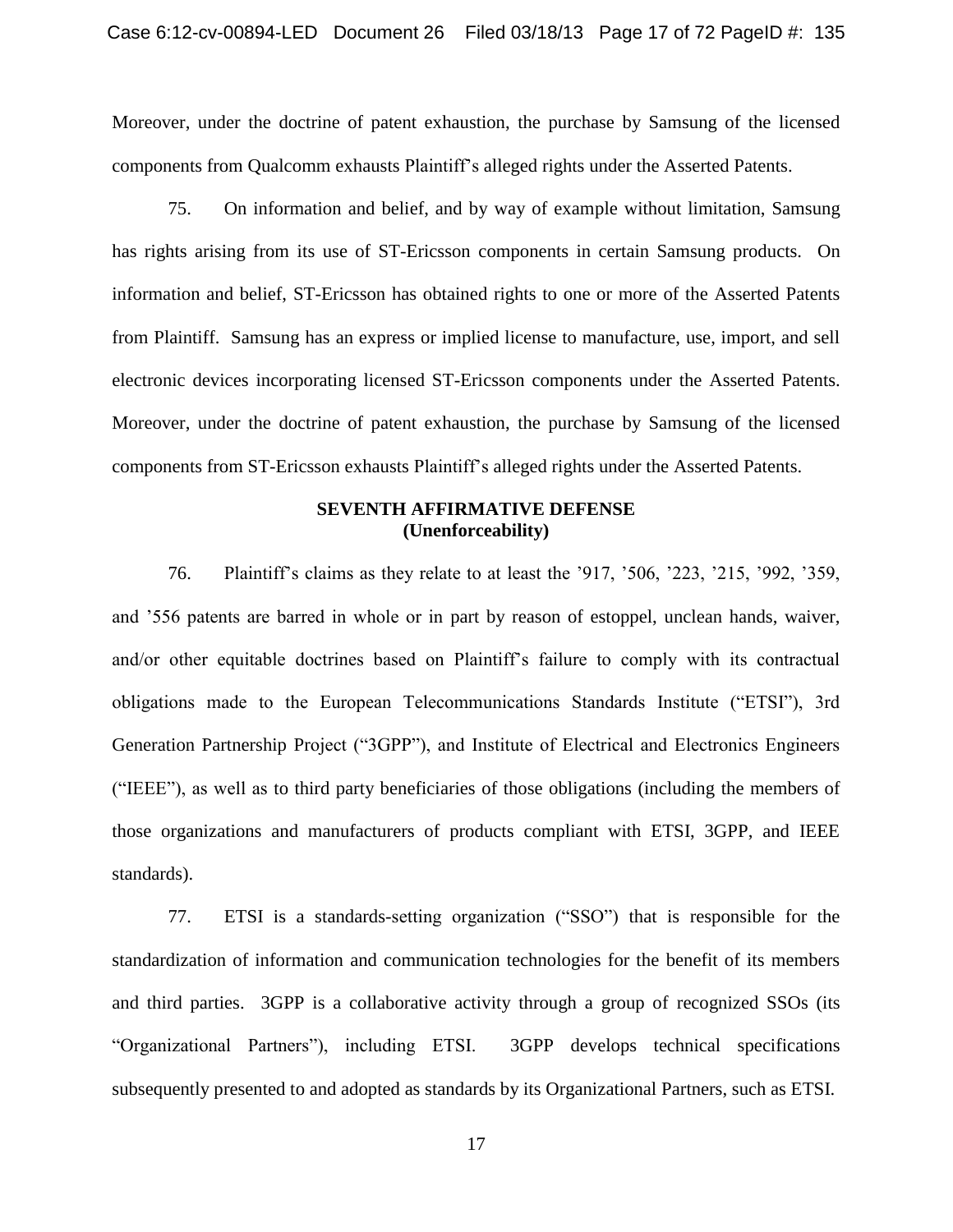78. IEEE, through IEEE-SA, is an SSO that is responsible for standardization for the benefit of its members and third parties. IEEE develops and adopts technical specifications, including the 802.11 series of standards.

79. Like other SSOs, ETSI, IEEE, and 3GPP have developed Intellectual Property Rights ("IPR") Policies designed to ensure that investment in standard-setting and standardcompliant equipment is not wasted as a result of essential IPR being unavailable or only available under unreasonable and/or discriminatory licensing terms. In addition, as a 3GPP "Individual Member," Ericsson was "bound by the IPR Policy" of ETSI, the Organizational Partner through which Ericsson participated in 3GPP. These policies generally require that SSO members disclose their ownership of patents that may be essential to practice the standard and commit to licensing these patents on fair, reasonable and non-discriminatory ("FRAND") terms. SSO IPR Policies are designed to obtain FRAND licensing obligations from patent owners to ensure that they will not use their IPR to extract unreasonable license fees or to exclude any market participant that is willing to accept a license for use of the IPR on FRAND terms and conditions.

80. ETSI's IPR Policy is set forth in Annex 6 of its Rules of Procedure. Clause 4.1 of the ETSI IPR Policy requires ETSI members to declare all essential IPR in a timely manner. Clause 15 of ETSI's IPR Policy defines IPR to mean "any intellectual property right conferred by statute law including applications therefor other than trademarks." Therefore, market participants have a reasonable expectation that all potentially essential patents or patent applications will be disclosed to ETSI. Clause 6 of ETSI's IPR Policy governs the availability of licenses to essential IPR, stating that when essential IPRs are brought to the attention of ETSI, ETSI shall immediately request an undertaking in writing that the IPR owner is prepared to grant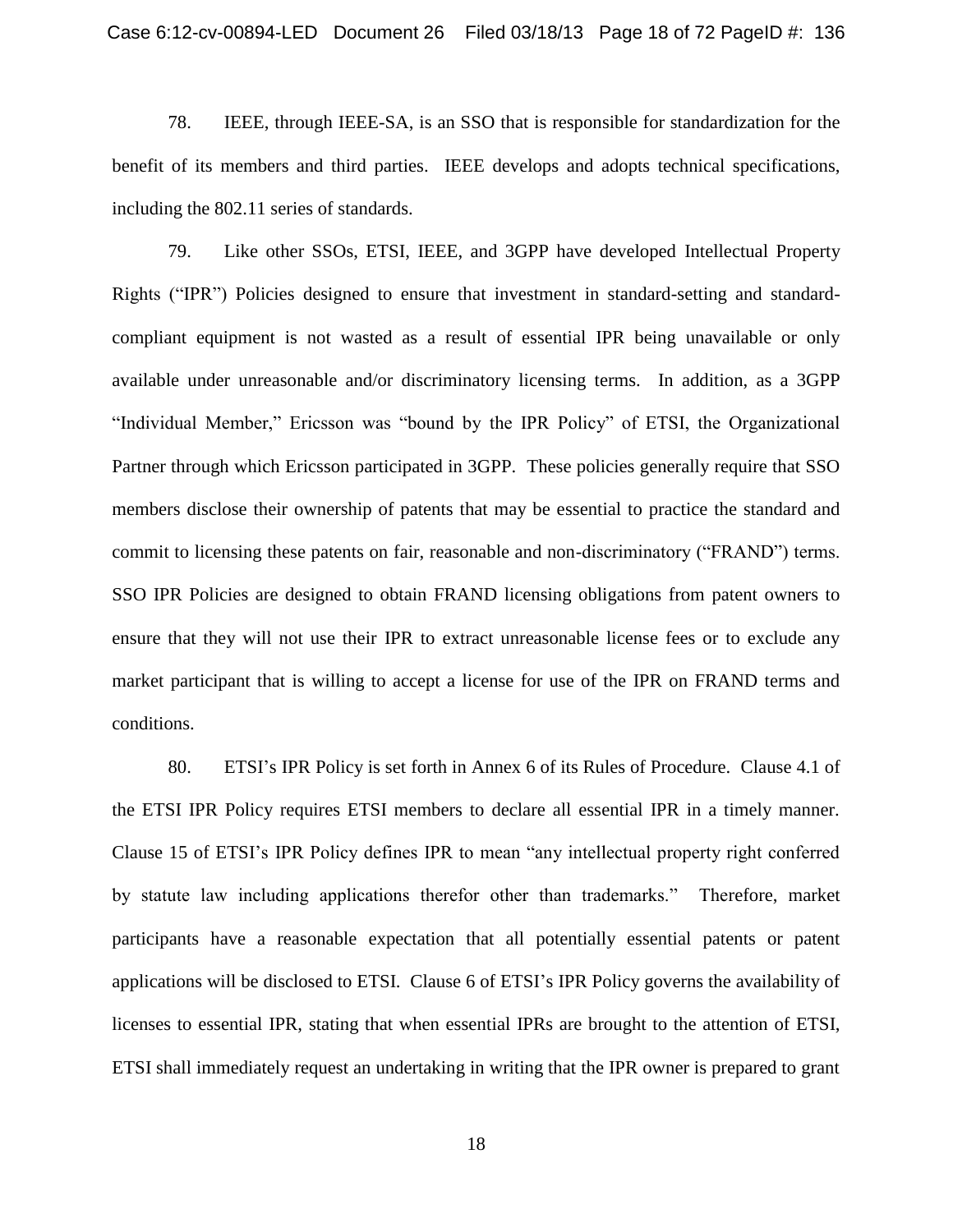irrevocable licenses on fair, reasonable, and non-discriminatory terms. Clause 8 of ETSI's IPR Policy states that, if an IPR owner refuses to give a FRAND commitment in accordance with Clause 6.1 of the IPR Policy prior to the publication of a standard, ETSI will select an alternative technology to incorporate into the standard, or will stop work entirely on the standard if no alternative is available. Further, if an IPR owner refuses to give a FRAND commitment in accordance with Clause 6.1 after publication of a standard, ETSI shall try to modify the standard so that the IPR in question is no longer essential or failing that will involve the European Commission to see what further action is required.

81. The IEEE's IPR Policy is set forth in Section 6.2 of the IEEE-SA Standards Board Bylaws. This section requires that the IEEE "request licensing assurance" through a Letter of Assurance process. This Letter of Assurance must contain either  $(1)$  "[a] general disclaimer to the effect that the Submitter without conditions will not enforce any present or future Essential Patent Claims against any person  $\ldots$  implementing  $\ldots$  the standard," or (2) "[a] statement that a license for a compliant implementation of the standard will be made available to an unrestricted number of applicants on a worldwide basis without compensation or under reasonable rates, with reasonable terms and conditions that are demonstrably free of any unfair discrimination."

82. The IEEE's IPR Policy further states that "In order for IEEE's patent policy to function efficiently, individuals participating in the standards development process: (a) shall inform the IEEE (or cause the IEEE to be informed) of the holder of any potential Essential Patent Claims of which they are personally aware and that are not already the subject of an existing Letter of Assurance, owned or controlled by the participant or the entity the participant is from, employed by, or otherwise represents; and (b) should inform the IEEE (or cause the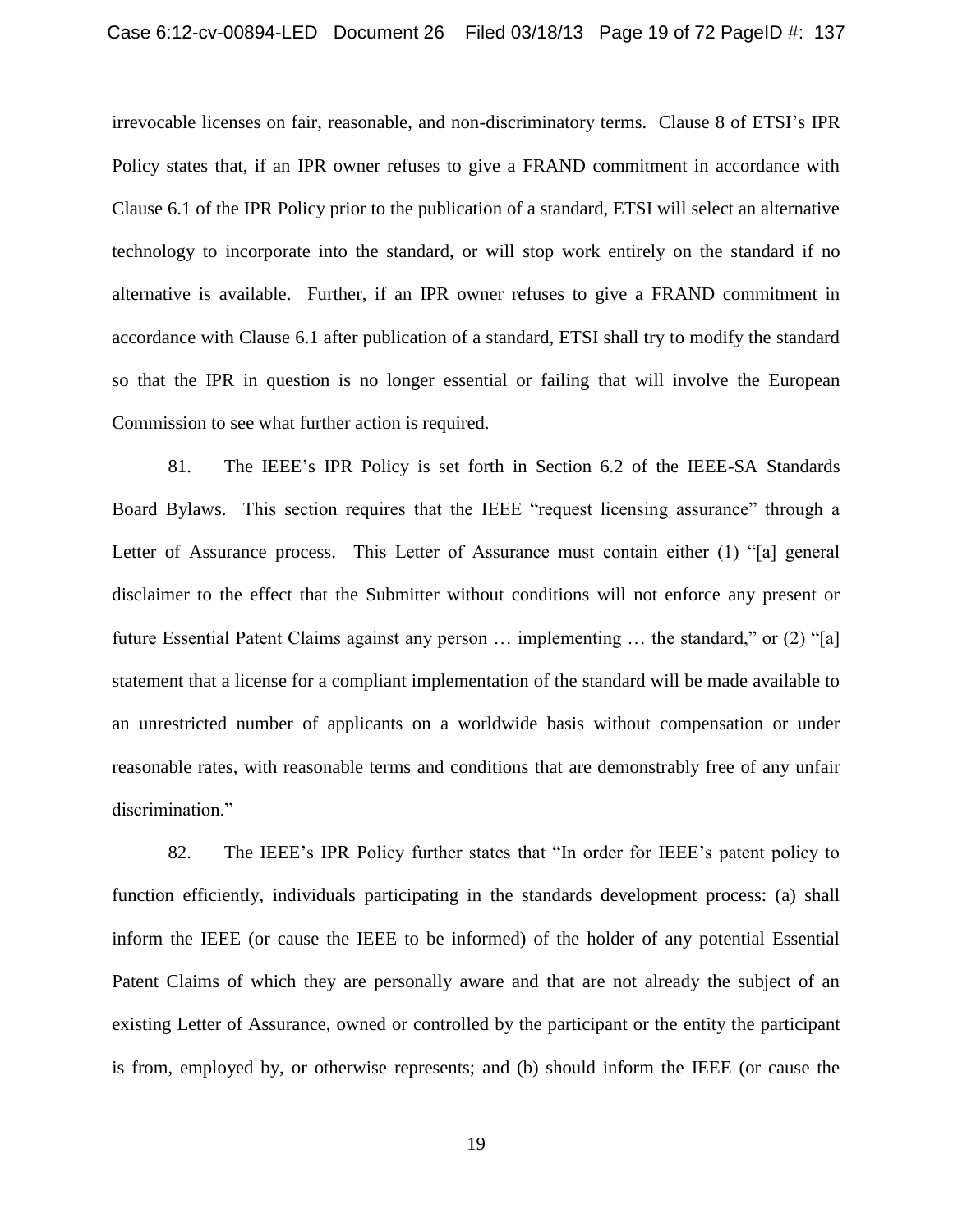IEEE to be informed) of any other holders of such potential Essential Patent Claims that are not already the subject of an existing Letter of Assurance."

83. Relying on the IPR Policies of these SSOs and on the accompanying patent owner obligations under these Policies, the SSOs and other third parties, including Samsung, adopted various technologies into the technical standards that were being developed.

84. Ericsson is a member of the respective SSOs and an alleged contributor to these various standards. As such, Ericsson has declared that the related patents must be licensed on FRAND terms. For example, Ericsson has declared to ETSI that each of the '917, '506, '223, '215, '992, '359, and '556 patents is essential or potentially essential to one or more standard, and explicitly has undertaken "to grant irrevocable licenses under the IPRs on terms and conditions which are in accordance with Clause 6.1 of the ETSI IPR Policy," *i.e.*, on FRAND terms. Also, in a Letter of Assurance directed to IEEE 802.11n, Ericsson also agreed to "grant a license under reasonable rates to an unrestricted number of applicants on a worldwide basis with reasonable terms and conditions that are demonstrably free of unfair discrimination."

85. As a member and participant in these SSOs, Samsung relied on the IPR Policies of ETSI, 3GPP and IEEE to ensure that it will have the ability to obtain licenses to standard essential patents on FRAND terms before developing and investing in products and technologies that may practice the standard. For example, Samsung has made substantial investments in the design, manufacture, launch and continued innovation of these products and technologies.

86. Moreover, Samsung and Ericsson have previously entered into license agreements relating to technology at issue in this case. In December 2001, after extensive arm's-length negotiations, Samsung and Ericsson entered into a worldwide cross-license agreement that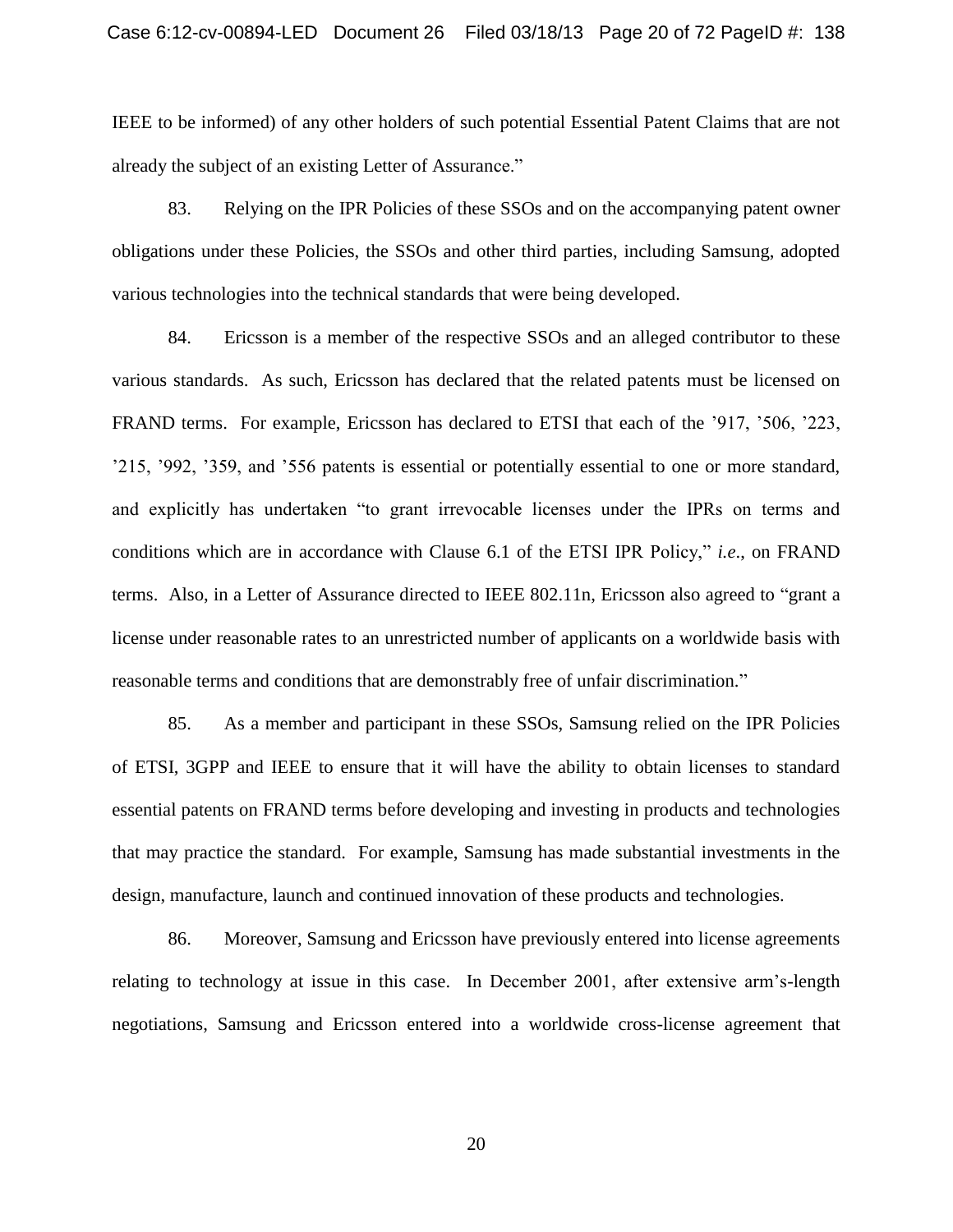specified payment from Samsung to Ericsson for a four year cross license plus a release for the previous four years for the use of both parties' essential patents.

87. When the 2001 License expired in 2005, Ericsson demanded an exorbitant renewal fee for the following five years. Despite Samsung's attempts to reach an agreement with Ericsson, Ericsson refused to reduce its demand. Instead, Ericsson initiated litigations against Samsung in the middle of the renewal negotiations between the parties. Contrary to Ericsson's FRAND obligations, Ericsson sought to exclude Samsung's products from the United States without ever offering a license on FRAND terms as required.

88. The parties eventually resolved the pending litigations by entering into a new cross-license on June 29, 2007. The 2007 Agreement expired in 2011. Instead of proposing terms consistent with the two previous license agreements, Ericsson refused to acknowledge those agreements. Instead, consistent with Ericsson's new business model, which no longer includes the manufacture of handsets, Ericsson demanded terms that were unfair, unreasonable, and discriminatory, particularly in comparison to the parties' previous agreements. Ericsson has not complied with its obligation to offer to Samsung, and negotiate, a license on FRAND terms. In addition, upon information and belief, Ericsson failed to use reasonable endeavors to inform ETSI, IEEE, and 3GPP in a timely fashion of the existence of the purported IPR relating to one or more patents asserted herein thus constituting further breach of its obligations to the respective SSO and its members.

89. Ericsson once again initiated litigations against Samsung in the middle of the renewal negotiations between the parties. Ericsson again seeks to exclude Samsung's products from the United States, contrary to its earlier contractual obligations and promises. Ericsson's unreasonable and discriminatory license demands and associated litigation tactics are in violation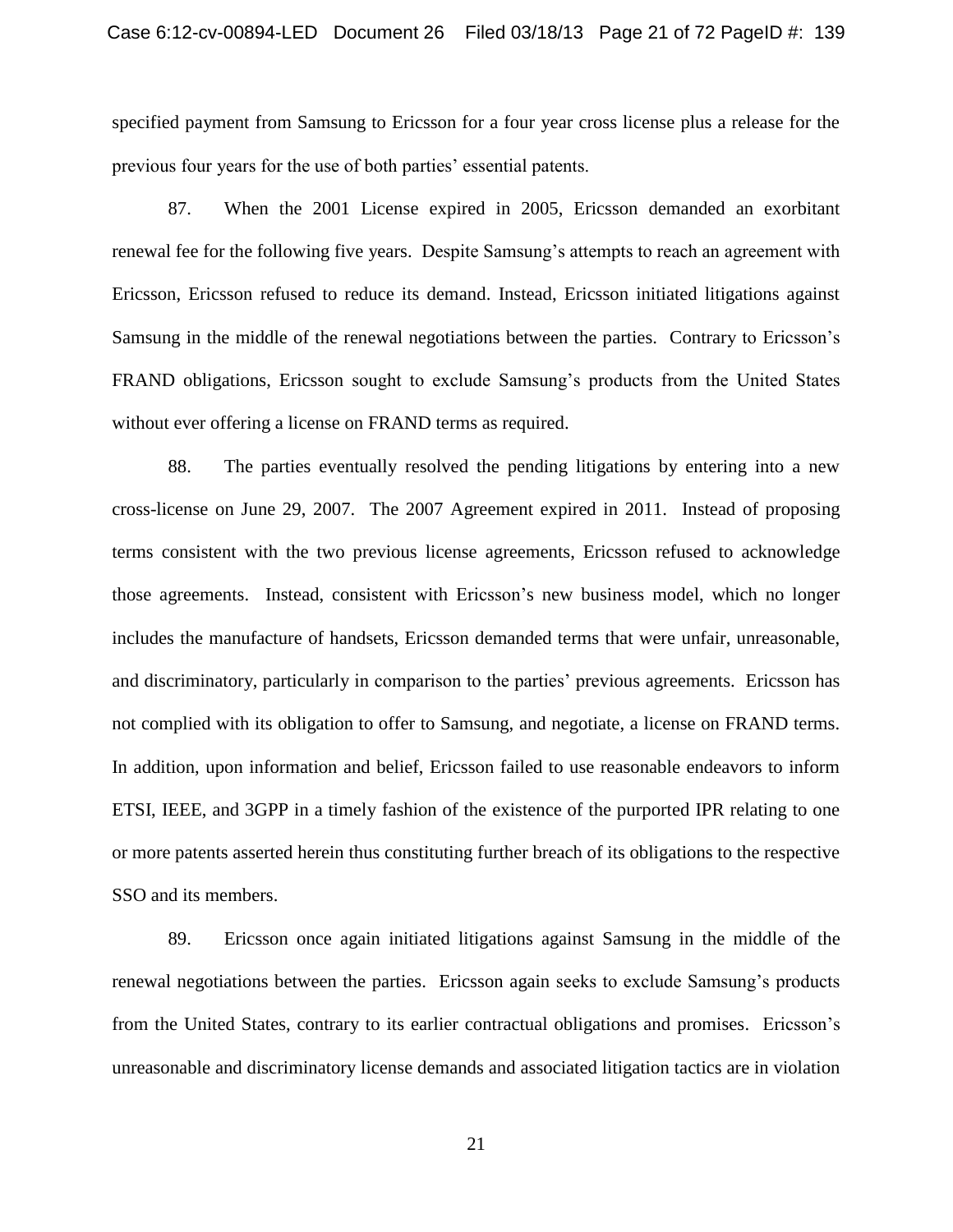of its FRAND obligations. Ericsson is in breach of its obligations and promises and should be barred from seeking relief here, at the ITC, or any other forum for Samsung's alleged infringement of Ericsson's declared standards-essential patents, including at least the '917, '506, '223, '215, '992, '359, and '556patents.

### **EIGHTH AFFIRMATIVE DEFENSE (Patent Misuse)**

90. Samsung incorporates the allegations set forth in paragraphs 76-89, above. In light of these facts, Plaintiff is barred from asserting at least the '917, '506, '223, '215, '992, '359, and '556 patents by the equitable doctrine of patent misuse.

### **NINTH AFFIRMATIVE DEFENSE (Lack of Standing)**

91. Samsung incorporates the allegations set forth in paragraphs 76-89, above. In light of these facts, Ericsson lacks standing as to its claims relating to at least the '917, '506, '223, '215, '992, '359, and '556 patents. Ericsson is precluded from obtaining injunctive or other exclusionary relief because it failed to comply with its commitments to ETSI and IEEE that it would license its declared-essential patents on FRAND terms to any member of the public. Ericsson lacks standing because it has not offered Samsung a license on FRAND terms or negotiated in good faith to offer Samsung such a FRAND license in violation of Ericsson's representations and obligations to ETSI and IEEE.

### **TENTH AFFIRMATIVE DEFENSE (Failure to State a Claim)**

92. Samsung incorporates the allegations set forth in paragraphs 76-89, above. In light of these facts, Plaintiff's Amended Complaint fails to state a claim upon which relief can be granted.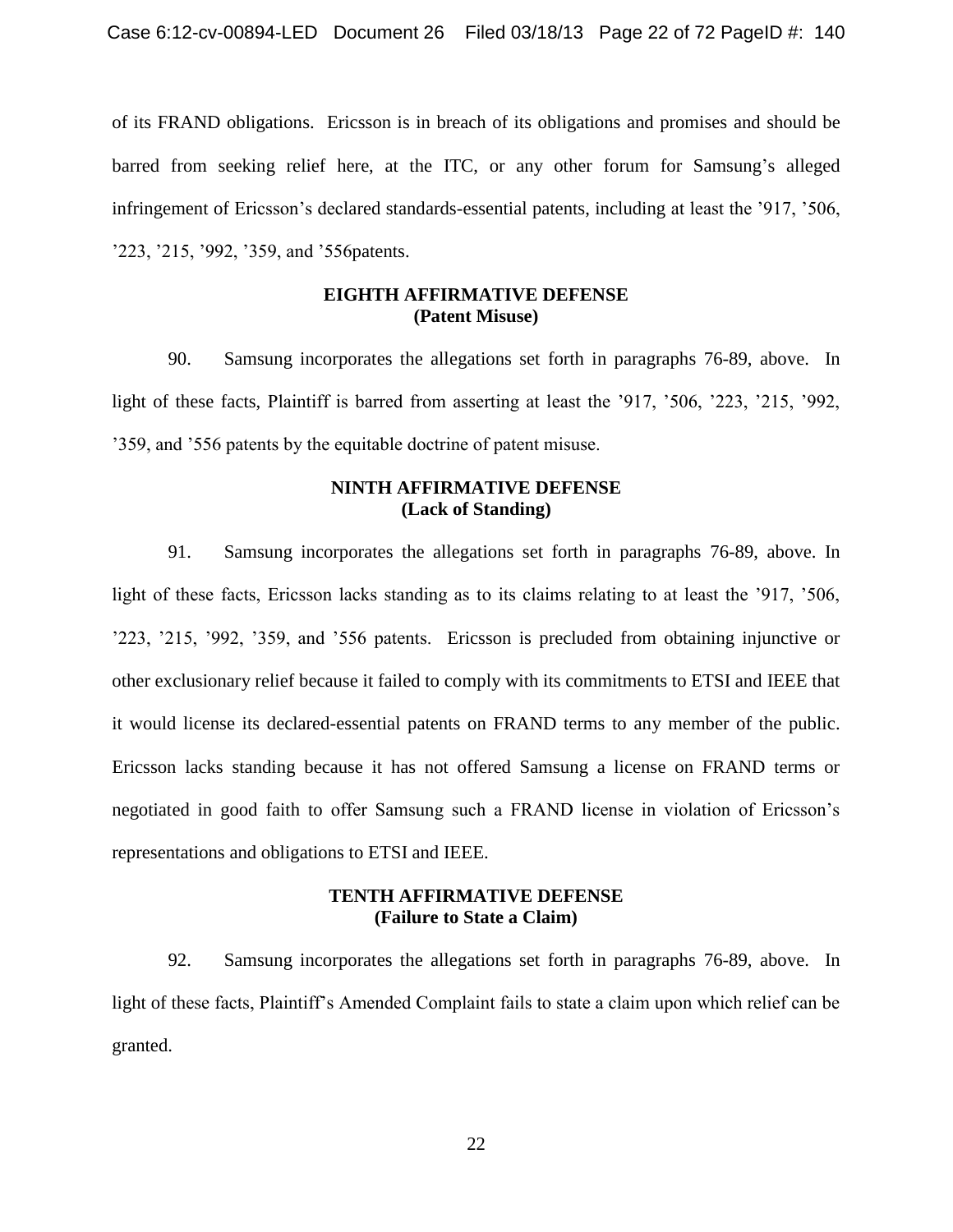#### **SAMSUNG'S COUNTERCLAIMS**

As its counterclaims against Plaintiff/Counterclaim Defendants Ericsson Inc. and Telefonaktiebolaget LM Ericsson (collectively "Ericsson"), Defendants/Counterclaimant Plaintiffs Samsung Electronics Co., Ltd., Samsung Electronics America, Inc. and Samsung Telecommunications America, LLC (individually and/or collectively "Samsung") demand a trial by jury on its non-equitable claims and allege as follows:

#### **Nature of the Action and Relief Sought**

1. Samsung repeats and realleges its responses to paragraphs 1–67 and 76-89 of the Amended Complaint as though fully set forth herein.

2. Over the course of two years of negotiations between the parties, Ericsson has engaged in a pervasive and pernicious pattern of refusing to grant licenses to Samsung on fair, reasonable, and nondiscriminatory ("FRAND") terms for, among others, patents which Ericsson has declared to be essential to the Global System for Mobile Communications ("GSM"), Wideband Code Division Multiple Access ("W-CDMA"), Long Term Evolution ("LTE") and the 802.11 ("WiFi") standards (collectively, the "Standards"). Ericsson's refusal to grant such licenses breaches obligations that it made to the European Telecommunications Standards Institute ("ETSI") and to the Institute of Electrical and Electronic Engineers Standards Association's ("IEEE") to offer licenses on FRAND terms for these essential patents to third parties, like Samsung, and is causing harm to Samsung and consumers in the U.S. and abroad. In addition to bringing patent-related claims, Samsung brings this litigation to remedy the ongoing harm inflicted upon it as a direct result of Ericsson's refusal to honor its contractual commitments to provide third parties, like Samsung, with essential patent licenses on FRAND terms.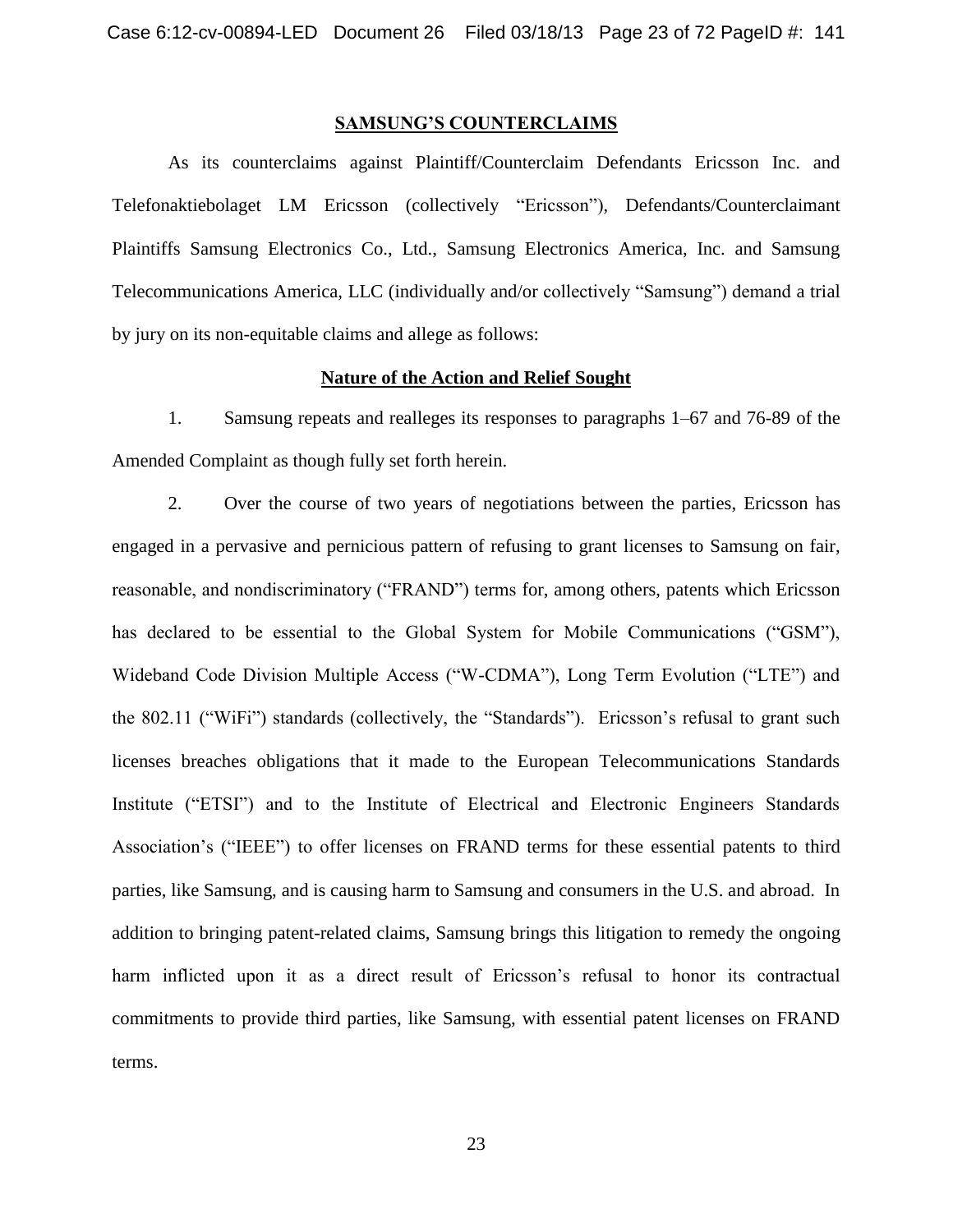3. Innovation in the telecommunications industry is built on an ever-expanding foundation of previous discoveries. This is particularly true with respect to smart phones, such as those produced by Samsung, which combine the functionality of computers, telephones, video game platforms, and countless other devices into a single handheld machine. A single smart phone may incorporate hundreds or even thousands of technological elements that may be related to thousands of patents belonging to dozens, if not hundreds, of different entities.

4. In order to promote innovation, and to prevent a single patent holder from stifling progress by coercively threatening patent litigation, patent holders typically enter into crosslicensing agreements where each party agrees to license to the other party a broad portfolio of patents, sometimes with one party making a "balancing payment" to the other party where portfolio value and/or exposure is not deemed to be equivalent. These cross-licensing agreements provide stability and certainty to developers by allowing engineers to work freely to innovate without the undue risk of not being able to commercialize the resulting products due to threat of litigation. Since 2000, Samsung and Ericsson have entered into two such crosslicensing agreements (in 2001 and 2007) and, in each case, Samsung paid Ericsson after armslength negotiations.

5. The need for cross-licenses is even more pronounced with respect to patents that a party has declared to be "essential" to a particular technological standard—in other words, a patent that the declarant claims is necessary for a product to utilize in order to comply with a given standard (*e.g.*, a smart phone that operates on the LTE network). The risk to innovation from a party's ability to withhold access to essential patents is so severe that it has prompted the various standard-setting organizations, including ETSI and the IEEE, to require that the purported patent holders grant licenses to third parties who develop products utilizing the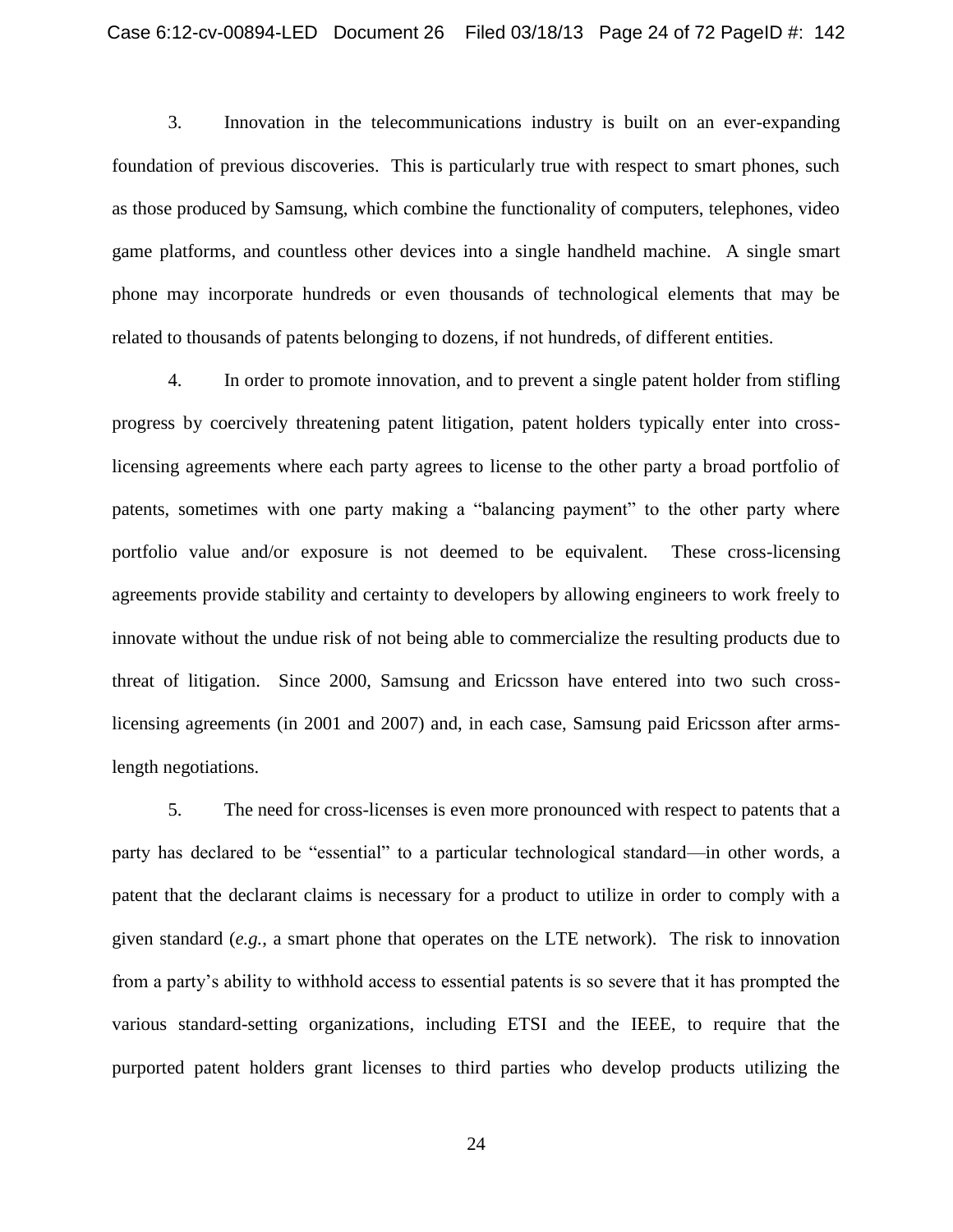standard on FRAND terms. Indeed, ETSI has stated that it will look for alternative technologies for a given standard in cases where a patent holder is unwilling to make this FRAND commitment.

6. Ericsson and Samsung entered into cross-licensing agreements in 2001 and 2007, under which each company granted licenses to the other in exchange for payment by Samsung to Ericsson. Early in 2011, as the termination date of the 2007 agreement approached, Samsung approached Ericsson with a request to negotiate a renewal of that license agreement whereby Ericsson would grant Samsung a portfolio license for telecommunications patents, including the essential patents reading on the Standards, on FRAND terms.

7. As described below, Ericsson has declared to ETSI and the IEEE that a host of its patents are essential to the Standards and in doing so, Ericsson has issued written declarations to ETSI and written letters of assurance to IEEE committing to license the declared essential patents on FRAND terms and conditions to others in the industry, including Samsung. In reliance on these declarations and letters, Samsung has invested a substantial amount of time and money in research and development for new products, including a new generation of products based on the latest wireless telecommunications technologies.

8. Yet, despite Ericsson's declaration of patents as essential and obligation to provide FRAND licenses for them, Ericsson has refused to negotiate the terms for their use in good faith and accordingly has failed to satisfy its FRAND obligations. On numerous occasions over the last two years, including more than a dozen in-person meetings, Samsung made repeated requests of Ericsson to license its patents declared essential on FRAND terms pursuant to a cross-licensing agreement under which the patents would be licensed either individually or together with other Ericsson patents in exchange for a license to use certain of Samsung's patents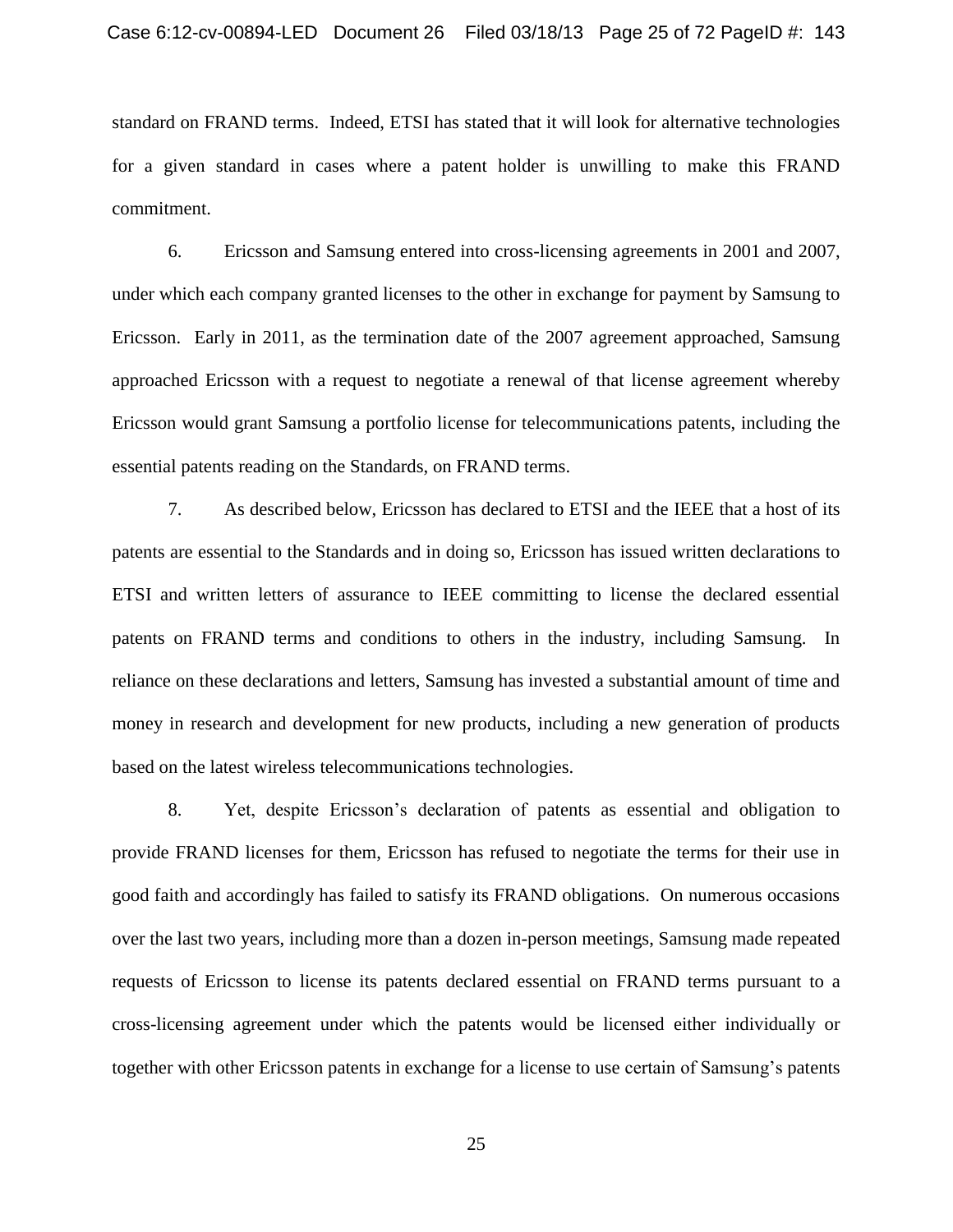#### Case 6:12-cv-00894-LED Document 26 Filed 03/18/13 Page 26 of 72 PageID #: 144

and an acceptable balancing payment. Ericsson has neither accepted Samsung's offers of FRAND terms and conditions nor offered Samsung FRAND terms and conditions.

9. Samsung is one of the world's leading electronics companies, specializing in wireless communications, digital appliances and media, semiconductors, memory and system integration. Today, Samsung's innovative and top-quality products and processes are world recognized. Many of these advances concern Samsung's innovative wireless communications business, including both wireless communications devices ranging from smart phones to tablets as well as the hardware that supports the networks to which those devices connect. Samsung's commitment to research and development has led to a patent portfolio containing thousands of standards essential patents.

10. Ericsson's failure to negotiate a cross-license on FRAND terms has resulted in Ericsson not being licensed to Samsung's vast portfolio of standards essential patents. Consequently, this is an action for infringement under the patent laws of the United States against Ericsson for infringement of United States Patent Nos. 6,617,929, 6,767,813, 6,865,682, 7,221,031, 7,342,444, 7,782,749, 8,059,681, 8,165,081, 8,208,438, 8,228,827, 8,315,195, and 8,331,328 (collectively "the Samsung Asserted Patents") either literally or under the doctrine of equivalents.

11. This is also an action for breach of contract and promissory estoppel.

12. Further, this is an action to declare United States Patents No. 6,029,052, 6,058,359, 6,278,888, 6,301,556, 6,418,310, 6,519,223, 6,624,832, 6,772,215, 6,445,917, 6,473,506, and 8,169,992 ("the Ericsson Asserted Patents") not infringed by Samsung and/or invalid, and that Samsung has an express or implied license to practice such patents.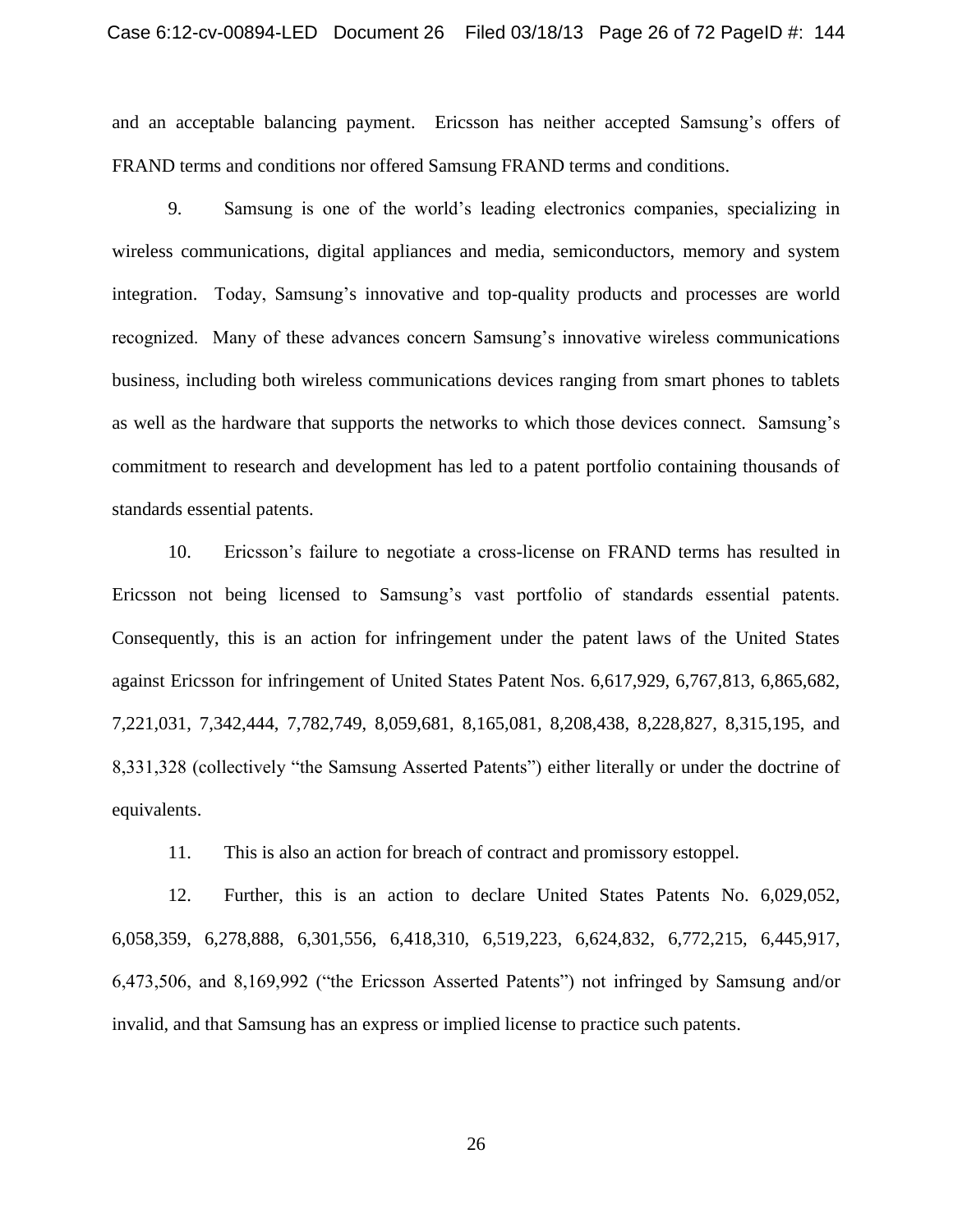#### **Parties**

13. Samsung Electronics Co., Ltd. is a corporation organized and existing under the laws of the Republic of Korea, having its principal place of business at Samsung Main Building, Taepyung-ro 2-ka, Chung-ku, Seoul 100-742 Korea.

14. Samsung Electronics America, Inc. is a New York corporation, having its principal place of business at 85 Challenger Road, Ridgefield Park, New Jersey 07660.

15. Samsung Telecommunications America, LLC is a limited liability company organized and existing under the laws of the State of Delaware, having its principal place of business at 1301 East Lookout Drive, Richardson, Texas 75082.

16. Ericsson Inc. is a corporation organized and existing under the laws of the State of Delaware, having its principal place of business at 6300 Legacy Drive, Plano, Texas 75024. Ericsson Inc. is a wholly owned subsidiary of Ericsson Holding II Inc., a Delaware corporation, which in turn is a wholly owned subsidiary of Telefonaktiebolaget LM Ericsson.

17. Telefonaktiebolaget LM Ericsson is a corporation organized and existing under the laws of the Country of Sweden, having its principal place of business at Torshamsgatan 23, Kista, Stockholm, Sweden 164 83.

#### **Jurisdiction and Venue**

18. This action arises under the patent laws of the United States, 35 U.S.C. § 100 *et seq* and the Federal Declaratory Judgment Act, 28 U.S.C. § 2201 *et seq*.

19. This Court has jurisdiction over these counterclaims under 28 U.S.C. §§ 1331, 1338(a), 1367(a) and 2201(a).

20. To the extent that this action remains in this District, venue is appropriate pursuant to 28 U.S.C. § 1391(b)-(d) and 1400(b).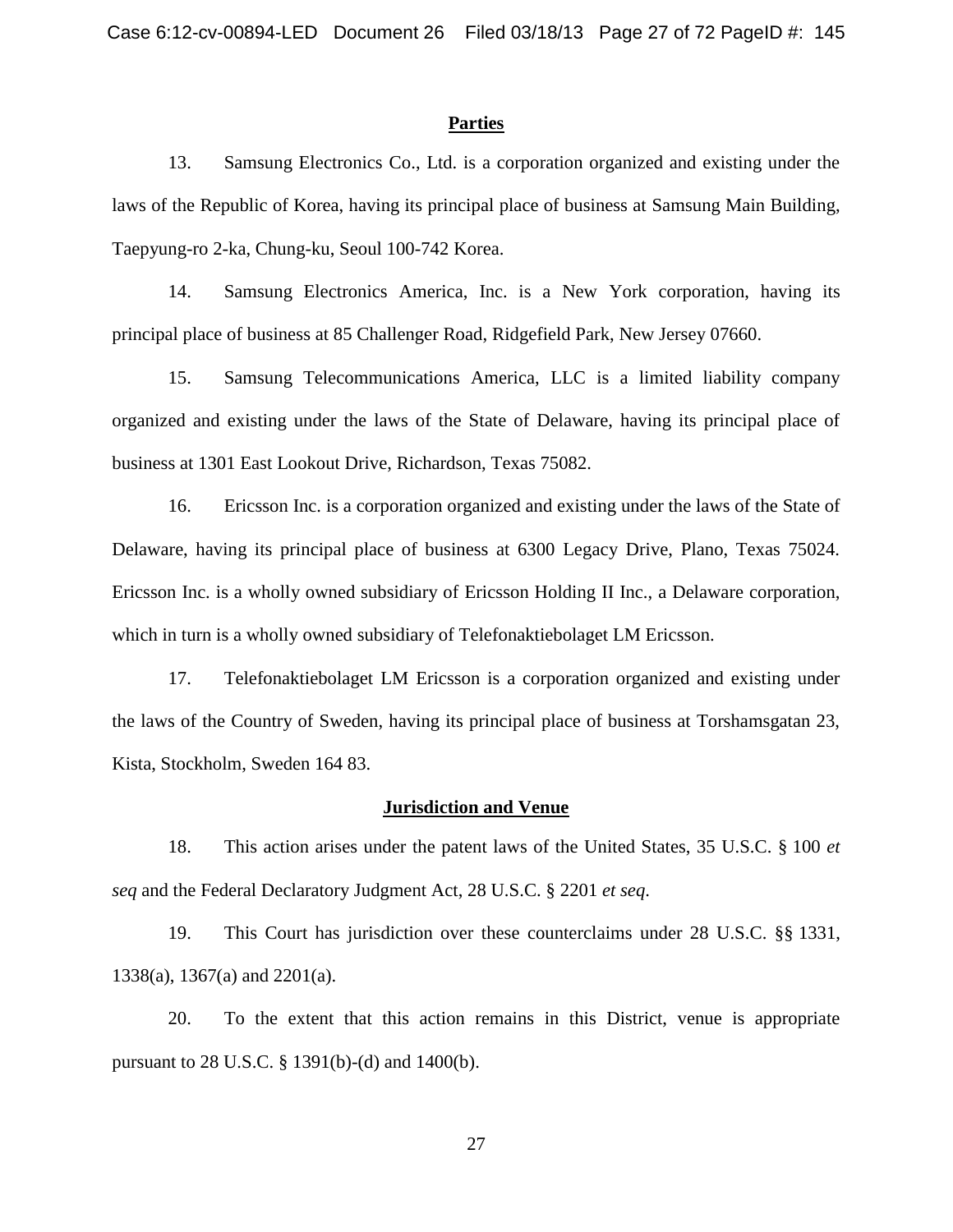21. Ericsson has consented to personal jurisdiction by commencing its action for patent infringement in this judicial district, as set forth in its Complaint.

#### **Factual Background**

22. For over 70 years, Samsung has been dedicated to the advancement of society through technological development and investment in diverse businesses. Today, Samsung leads the global market in high-tech electronics, specializing in digital products and media, semiconductors, memory, and system integration.

23. Samsung also has a long history of groundbreaking innovation across its wide range of technologies. Samsung has invested billions of dollars in research and development over the years, including more than \$35 billion from 2005 through 2010. More than a quarter of all Samsung employees engage daily in Samsung's cutting-edge research and development projects. Samsung's commitment to innovation is demonstrated by its large patent portfolio of over 44,000 United States patents, including nearly 6,000 in the telecommunications field. For the sixth year in a row in 2011, Samsung was second—only behind IBM—as a recipient of the most U.S. patents.

24. Particularly important to this dispute, Samsung has been a pioneer in the wireless telecommunications industry since the industry's inception. Samsung has dedicated time and resources to developing wireless communication technology that has increased the efficiency, reliability and functionality of standards-based networks and that has made a plethora of new features available to the owners and users of those networks. Moreover, Samsung has undertaken to provide licenses to use its patented innovations on FRAND terms.

25. Ericsson is also the owner of certain patents related to wireless communication technology, for which it has also undertaken to provide licenses to use on FRAND terms. For years, Ericsson and Samsung cross-licensed their patent portfolios on FRAND terms, but in the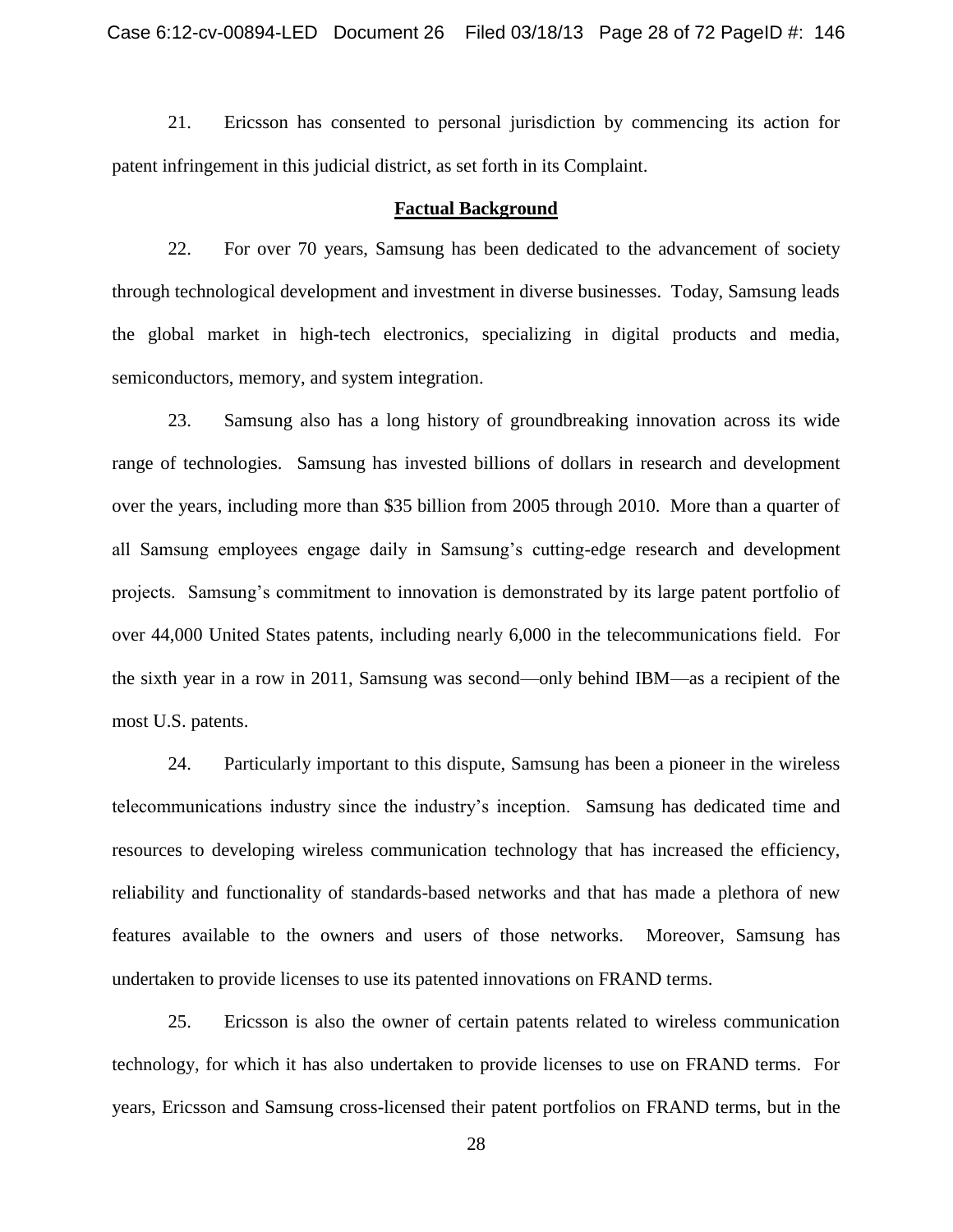latest round of negotiations between the parties, Ericsson refused to do so. Instead, Ericsson demanded that Samsung agree to pay royalty fees well-beyond the FRAND rates for its patents, many of which are invalid and/or not incorporated into Samsung's products.

26. The rapid pace of technological innovation in the telecommunications industry requires companies to invest substantial sums of money in research and development on a continuous basis in order to remain competitive. As discussed above, Samsung has invested and continues to invest tremendous amounts of money in research and development costs in order to maintain its position at the forefront of technological innovation, particularly in the telecommunications sector.

27. Because of the need for continuous investment in innovation, patent holders potentially wield a vast amount of power to unilaterally hold up production or distribution of a product by simply refusing to provide licenses on FRAND terms and threatening patent litigation. This is particularly true with respect to essential patents—those patents which a party has asserted cover necessary components of products or processes reading on a particular standard.

28. Various wireless devices rely on technologies incorporated in industry standards. Those devices connect to a variety of wireless networks, including the networks of wireless carriers to provide telecommunications services. Carriers operate wireless systems that enable users to place and receive telephone calls, send and receive e-mails, and connect to the Internet through wireless devices. The devices and networks communicate using radio signals that carry encoded information through the air and which are relayed via fixed wireless communication base stations.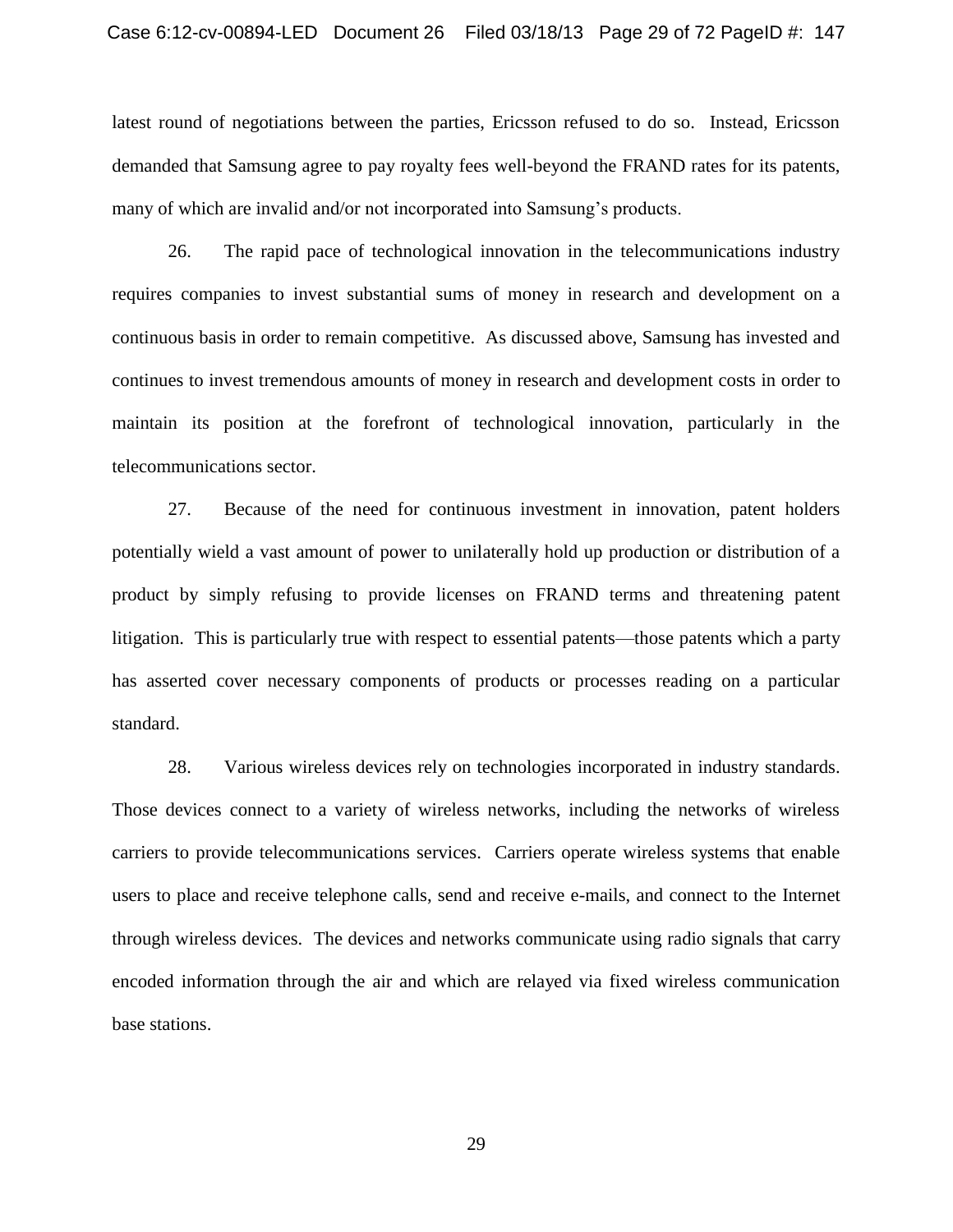29. Companies around the world manufacture wireless devices. These manufacturers typically sell their phones to the mobile wireless carriers, which in turn, sell the phones to users. Wireless devices contain, among other components, one or more computer chipsets that enable the phone to communicate with the carriers' wireless systems. Carriers, device manufacturers, and chipset manufacturers must create equipment and devices compatible with each for them to work properly within a network. Thus, because interoperability is crucial for telecommunications, the industry uses common mobile wireless technology and participates in the crucial process of standards development, ensuring an efficient and functional system.

30. In order to harmonize the efforts of these companies, regional standard setting organizations ("SSOs") were developed to create technical specifications that companies could follow to ensure their products would be compatible with other companies' products and systems. As described above, standardization is essential to the wireless telecommunications industry because the products of different manufacturers must be interoperable so that they can communicate with each other and with different wireless networks. When an SSO's standard is widely promulgated and utilized, it produces efficiency gains and benefits across the entire industry, including allowing sophisticated products to be produced and commoditized.

31. ETSI is an independent, non-profit SSO that produces globally-accepted standards for the telecommunications industry. ETSI has more than 700 members from more than 60 countries across five contents, including both Samsung and Ericsson. In addition to its own activities, ETSI is also one of six SSOs that are organizational partners of the 3rd Generation Partnership Project ("3GPP"), which exists to unite the SSOs in the development of worldwide standards for the telecommunications industry. Together, ETSI and its members have developed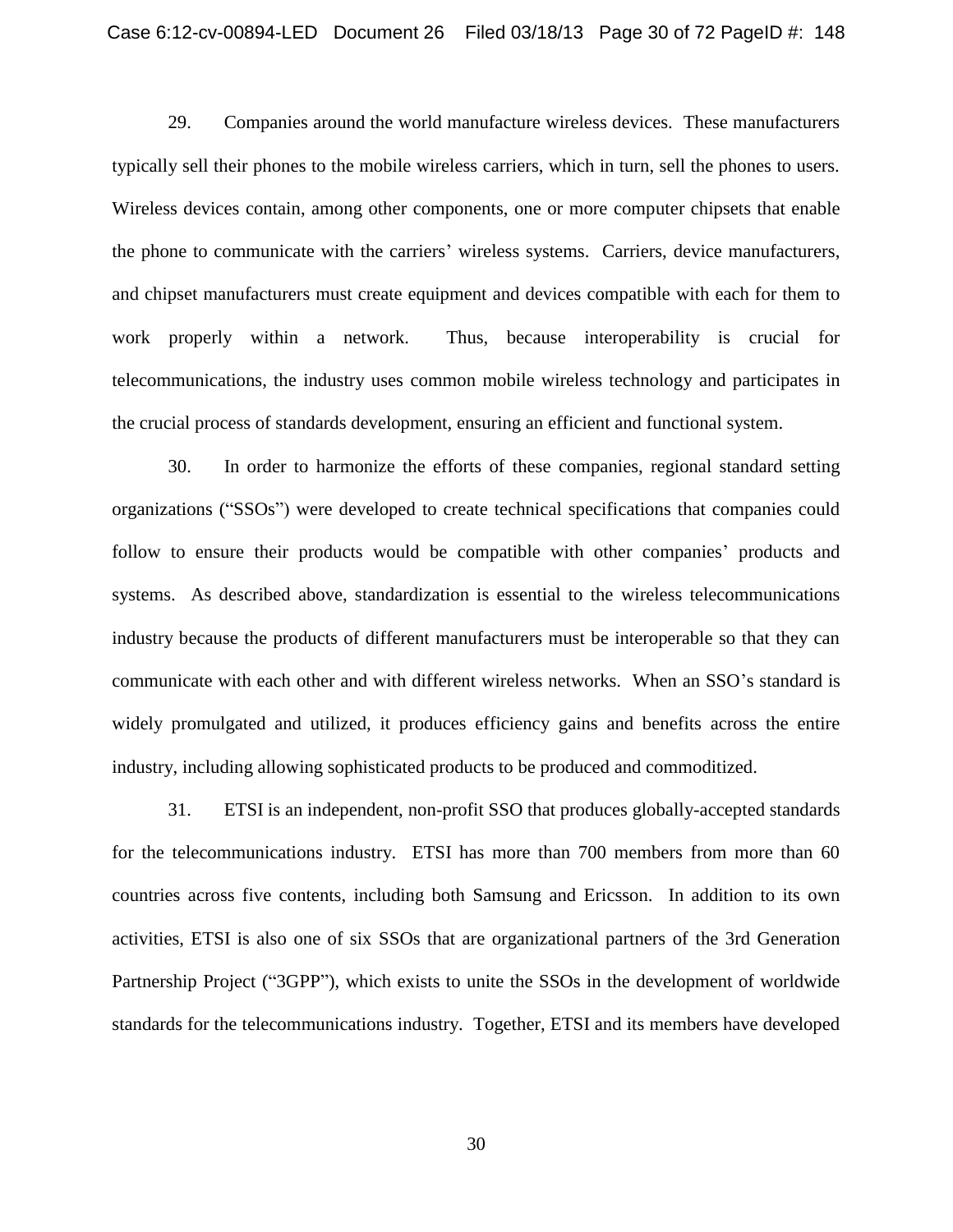common technical standards that often become mandatory as, in some cases, national or international regulatory bodies require adherence to particular ETSI standards.

32. The IEEE is also an SSO. The IEEE develops global standards for various industries, including the communications industry. The IEEE's involvement in electrical standards dates back to the nineteenth century. Today its membership, which includes Samsung and Ericsson, spans 160 countries and each year, on average, the IEEE publishes nearly 100 new or revised standards.

33. Many SSO members, including Ericsson, frequently are granted ownership of intellectual property related to different aspects of those technologies, including technologies related to standards set by the SSOs. Thus, technical standards adopted by SSOs may implicate member or non-member intellectual property such that a license may be required from the intellectual property owner in order to implement the standard. In order to combat against the threat of essential patent holders being able to hinder innovation through the coercive use of threatened patent infringement lawsuits—like Ericsson is improperly doing here—SSOs, including ETSI and the IEEE—require their members to grant portfolio licenses for covered essential patents to third parties on FRAND terms.

34. ETSI—recognizing that intellectual property rights issues may arise in the standard setting process and hinder ETSI members from making use of ETSI's standards developed an Intellectual Property Rights Policy ("ETSI IPR Policy"). The ETSI IPR Policy is intended to create a balance between the need for standardization and the investments involved, on the one hand, and the rights and interests of intellectual property owners, on the other hand. To accomplish this goal, the ETSI IPR Policy contains rules that require ETSI members to disclose intellectual property rights that are "essential" to ETSI's standards. Clause 15.6 of the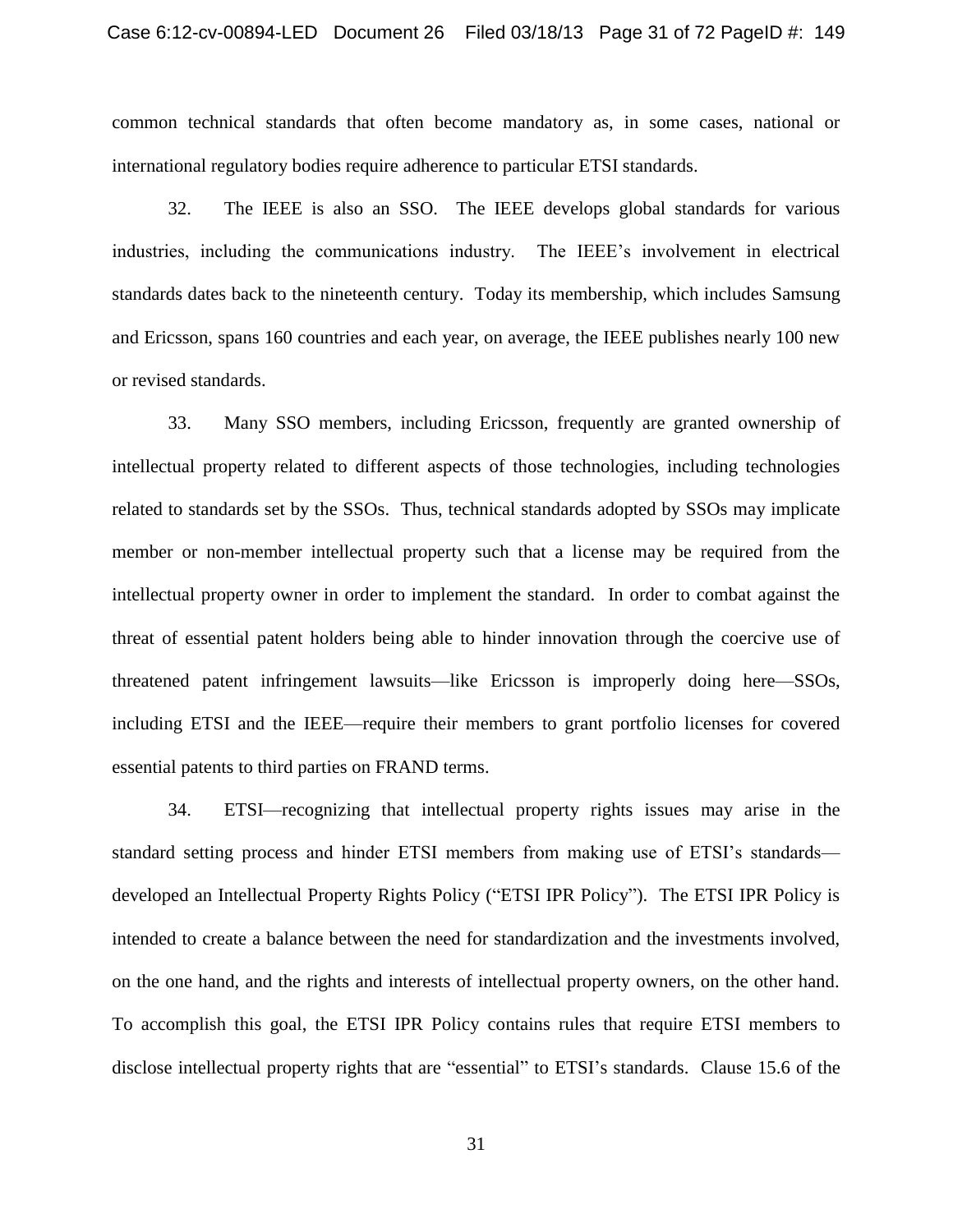ETSI IPR Policy defines the term "ESSENTIAL" to mean that "it is not possible on technical (but not commercial) grounds, taking into account normal technical practice and the state of the art generally available at the time of standardization, to make, sell, lease, otherwise dispose of, repair, use or operate EQUIPMENT or METHODS which comply with a STANDARD without infringing that IPR."

35. Similarly the IEEE has incorporated a patent policy into Clause 6.2 of its Standards Board Bylaws (the "IEEE Patent Policy").

36. Once an essential intellectual property right is disclosed to ETSI, Clause 6.1 of the ETSI IPR Policy requires ETSI to request that the intellectual property owner voluntarily undertake to grant "irrevocable licenses on fair, reasonable and non-discriminatory terms and conditions under such IPR to at least the following extent:

(a) MANUFACTURE, including the right to make or have made customized components and sub-systems to the licensee's own design for use in MANUFACTURE;

- (b) sell, lease, or otherwise dispose of EQUIPMENT so MANUFACTURED;
- (c) repair, use, or operate EQUIPMENT; and
- (d) use METHODS.

These terms and conditions are referred to as "FRAND terms." An intellectual property owner whose technology is selected as part of the standard and undertakes to license on FRAND terms benefits from the incorporation of its protected technology into the standard by collecting FRAND compensation from a larger market than they would otherwise have enjoyed. In other words, because competing proprietary technologies and systems are abandoned during the standard setting process in favor of a single system and set of technologies, a holder of an essential intellectual property right is able to collect royalties from the producers of the large number of standards-compliant products worldwide.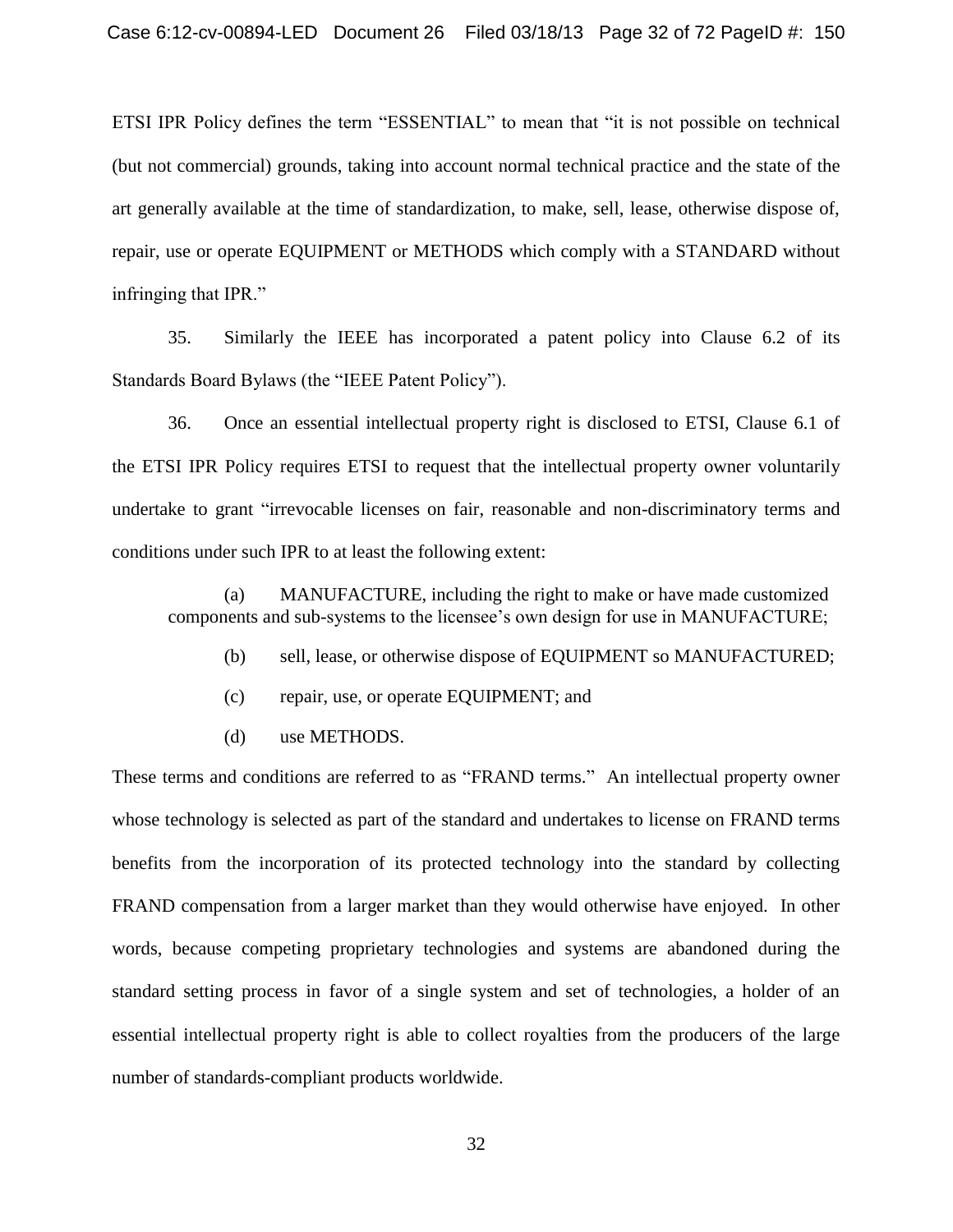37. Of course, the owner of an intellectual property right implicated by a standard is not obligated to assent to the undertaking, and may instead choose to keep its technology proprietary. Under those circumstances, Clause 8.1.1 directs the ETSI to seek out a viable alternative to the essential technology, which would not require the infringement of the intellectual property right. If no viable alternative technology exists, development of the standard is ceased, pursuant to Clause 8.1.2. However, if the FRAND undertaking is given and the standard is adopted incorporating such owner's intellectual property right, all rival technologies are effectively eliminated from the market and the incentive to develop additional rival technologies is effectively curtailed. As such, the effectiveness of the FRAND undertaking is essential to preventing the SEP holder from overcharging the market for the standardized technology.

38. Accordingly, an intellectual property owner that voluntarily undertakes to license its intellectual property on FRAND terms has irrevocably committed to allow the standard to be implemented using its intellectual property. It has also waived its right to demand from those practicing the standard licensing fees above FRAND terms for using its intellectual property. Thus, a manufacturer is able to implement the standard in its products and use the inventions from the declared essential intellectual property.

39. An intellectual property owner thus makes these FRAND commitments based on the understanding that it will only receive FRAND compensation for the intellectual property used.

40. Moreover, parties operating under this scheme are obligated to negotiate FRAND terms in good faith. In fact, save for cases where the manufacturer refuses to take a license altogether, an intellectual property owner that makes a FRAND undertaking has a duty to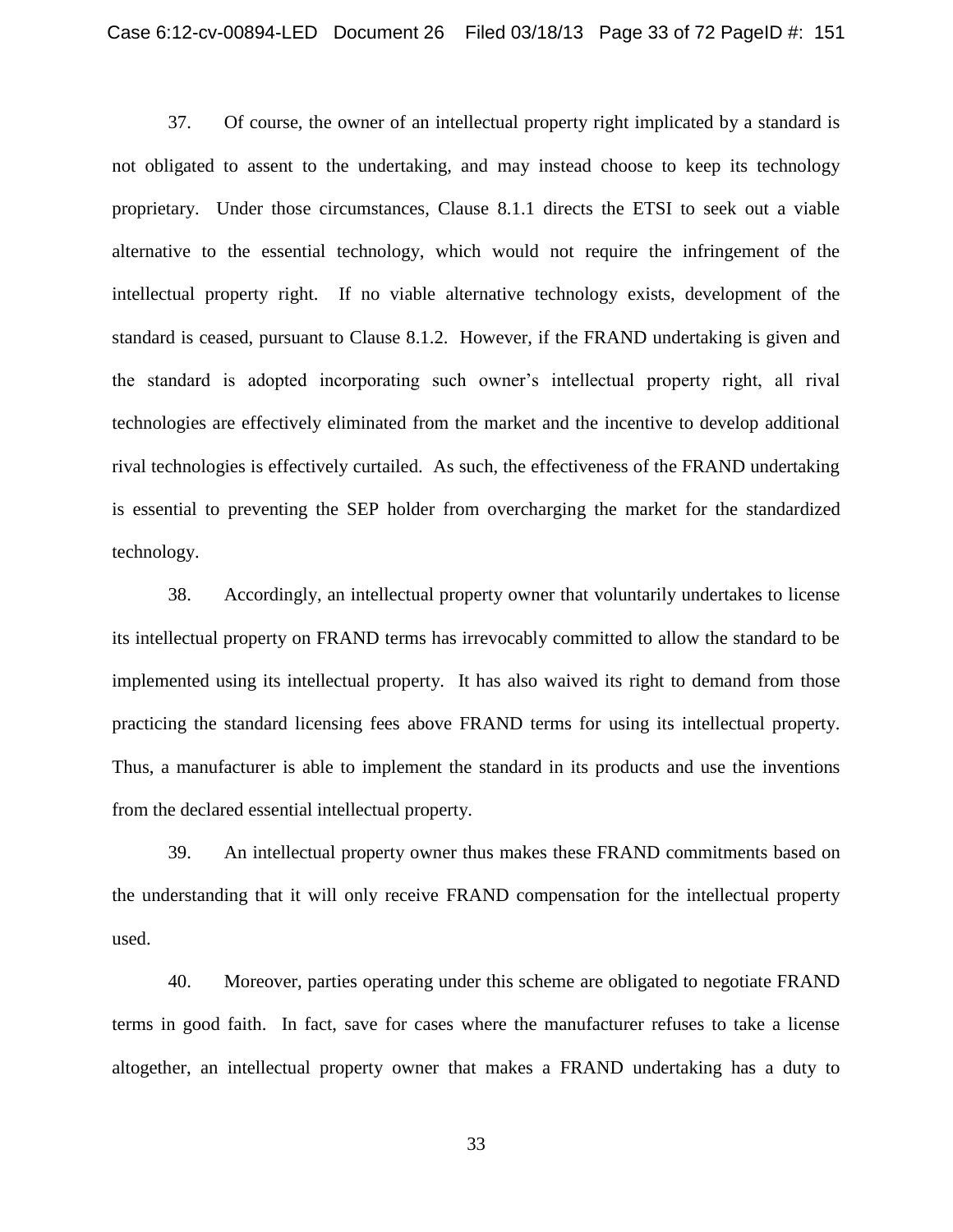negotiate in good faith and propose FRAND terms. Typically, negotiations over FRAND terms will cover the essential intellectual property portfolio as a whole.

41. The IEEE Patent Policy states that if an IEEE standard requires the use of a potential "Essential Patent Claim, the IEEE shall request licensing assurance . . . from the patent holder or patent applicant."

42. The letter of assurance may be either:

(a) A general disclaimer to the effect that the Submitter without conditions will not enforce any present or future Essential Patent Claims against any person or entity making, using, selling, offering to sell, importing, distributing, or implementing a compliant implementation of the standard; or

(b) A statement that a license for a compliant implementation of the standard will be made available to an unrestricted number of applicants on a worldwide basis without compensation *or under reasonable rates, with reasonable terms and conditions that are demonstrably free of any unfair discrimination*. At its sole option, the Submitter may provide with assurance any of the following: (i) a not-to-exceed license fee or rate commitment, (ii) a sample license agreement, or (iii) one or more material licensing terms.

43. The IEEE Patent Policy also provides that the assurance is irrevocable once submitted and accepted.

# **Counterclaims**

## **Counterclaim No. 1:**

## **Infringement of U.S. Patent No. 6,617,929**

44. Samsung repeats and realleges the allegations in paragraphs 1-43 as though fully set forth herein.

45. United States Patent No. 6,617,929 ("the '929 Patent"), entitled "Full Output Matching Apparatus Of A Microwave Doherty Amplifier," issued on September 9, 2003. Samsung is the owner of all rights, title, and interest in and to the '929 Patent and is entitled to sue for past and future infringement.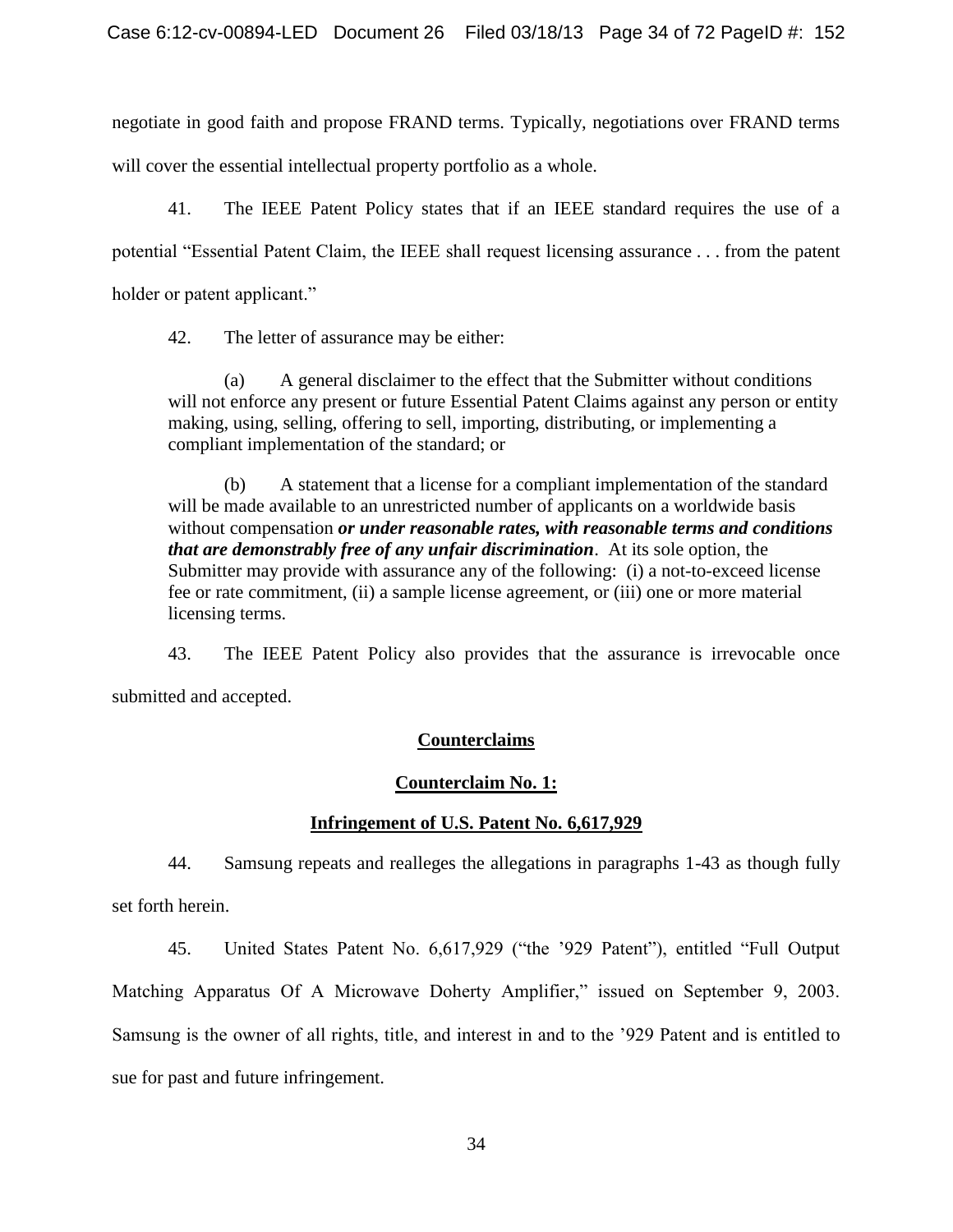46. On information and belief, Ericsson directly infringes one or more claims of the '929 Patent by making, using, selling, offering for sale within the United States and/or importing into the United States, products that contain a Doherty amplifier. Exemplary infringing products include the RBS 6000 series base stations.

47. Additionally, on information and belief, service providers who deploy and/or make routine use of the infringing products in their LTE networks infringe one or more claims of the '929 Patent. On information and belief, Ericsson is aware of the '929 Patent at least through the filing of Samsung's complaint in International Trade Commission Investigation No. 337-TA-866 and/or the filing of this Counterclaim. Further, on information and belief, Ericsson knowingly induces users of products to infringe the '929 Patent.

48. On information and belief, Ericsson contributes to infringement of one or more claims of the '929 Patent because Ericsson knows that infringing products containing a Doherty amplifier are specially made for use in an infringement of these claims and are not staple articles of commerce suitable for substantial noninfringing use. On information and belief, as discussed in the prior paragraph, Ericsson had knowledge or acted with willful blindness that the infringing products or articles therein were specially made or adapted for use in an infringement of the '929 Patent and not a staple article of commerce suitable for substantial noninfringing use.

49. For at least the reasons detailed in the prior paragraphs, Ericsson's infringement of the '929 Patent has been willful. Ericsson's continued infringement of the '929 Patent has damaged and will continue to damage Samsung.

#### **Counterclaim No. 2:**

#### **Infringement of U.S. Patent No. 6,767,813**

50. Samsung repeats and realleges the allegations in paragraphs 1-43 as though fully set forth herein.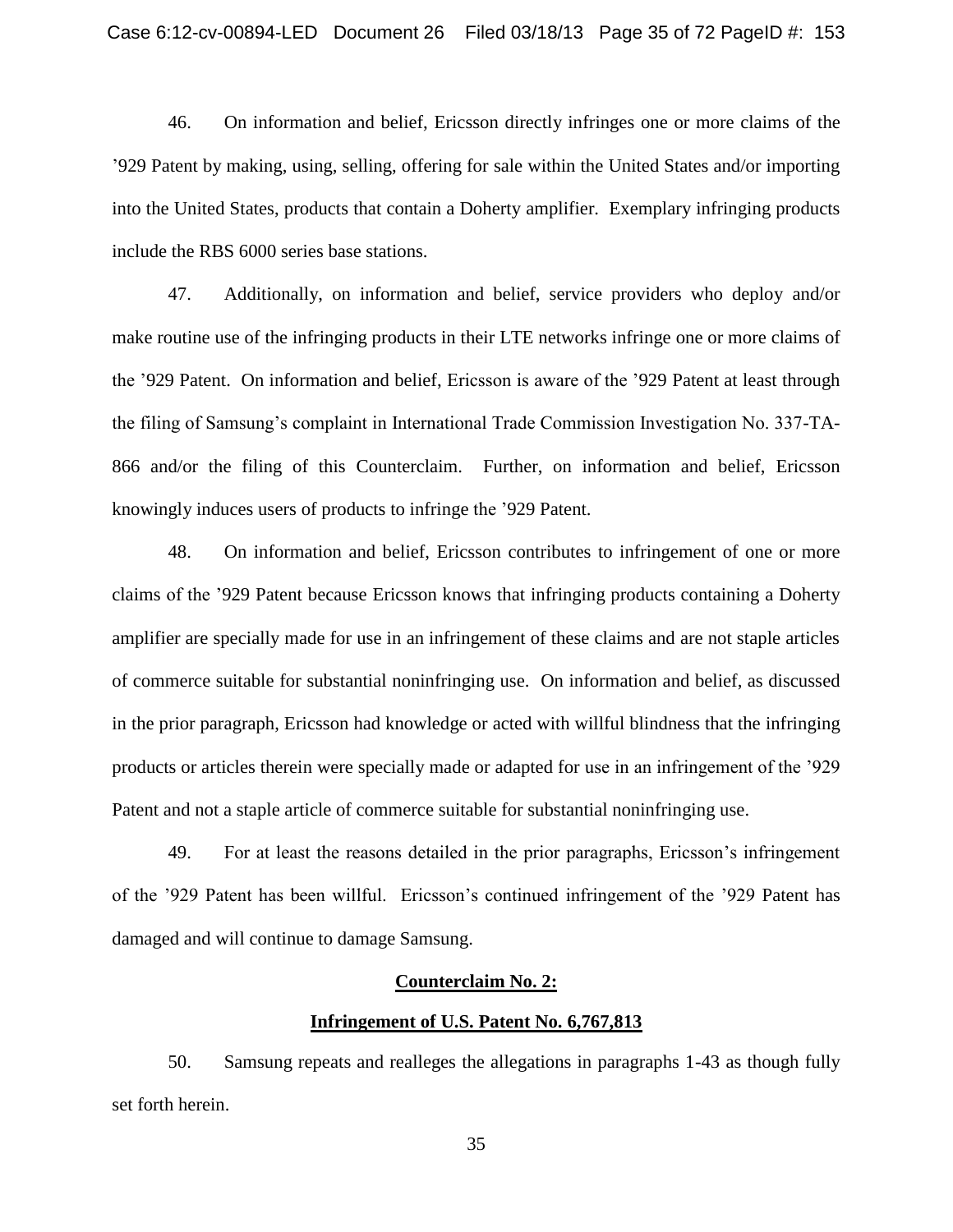51. United States Patent No. 6,767,813 ("the '813 Patent"), entitled "Integrated Circuit Devices Having Active Regions With Expanded Effective Widths And Methods Of Manufacturing Same," issued on July 27, 2004. Samsung is the owner of all rights, title, and interest in and to the '813 Patent and is entitled to sue for past and future infringement.

52. On information and belief, the products containing an integrated circuit device having active regions with expanded effective widths infringe one or more claims of the '813 Patent. On information and belief, Ericsson directly infringes the '813 Patent by making, using, selling, offering for sale within the United States and/or importing into the United States, products that contain an integrated circuit device having active regions with expanded effective widths. Exemplary infringing products include the RBS 6000 series base stations.

53. For at least the reasons detailed in the prior paragraphs, Ericsson's infringement of the '813 Patent has been willful. Ericsson's continued infringement of the '813 Patent has damaged and will continue to damage Samsung.

### **Counterclaim No. 3:**

#### **Infringement of U.S. Patent No. 6,865,682**

54. Samsung repeats and realleges the allegations in paragraphs 1-43 as though fully set forth herein.

55. United States Patent No. 6,865,682 ("the '682 Patent"), entitled "Microprocessor Module With Integrated Voltage Regulators," issued on March 8, 2005. Samsung is the owner of all rights, title, and interest in and to the '682 Patent and is entitled to sue for past and future infringement.

56. On information and belief, the products containing a microprocessor module with integrated voltage regulators infringe one or more claims of the '682 Patent. On information and belief, Ericsson directly infringes the '682 Patent by making, using, selling, offering for sale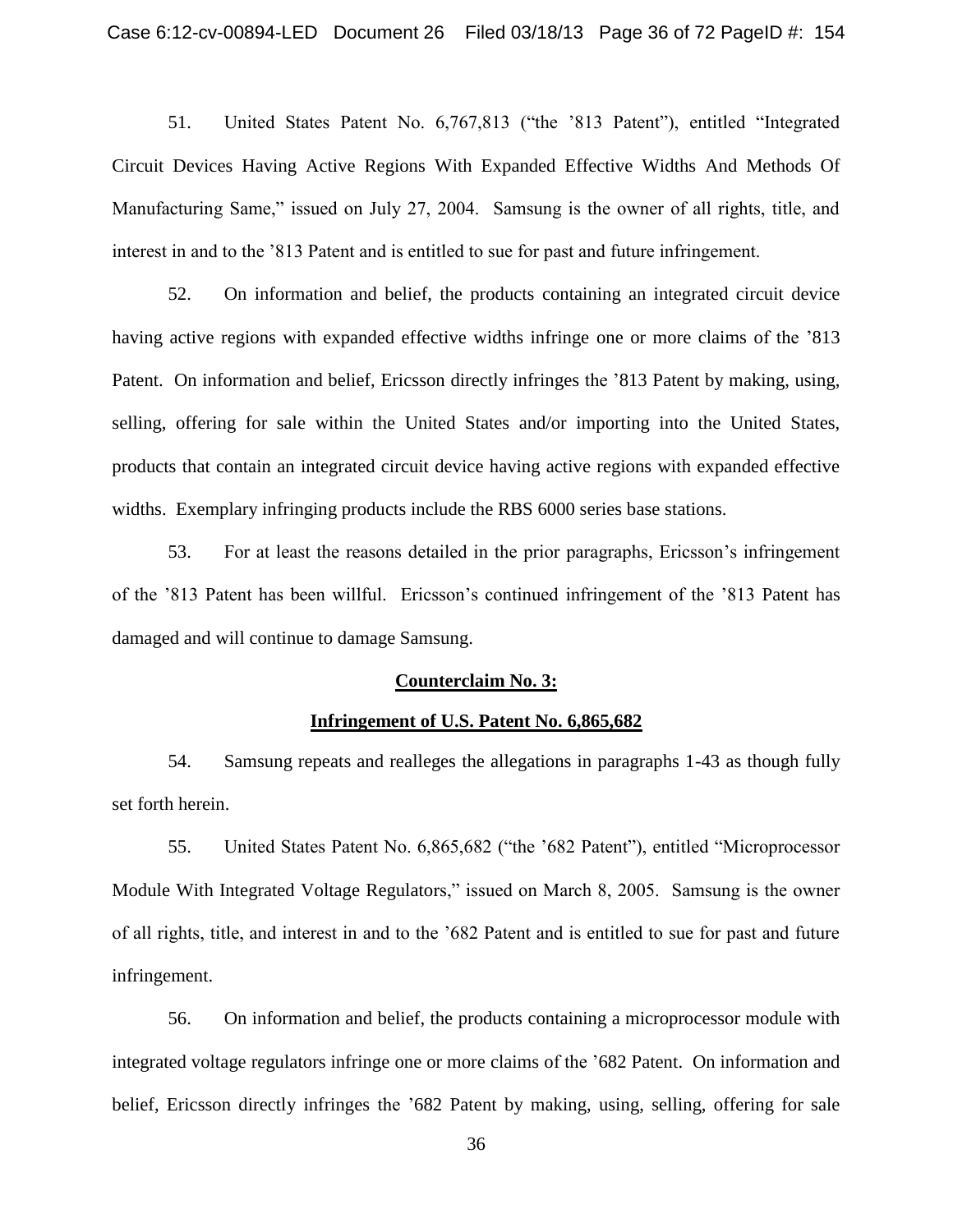within the United States and/or importing into the United States, products that contain a microprocessor module with integrated voltage regulators. Exemplary infringing products include the RBS 6000 series base stations.

57. Additionally, on information and belief, service providers who deploy and/or make routine use of the infringing products in their LTE networks infringe one or more claims of the '682 Patent. On information and belief, Ericsson is aware of the '682 Patent at least through the filing of Samsung's complaint in International Trade Commission Investigation No. 337-TA-866 and/or the filing of this Counterclaim. Further, on information and belief, Ericsson knowingly induces users of products to infringe the '682 Patent.

58. On information and belief, Ericsson contributes to infringement of one or more claims of the '682 Patent because Ericsson knows that infringing products containing a microprocessor module with integrated voltage regulators are specially made for use in an infringement of these claims and are not staple articles of commerce suitable for substantial noninfringing use. On information and belief, as discussed in the prior paragraph, Ericsson had knowledge or acted with willful blindness that the infringing products or articles therein were specially made or adapted for use in an infringement of the '682 Patent and not a staple article of commerce suitable for substantial noninfringing use.

59. For at least the reasons detailed in the prior paragraphs, Ericsson's infringement of the '682 Patent has been willful. Ericsson's continued infringement of the '682 Patent has damaged and will continue to damage Samsung.

#### **Counterclaim No. 4:**

## **Infringement of U.S. Patent No. 7,221,031**

60. Samsung repeats and realleges the allegations in paragraphs 1-43 as though fully set forth herein.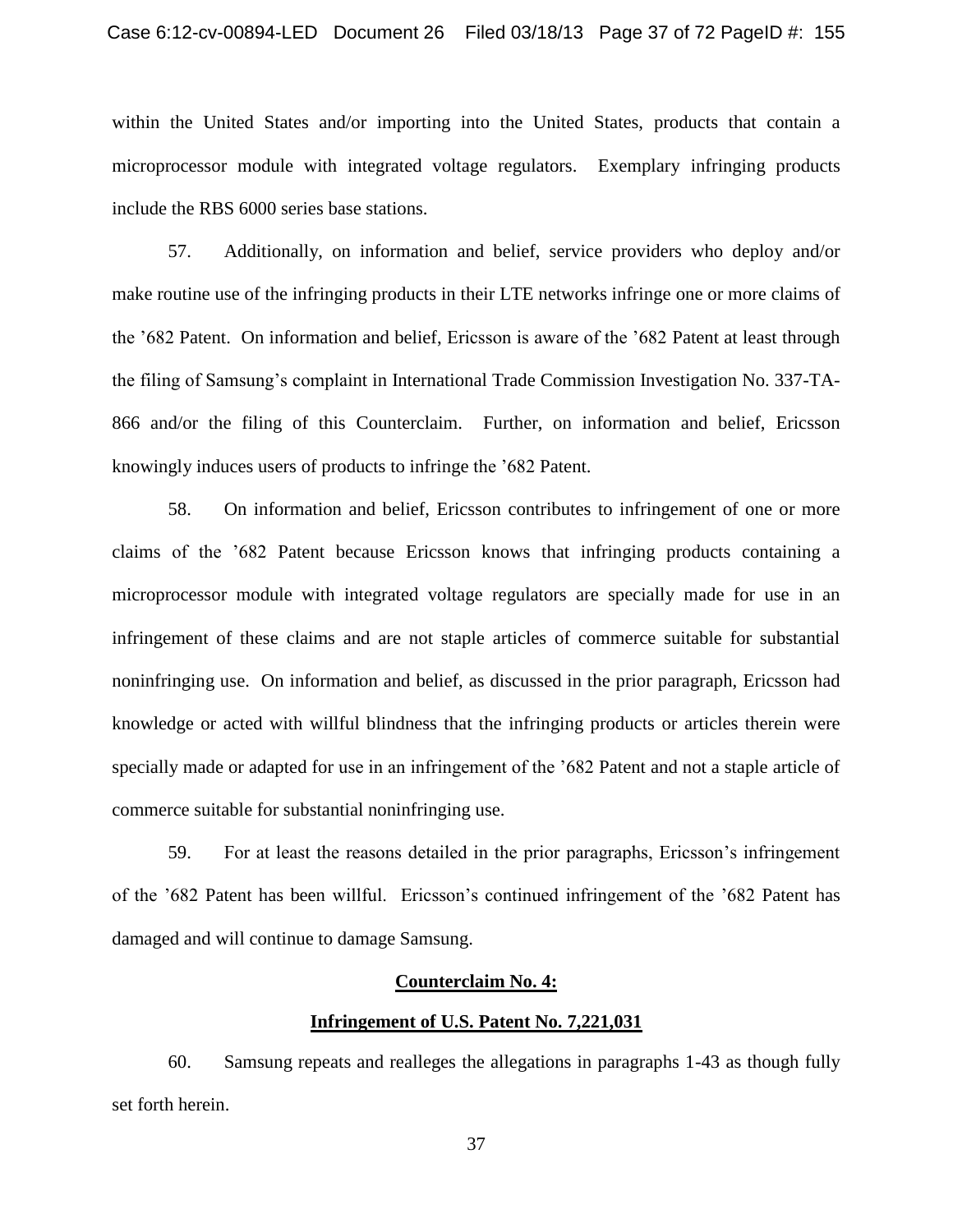61. United States Patent No. 7,221,031 ("the '031 Patent"), entitled "Semiconductor Device Having Sufficient Process Margin And Method Of Forming Same," issued on May 22, 2007. Samsung is the owner of all rights, title, and interest in and to the '031 Patent and is entitled to sue for past and future infringement.

62. On information and belief, the products containing a semiconductor device with 6T SRAM cells infringe one or more claims of the '031 Patent. On information and belief, Ericsson directly infringes the '031 Patent by making, using, selling, offering for sale within the United States and/or importing into the United States, products that contain a semiconductor device with 6T SRAM cells. Exemplary infringing products include the RBS 6000 series base stations.

63. Additionally, on information and belief, service providers who deploy and/or make routine use of the infringing products in their LTE networks infringe one or more claims of the '031 Patent. On information and belief, Ericsson is aware of the '031 Patent at least through the filing of this Counterclaim. Further, on information and belief, Ericsson knowingly induces users of products to infringe the '031 Patent.

64. On information and belief, Ericsson contributes to infringement of one or more claims of the '031 Patent because Ericsson knows that infringing products containing a semiconductor device with 6T SRAM cells are specially made for use in an infringement of these claims and are not staple articles of commerce suitable for substantial noninfringing use. On information and belief, as discussed in the prior paragraph, Ericsson had knowledge or acted with willful blindness that the infringing products or articles therein were specially made or adapted for use in an infringement of the '031 Patent and not a staple article of commerce suitable for substantial noninfringing use.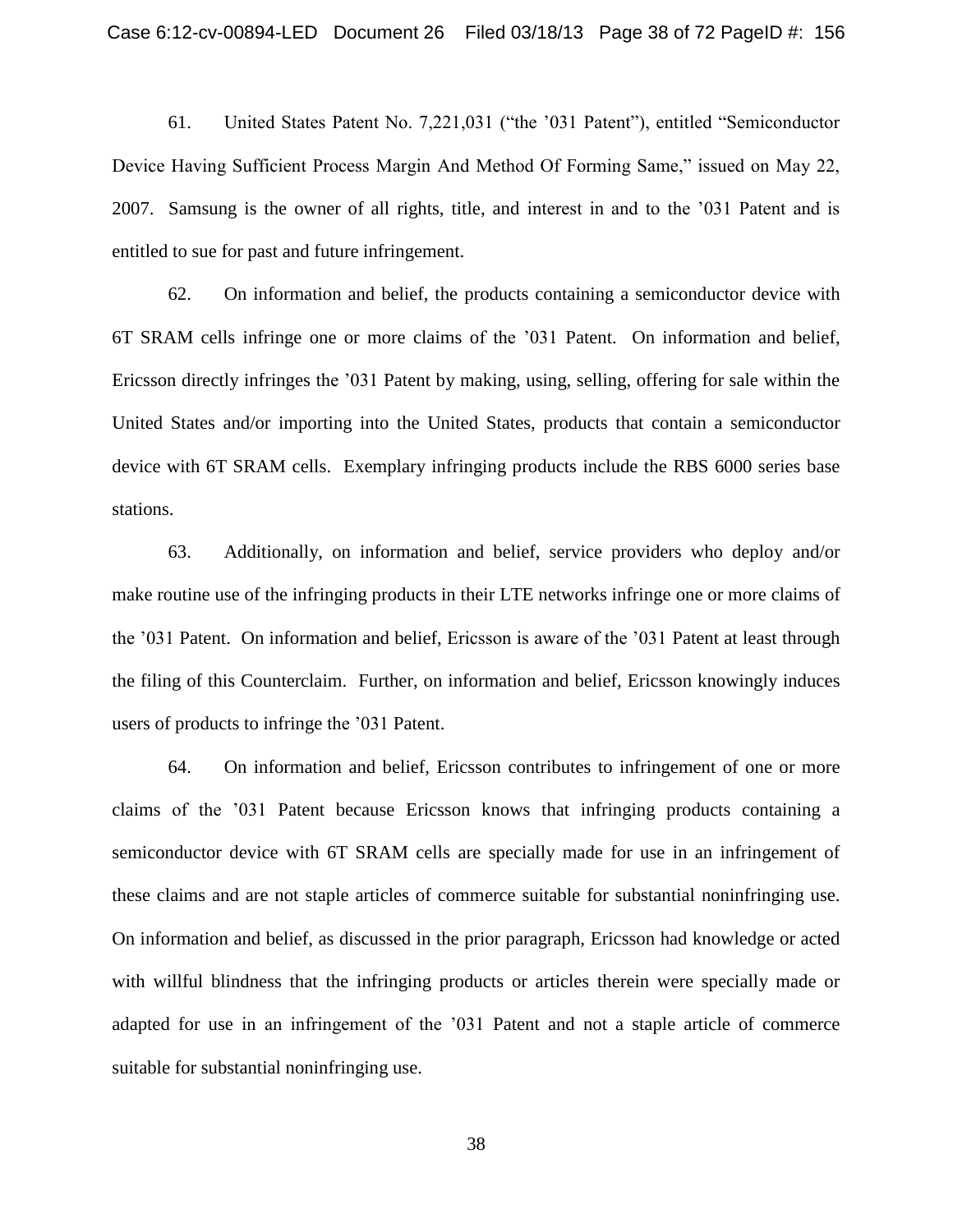65. For at least the reasons detailed in the prior paragraphs, Ericsson's infringement of the '031 Patent has been willful. Ericsson's continued infringement of the '031 Patent has damaged and will continue to damage Samsung.

# **Counterclaim No. 5:**

#### **Infringement of U.S. Patent No. 7,342,444**

66. Samsung repeats and realleges the allegations in paragraphs 1-43 as though fully set forth herein.

67. United States Patent No. 7,342,444 ("the '444 Patent"), entitled "Power Amplifying Apparatus Using Asymmetric Power Drive," issued on March 11, 2008.

68. On information and belief, the products containing a Doherty amplifier infringe one or more claims of the '444 Patent. On information and belief, Ericsson directly infringes the '444 Patent by making, using, selling, offering for sale within the United States and/or importing into the United States, products that contain a Doherty amplifier. Exemplary infringing products include the RBS 6000 series base stations.

69. Additionally, on information and belief, service providers who deploy and/or make routine use of the infringing products in their LTE networks infringe one or more claims of the '444 Patent. On information and belief, Ericsson is aware of the '444 Patent at least through the filing of this Counterclaim. Further, on information and belief, Ericsson knowingly induces users of products to infringe the '444 Patent.

70. On information and belief, Ericsson contributes to infringement of one or more claims of the '444 Patent because Ericsson knows that infringing products containing a Doherty amplifier are specially made for use in an infringement of these claims and are not staple articles of commerce suitable for substantial noninfringing use. On information and belief, as discussed in the prior paragraph, Ericsson had knowledge or acted with willful blindness that the infringing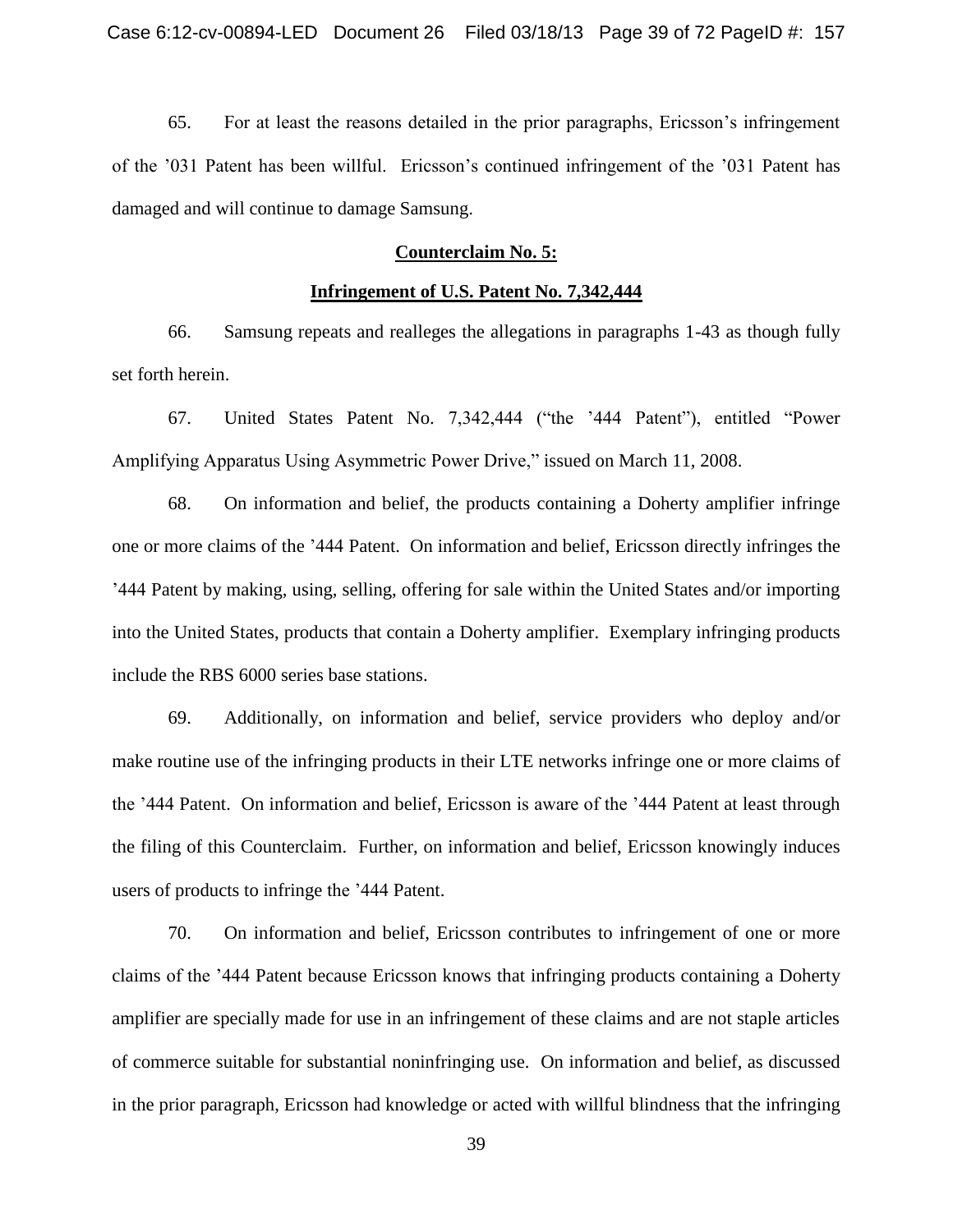products or articles therein were specially made or adapted for use in an infringement of the '444 Patent and not a staple article of commerce suitable for substantial noninfringing use.

71. For at least the reasons detailed in the prior paragraphs, Ericsson's infringement of the '444 Patent has been willful. Ericsson's continued infringement of the '444 Patent has damaged and will continue to damage Samsung.

## **Counterclaim No. 6:**

#### **Infringement of U.S. Patent No. 7,782,749**

72. Samsung repeats and realleges the allegations in paragraphs 1-43 as though fully set forth herein.

73. United States Patent No. 7,782,749 ("the '749 Patent"), entitled "Method For Mapping Physical Downlink Control Channel To Resources And Apparatus For Transmitting/Receiving The Mapped Physical Downlink Control Channel In A Wireless Communication System," issued on August 24, 2010. Samsung is the owner of all rights, title, and interest in and to the '749 Patent and is entitled to sue for past and future infringement.

74. Ericsson has directly infringed the '749 Patent by making, using, selling, offering for sale in the United States and/or importing into the United States products, components of products, and/or methods covered by one or more claims of the '749 Patent, including those for use with LTE applications that implement the LTE wireless communications standards, including 3GPP TS 36.211. Exemplary infringing products include the RBS 6000 series base stations.

75. On information and belief, Ericsson actively induces others, including LTE network service providers who deploy infringing products in their LTE networks, to commit direct infringement of one or more claims of the '749 Patent. On information and belief, service providers who deploy and make routine use of the infringing products in their LTE networks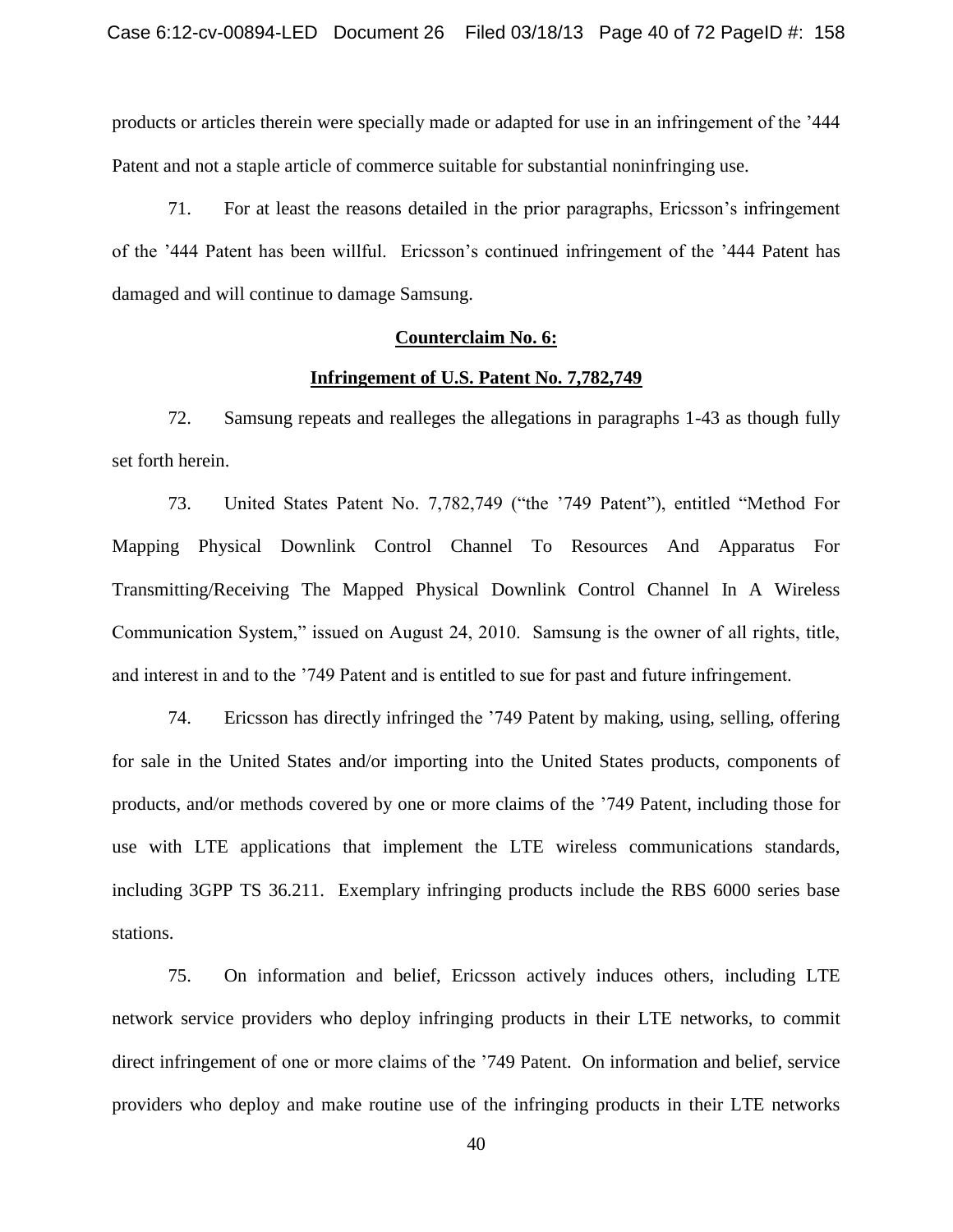directly infringe the '749 Patent. On information and belief, Ericsson is aware of the '749 Patent or has acted with willful blindness to its existence at least through the parties' longstanding licensing negotiations, Samsung's ETSI disclosures, the specific applicability of Samsung's LTE patents to the LTE standard—a standard that Ericsson adopted knowing that its LTE products would be covered by third party patents, including Samsung's patents, the filing of Samsung's complaint in International Trade Commission Investigation No. 337-TA-866, and/or the filing of this Counterclaim. Further, on information and belief, Ericsson induce service providers who deploy the infringing products in their LTE networks, by providing at least manuals, training, guides, and/or demonstrations, to perform acts intended by Ericsson to cause direct infringement of the '749 Patent.

76. On information and belief, Ericsson contributes to infringement of one or more claims of the '749 Patent by others, including LTE network service providers who deploy the infringing products in their LTE networks, by providing the products or articles therein, which are specially made or adapted for use in an infringement of the '749 Patent and are not staple articles of commerce suitable for substantial noninfringing use. On information and belief, as discussed in the prior paragraph, Ericsson had knowledge or acted with willful blindness that the infringing products or articles therein were specially made or adapted for use in an infringement of the '749 Patent and not a staple article of commerce suitable for substantial noninfringing use.

77. For at least the reasons detailed in the prior paragraphs, Ericsson's infringement of the '749 Patent has been willful. Ericsson's continued infringement of the '749 Patent has damaged and will continue to damage Samsung.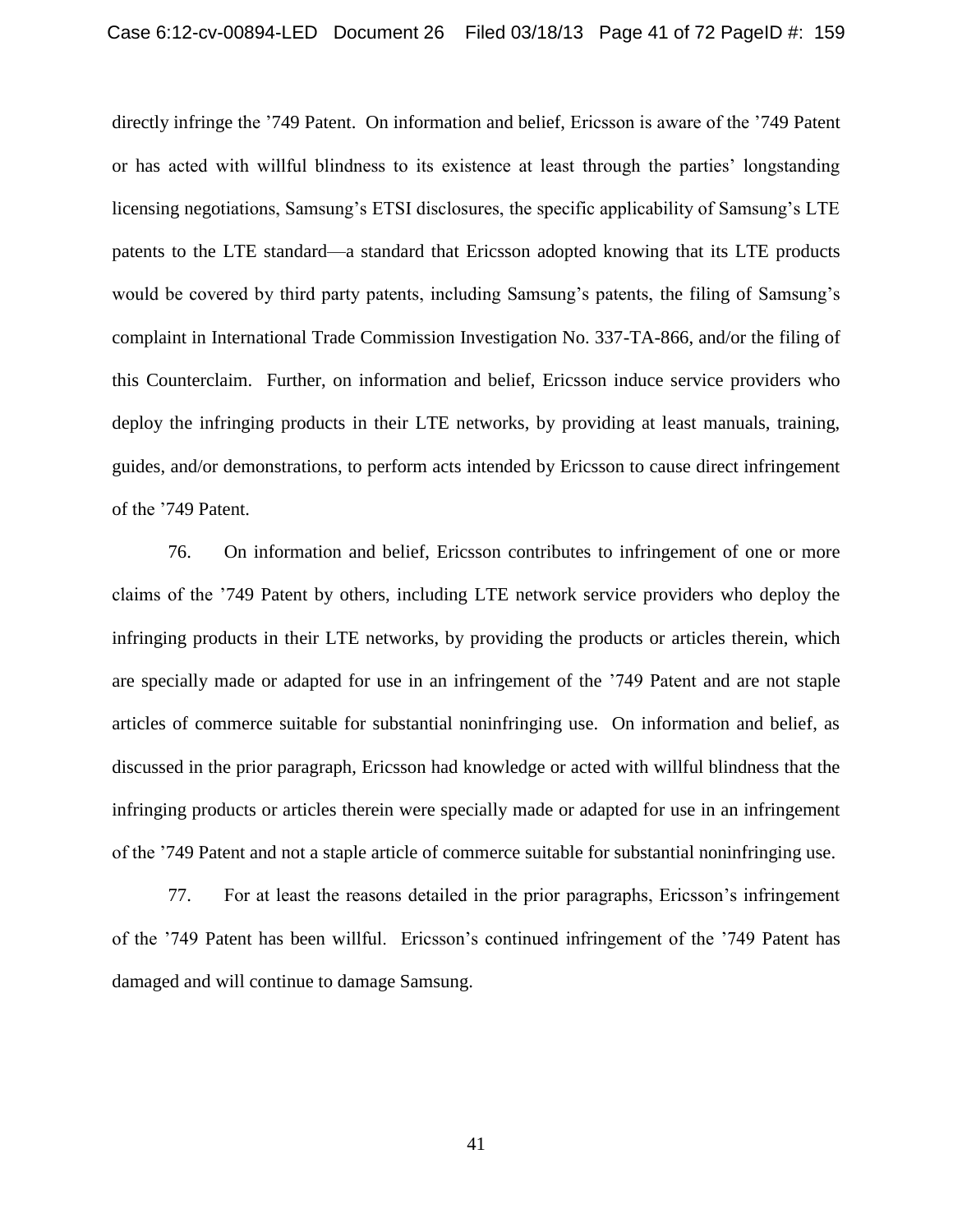# **Counterclaim No. 7:**

# **Infringement of U.S. Patent No. 8,059,681**

78. Samsung repeats and realleges the allegations in paragraphs 1-43 as though fully set forth herein.

79. United States Patent No. 8,059,681 ("the '681 Patent"), entitled "Method And Apparatus For Transmitting/Receiving Packet In Mobile Communication System," issued on November 15, 2011. Samsung is the owner of all rights, title, and interest in and to the '681 Patent and is entitled to sue for past and future infringement.

80. On information and belief, the products that implement the LTE wireless communications standards, including 3GPP TS 36.321, entitled "Evolved Universal Terrestrial Radio Access (E-UTRA); Medium Access Control (MAC) protocol specification," infringe one or more claims of the '681 Patent. On information and belief, Ericsson directly infringes the '681 Patent by making, using, selling, offering for sale within the United States and/or importing into the United States, products, components of products, and/or methods covered by one or more claims of the '681 Patent, including those for use with LTE applications that implement the LTE wireless communications standards, including 3GPP TS 36.321. Exemplary infringing products include the RBS 6000 series base stations.

81. Additionally, on information and belief, service providers who deploy and/or make routine use of the infringing products in their LTE networks infringe one or more claims of the '681 Patent. On information and belief, Ericsson is aware of the '681 Patent at least through the filing of this Counterclaim. Further, on information and belief, Ericsson knowingly induces users of products to infringe the '681 Patent.

82. On information and belief, Ericsson contributes to infringement of one or more claims of the '681 Patent because Ericsson knows that infringing products that implement the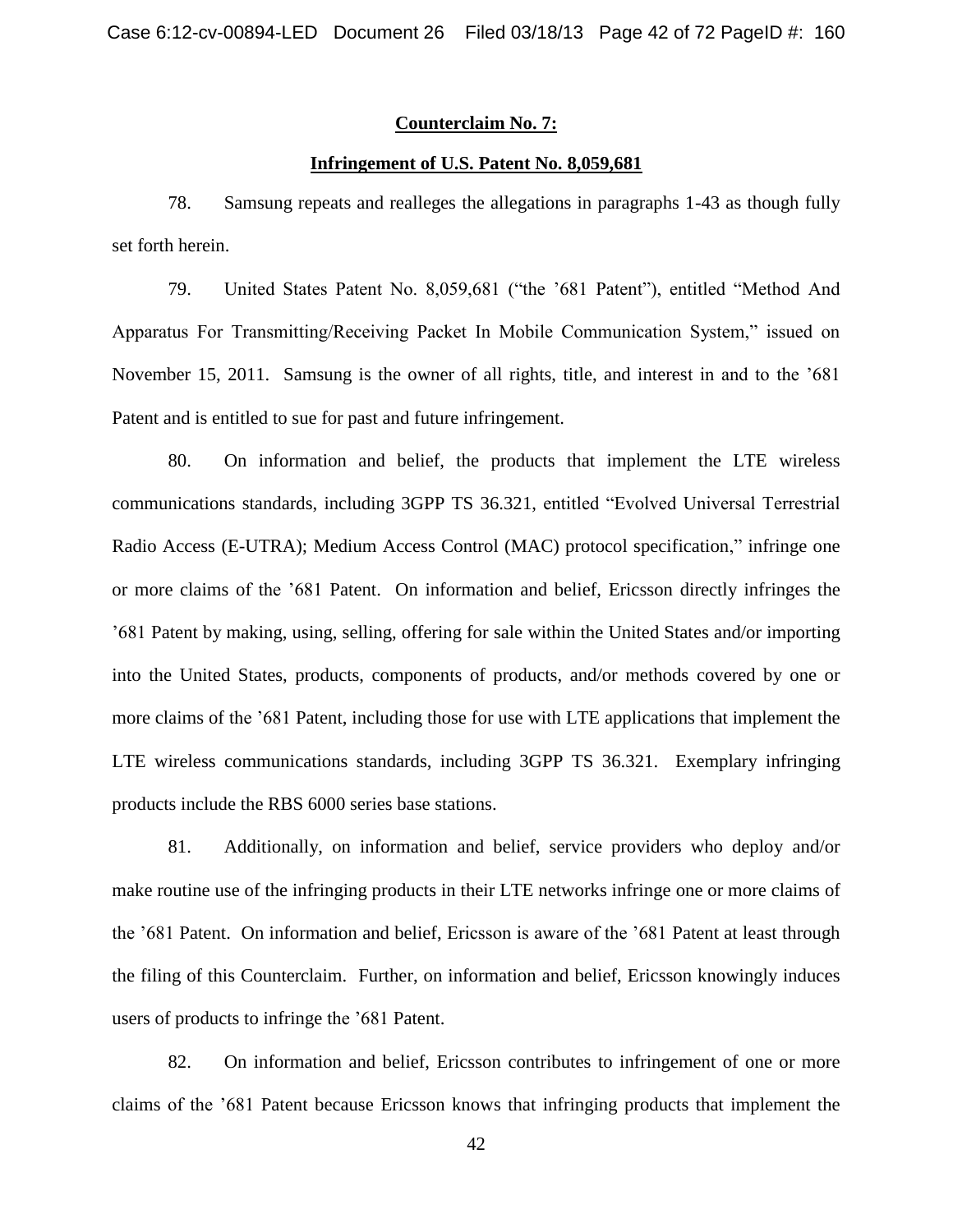LTE wireless communications standards, including 3GPP TS 36.321, are specially made for use in an infringement of these claims and are not staple articles of commerce suitable for substantial noninfringing use. On information and belief, as discussed in the prior paragraph, Ericsson had knowledge or acted with willful blindness that the infringing products or articles therein were specially made or adapted for use in an infringement of the '681 Patent and not a staple article of commerce suitable for substantial noninfringing use.

83. On information and belief, Ericsson actively induces others, including LTE network service providers who deploy the infringing products in their LTE networks, to commit direct infringement of one or more claims of the '681 Patent. On information and belief, service providers who deploy or make routine use of the infringing products in their LTE networks directly infringe the '681 Patent. On information and belief, Ericsson is aware of the '681 Patent or has acted with willful blindness to its existence at least through the parties' longstanding licensing negotiations, Samsung's ETSI disclosures, the specific applicability of Samsung's LTE patents to the LTE standard—a standard that Ericsson adopted knowing that its products would be covered by third party patents, including Samsung's patents, and/or the filing of this Counterclaim. Further, on information and belief, Ericsson induces service providers who deploy the infringing products in their LTE networks, by providing at least manuals, training, guides, and/or demonstrations, to perform acts intended by Ericsson to cause direct infringement of one or more claims of the '681 Patent.

84. On information and belief, Ericsson contributes to infringement of one or more claims of the '681 Patent by others, including LTE network service providers who deploy the infringing products in their LTE networks, by providing the products or articles therein, which are specially made or adapted for use in an infringement of the '681 Patent and are not staple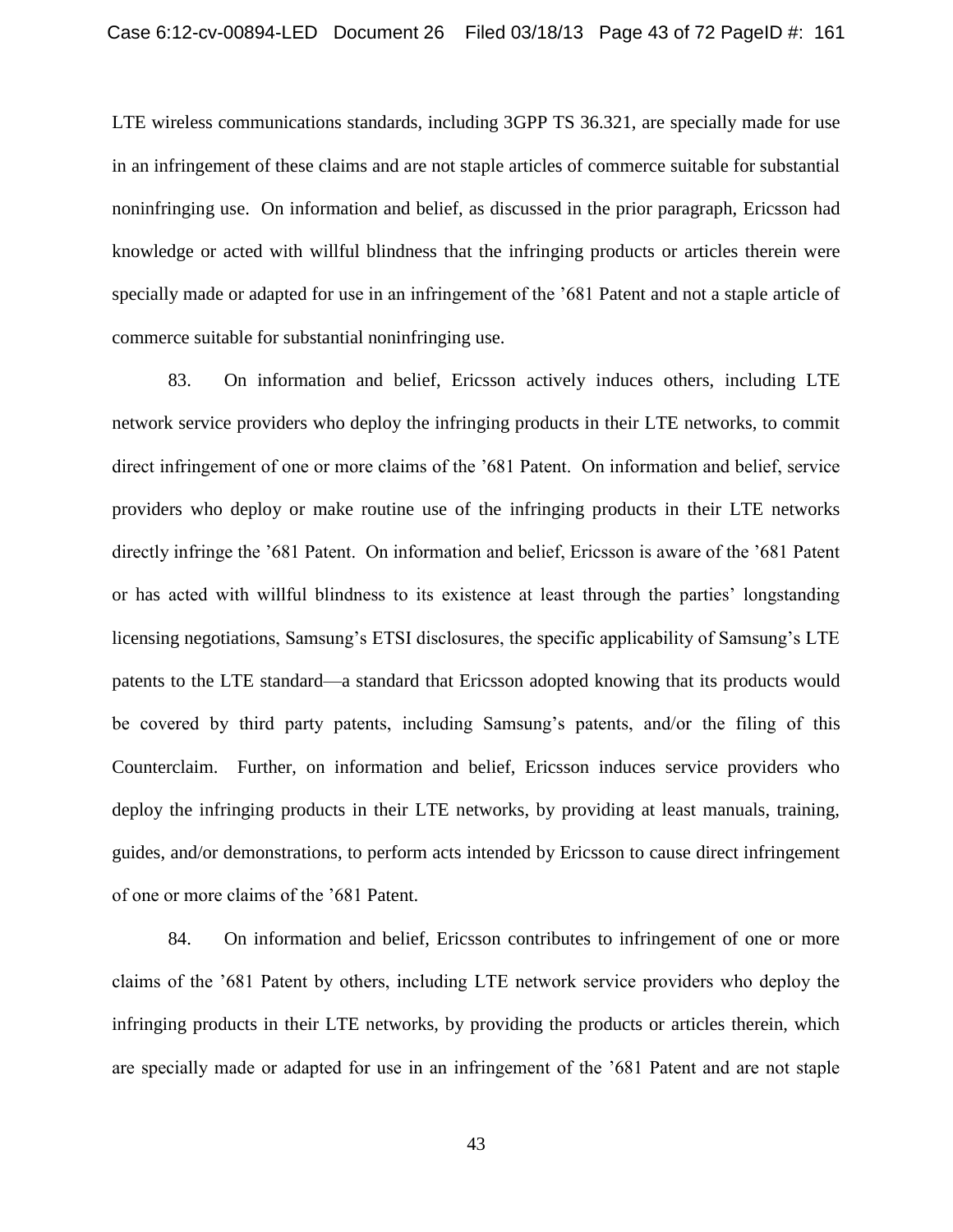articles of commerce suitable for substantial noninfringing use. On information and belief, as discussed in the prior paragraph, Ericsson had knowledge or acted with willful blindness that the products or articles therein were specially made or adapted for use in an infringement of the '681 Patent and not a staple article of commerce capable for substantial noninfringing use.

85. For at least the reasons detailed in the prior paragraphs, Ericsson's infringement of the '681 Patent has been willful. Ericsson's continued infringement of the '681 Patent has damaged and will continue to damage Samsung.

## **Counterclaim No. 8:**

#### **Infringement of U.S. Patent No. 8,165,081**

86. Samsung repeats and realleges the allegations in paragraphs 1-43 as though fully set forth herein.

87. United States Patent No. 8,165,081 ("the '081 Patent"), entitled "Control And Data Multiplexing In Communication Systems," issued on April 24, 2012. Samsung is the owner of all rights, title, and interest in and to the '081 Patent and is entitled to sue for past and future infringement.

88. On information and belief, the products, components of products, and/or methods that implement the LTE wireless communications standards, including 3GPP TS 36.212 entitled, ―3rd Generation Partnership Project: Technical Specification Group Radio Access Network; Evolved Universal Terrestrial Radio Access (E-UTRA); Multiplexing and Channel Coding (Release 8)" and 3GPP TS 36.213 entitled, "3<sup>rd</sup> Generation Partnership Project; Technical Specification Group Radio Access Network; Evolved Universal Terrestrial Radio Access (E-UTRA); Physical layer procedures (Release 8)," promulgated by 3GPP, infringe the '081 Patent. On information and belief, Ericsson directly infringes one or more claims of the '081 Patent by making, using, selling offering for sale within the United States and/or importing into the United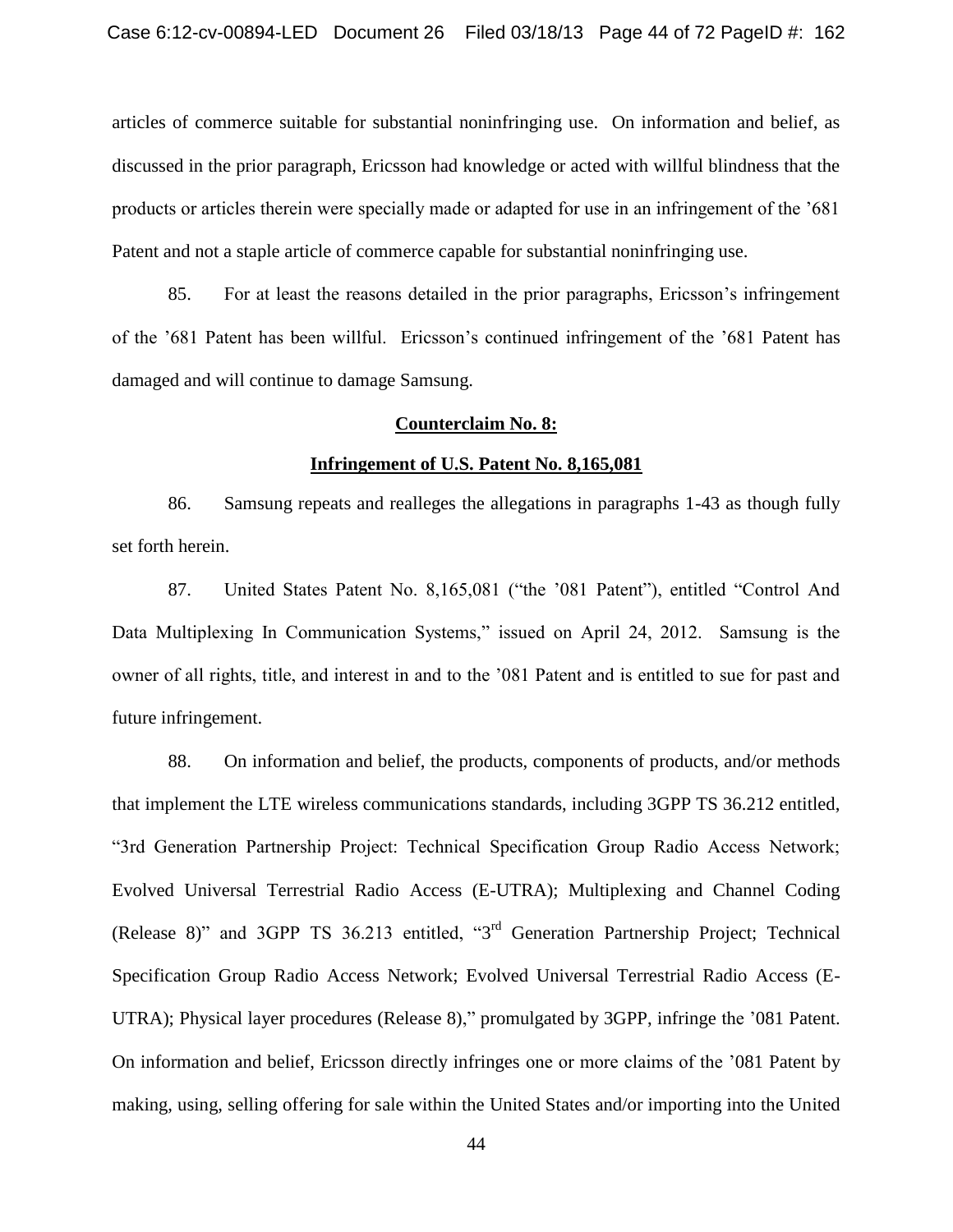States, products, components of products, and/or methods that implement the LTE wireless communications standards, including 3GPP TS 36.212 and 3GPP TS 36.213. Exemplary LTE infringing products include the RBS 6000 series base stations.

89. On information and belief, Ericsson actively induces others, including LTE network service providers who deploy the infringing products in their LTE networks, to commit direct infringement of one or more claims of the '081 Patent. On information and belief, Ericsson is aware of the '081 Patent or has acted with willful blindness to its existence at least through the parties' longstanding licensing negotiations, Samsung's ETSI disclosures, the specific applicability of Samsung's LTE patents to the LTE standard—a standard that Ericsson adopted knowing that its LTE products would be covered by third party patents, including Samsung's patents, the filing of Samsung's complaint in International Trade Commission Investigation No. 337-TA-866, and/or the filing of this Counterclaim. Further, on information and belief, Ericsson induces service providers who deploy the infringing products in their LTE networks, by providing at least manuals, training, guides, and/or demonstrations, to perform acts intended by Ericsson to cause direct infringement of the '081 Patent.

90. On information and belief, Ericsson contributes to the infringement of one or more claims of the '081 Patent by others, including LTE network service providers who deploy the infringing products in their LTE networks, by providing the products or articles therein, which are specially made or adapted for use in an infringement of the '081 Patent and are not staple articles of commerce suitable for substantial noninfringing use. On information and belief, as discussed in the prior paragraph, Ericsson had knowledge or acted with willful blindness that the infringing products or articles therein were specially made or adapted for use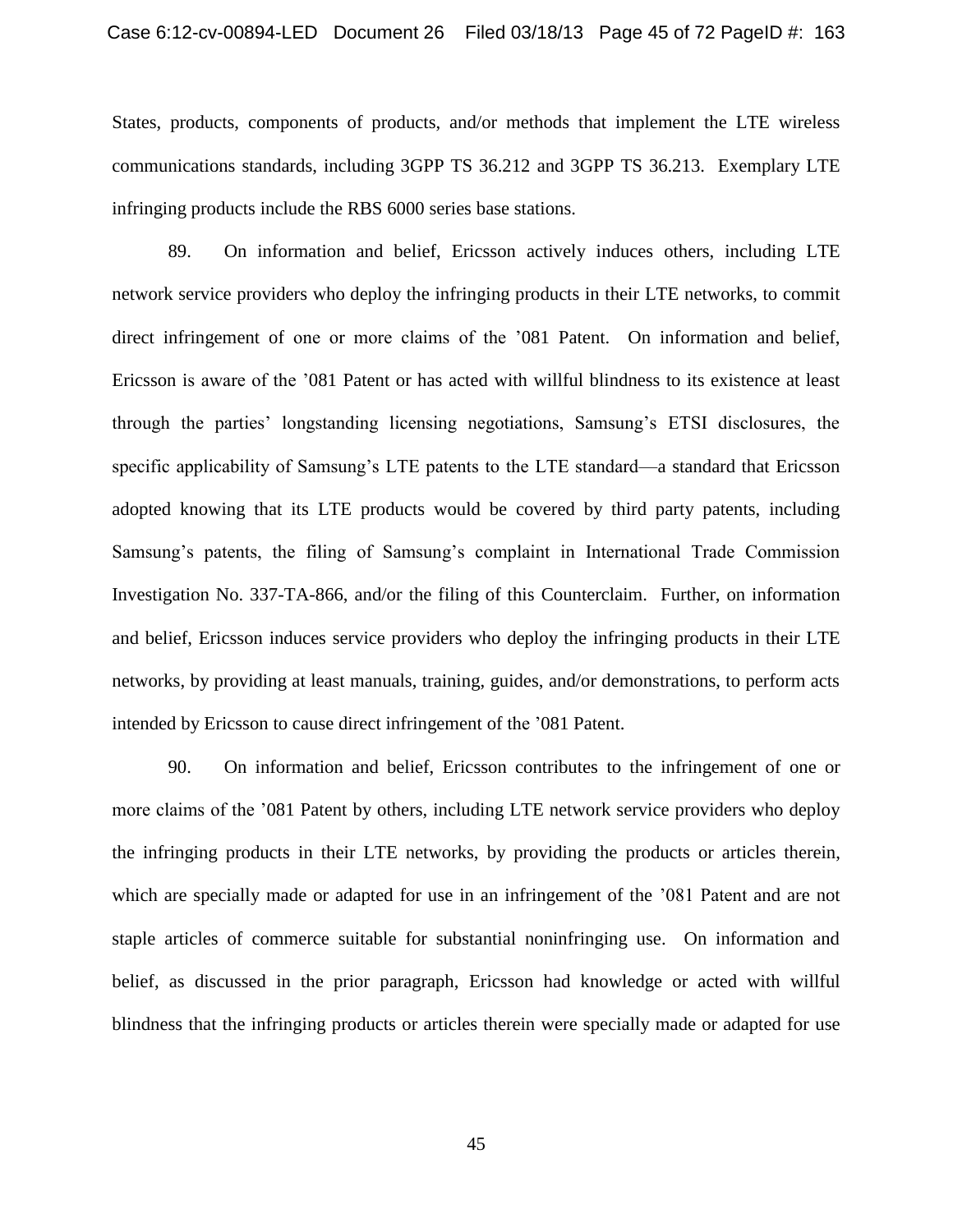in an infringement of the '081 Patent and not a staple article of commerce suitable for substantial noninfringing use.

91. For at least the reasons detailed in the prior paragraphs, Ericsson's infringement of the '081 Patent has been willful. Ericsson's continued infringement of the '081 Patent has damaged and will continue to damage Samsung.

# **Counterclaim No. 9:**

#### **Infringement of U.S. Patent No. 8,208,438**

92. Samsung repeats and realleges the allegations in paragraphs 1-43 as though fully set forth herein.

93. United States Patent No. 8,208,438 ("the '438 Patent"), entitled "Method And Apparatus For Allocating Resources Of A Control Channel In A Mobile Communication System Using Orthogonal Frequency Division Multiplexing," issued on June 26, 2012. Samsung is the owner of all rights, title, and interest in and to the '438 Patent and is entitled to sue for past and future infringement.

94. On information and belief, the products, components of products, and/or methods that implement the LTE wireless communications standards, including 3GPP TS 36.211 entitled, ―3rd Generation Partnership Project: Technical Specification Group Radio Access Network; Evolved Universal Terrestrial Radio Access (E-UTRA); Physical Channels and Modulation (Release 8)," promulgated by 3GPP, infringe one or more claims of the '438 Patent. On information and belief, Ericsson directly infringes the '438 Patent by making, using, selling, offering for sale within the United States and/or importing into the United States, products that implement the LTE wireless communications standards, including 3GPP TS 36.211. Exemplary infringing products include the RBS 6000 series base stations.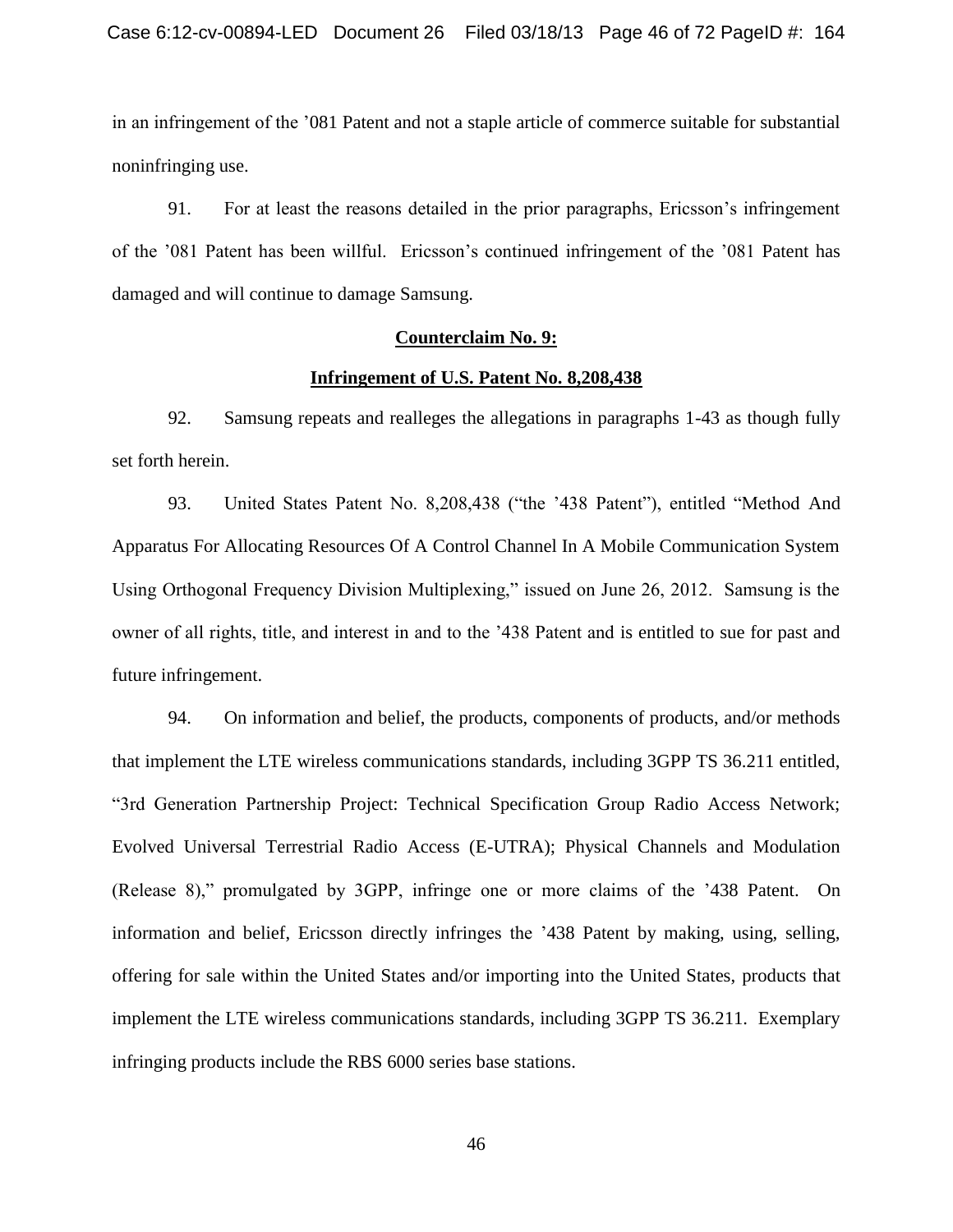95. On information and belief, Ericsson actively induces others, including LTE network service providers who deploy the infringing products in their LTE networks, to commit direct infringement of one or more claims of the '438 Patent. On information and belief, service providers who deploy and make routine use of the infringing products in their LTE networks directly infringe the '438 Patent. On information and belief, Ericsson is aware of the '438 Patent or have acted with willful blindness to its existence at least through the parties' longstanding licensing negotiations, Samsung's ETSI disclosures, the specific applicability of Samsung's LTE patents to the LTE standard—a standard that Ericsson adopted knowing that its LTE products would be covered by third party patents, including Samsung's patents, the filing of Samsung's complaint in International Trade Commission Investigation No. 337-TA-866, and/or the filing of this Counterclaim. Further, on information and belief, Ericsson induces service providers who deploy the infringing products in their LTE networks, by providing at least manuals, training, guides, and/or demonstrations, to perform acts intended by Ericsson to cause direct infringement of the '438 Patent.

96. On information and belief, Ericsson contributes to infringement of one or more claims of the '438 Patent by others, including LTE network service providers who deploy the infringing products in their LTE networks, by providing the products or articles therein, which are specially made or adapted for use in an infringement of these claims and are not staple articles of commerce suitable for substantial noninfringing use. On information and belief, as discussed in the prior paragraph, Ericsson had knowledge or acted with willful blindness that the products or articles therein were specially made or adapted for use in an infringement of the '438 Patent and not a staple article of commerce suitable for substantial noninfringing use.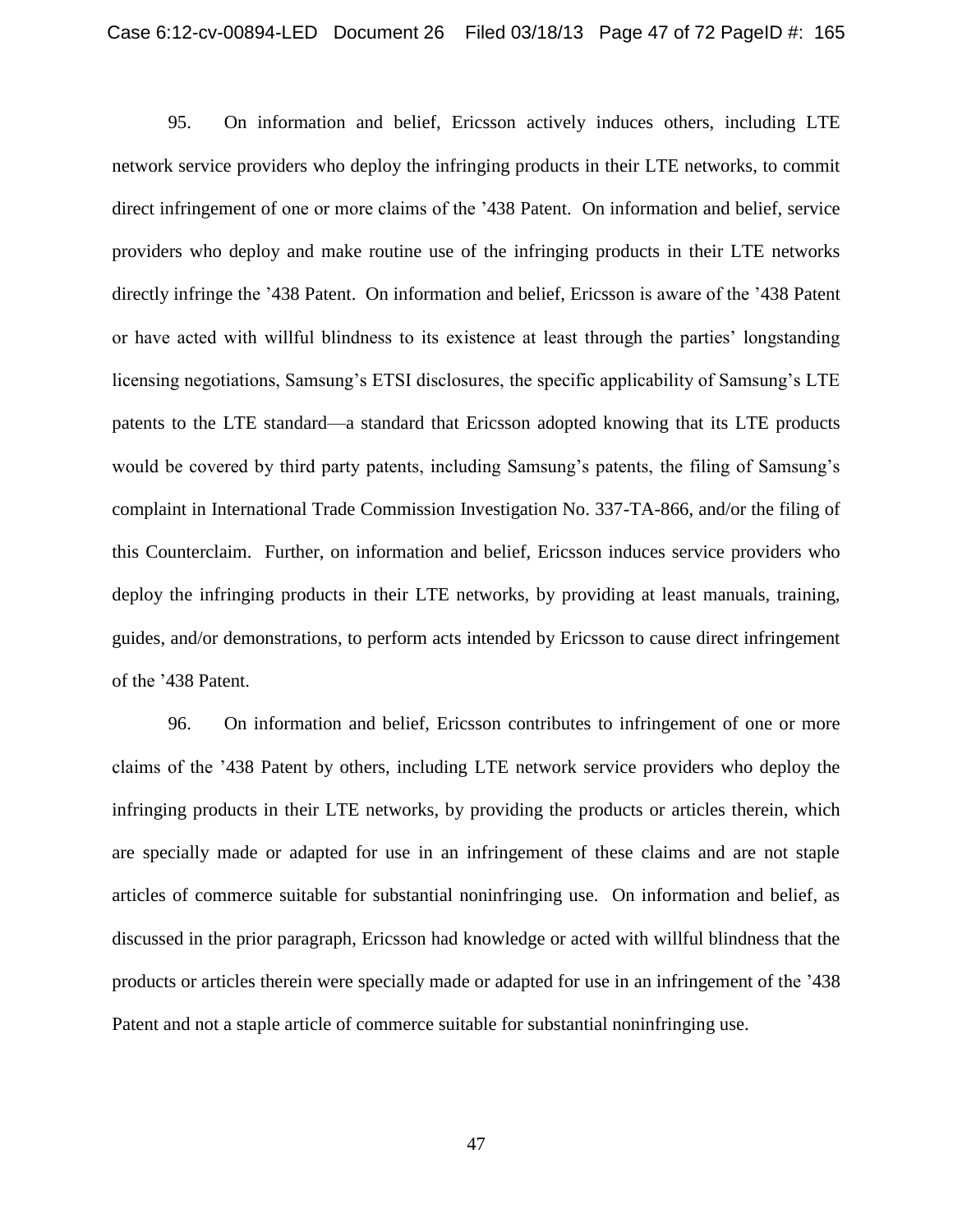97. For at least the reasons detailed in the prior paragraphs, Ericsson's infringement of the '438 Patent has been willful. Ericsson's continued infringement of the '438 Patent has damaged and will continue to damage Samsung.

# **Counterclaim No. 10:**

#### **Infringement of U.S. Patent No. 8,228,827**

98. Samsung repeats and realleges the allegations in paragraphs 1-43 as though fully set forth herein.

99. United States Patent No. 8,228,827 ("the '827 Patent"), entitled "Method And Apparatus For Detecting Contention During Random Access Procedure In A Mobile Communication System," issued on July 24, 2012. Samsung is the owner of all rights, title, and interest in and to the '827 Patent and is entitled to sue for past and future infringement.

100. On information and belief, the products, components of products, and/or methods that implement the LTE wireless communications standards, including 3GPP TS 36.212, entitled ―3rd Generation Partnership Project: Technical Specification Group Radio Access Network; Evolved Universal Terrestrial Radio Access (E-UTRA); Multiplexing and Channel Coding (Release 8)," 3GPP TS 36.300, entitled "3rd Generation Partnership Project: Technical Specification Group Radio Access Network; Evolved Universal Terrestrial Radio Access (E-UTRA) and Evolved Universal Terrestrial Radio Access Network (E-UTRAN); Overall description; Stage 2 (Release 8)," and 3GPP TS 36.321, entitled "3rd Generation Partnership Project: Technical Specification Group Radio Access Network; Evolved Universal Terrestrial Radio Access (E-UTRA); Medium Access Control (MAC) protocol specification (Release 8)" promulgated by 3GPP infringe one or more claims of the '827 Patent. On information and belief, Ericsson directly infringes the '827 Patent by making, using, selling, offering for sale within the United States and/or importing into the United States, infringing products that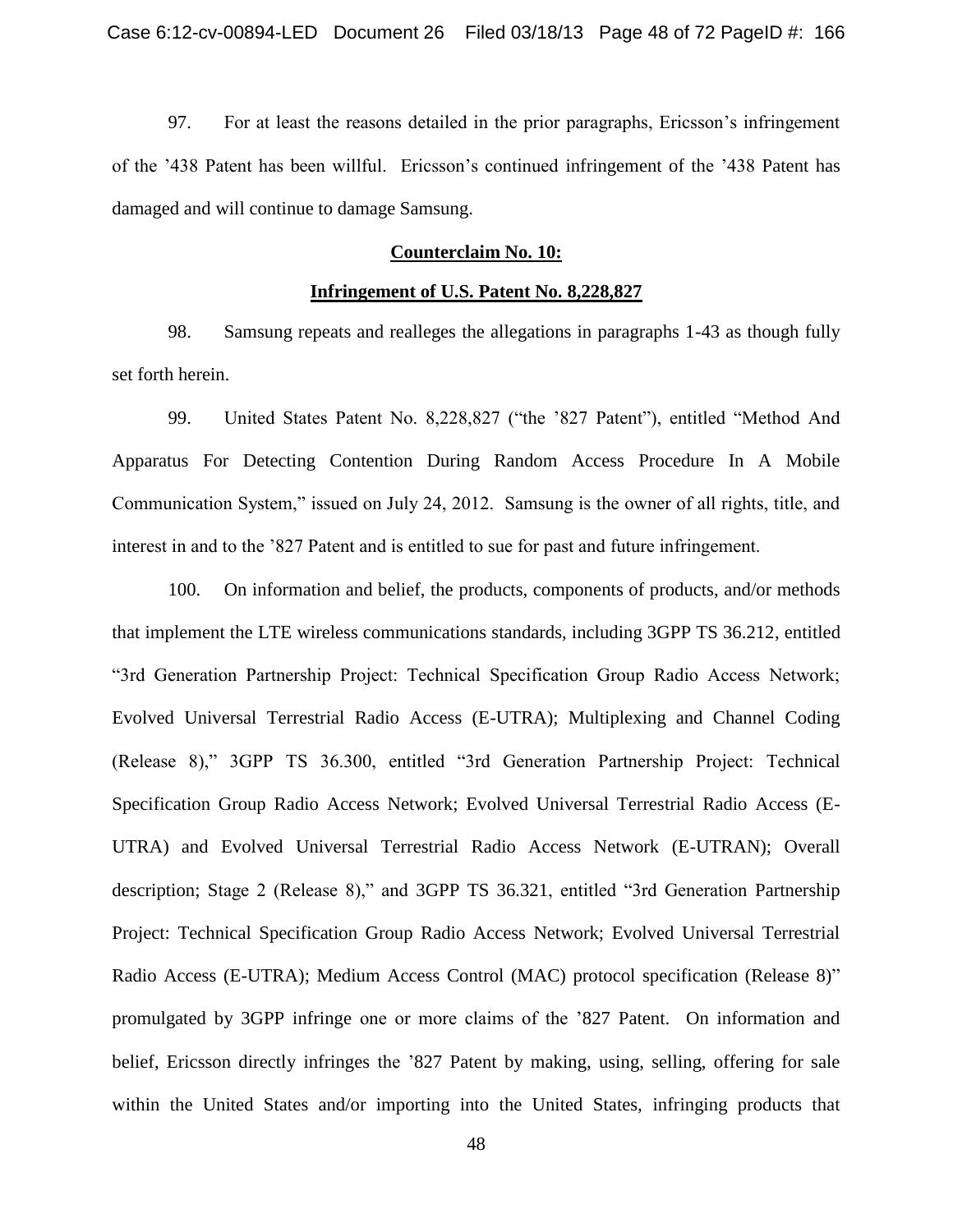implement the LTE wireless communications standards, including 3GPP TS 36.212, 36.300, and 36.321. Exemplary infringing products include the RBS 6000 series base stations.

101. On information and belief, Ericsson actively induces others, including LTE network service providers who deploy the infringing products in their LTE networks, to commit direct infringement of one or more claims of the '827 Patent. On information and belief, service providers who deploy or make routine use of the infringing products in their LTE networks directly infringe the '827 Patent. On information and belief, Ericsson is aware of the '827 Patent or have acted with willful blindness to its existence at least through the parties' longstanding licensing negotiations, Samsung's ETSI disclosures, the specific applicability of Samsung's LTE patents to the LTE standard—a standard that Ericsson adapted knowing that its products would be covered by third party patents, including Samsung's patents, the filing of Samsung's complaint in International Trade Commission Investigation No. 337-TA-866, and/or the filing of this Counterclaim. Further, on information and belief, Ericsson induces service providers who deploy the infringing products in their LTE networks, by providing at least manuals, training, guides, and/or demonstrations, to perform acts intended by Ericsson to cause direct infringement of one or more claims of the '827 Patent.

102. On information and belief, Ericsson contributes to infringement of one or more claims of the '827 Patent by others, including LTE network service providers who deploy the infringing products in their LTE networks, by providing the products or articles therein, which are specially made or adapted for use in an infringement of the '827 Patent and are not staple articles of commerce suitable for substantial noninfringing use. On information and belief, as discussed in the prior paragraph, Ericsson had knowledge or acted with willful blindness that the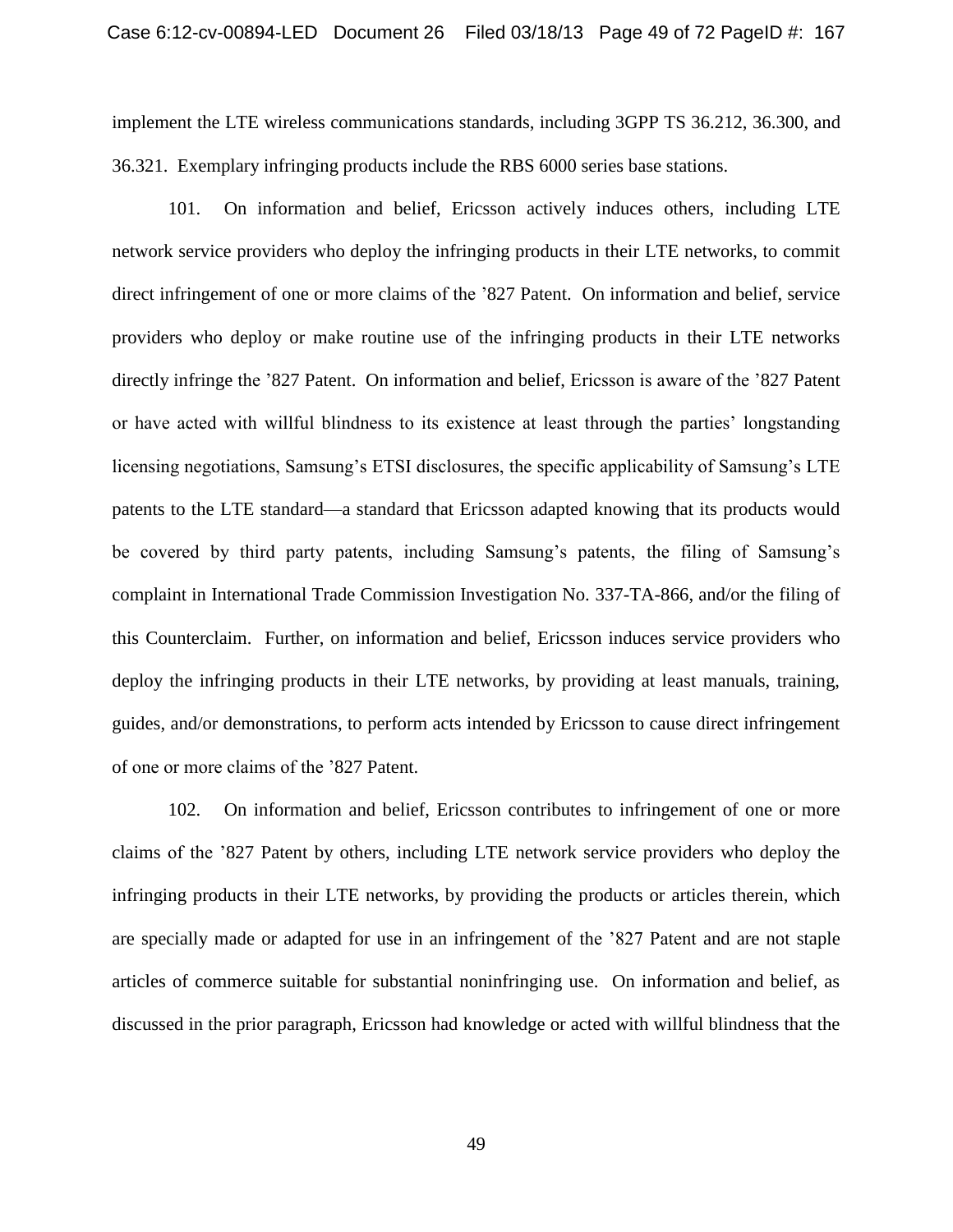products or articles therein were specially made or adapted for use in an infringement of the '827 Patent and not a staple article of commerce capable for substantial noninfringing use.

103. For at least the reasons detailed in the prior paragraphs, Ericsson's infringement of the '827 Patent has been willful. Ericsson's continued infringement of the '827 Patent has damaged and will continue to damage Samsung.

## **Counterclaim No. 11:**

#### **Infringement of U.S. Patent No. 8,315,195**

104. Samsung repeats and realleges the allegations in paragraphs 1-43 as though fully set forth herein.

105. United States Patent No. 8,315,195 ("the '195 Patent"), entitled "Method And Apparatus For Transmitting And Receiving Control Channels By Restricting A Set Of The Control Channels In A Wireless Communication System," issued on November 20, 2012. Samsung is the owner of all rights, title, and interest in and to the '195 Patent and is entitled to sue for past and future infringement.

106. On information and belief, the products, components of products, and/or methods that implement the LTE wireless communications standards, including 3GPP TS 36.213, entitled "Evolved Universal Terrestrial Radio Access (E-UTRA); Physical layer procedures" infringe one or more claims of the '195 Patent. On information and belief, Ericsson directly infringes the '195 Patent by making, using, selling, offering for sale within the United States and/or importing into the United States, infringing products that implement the LTE wireless communications standards, including 3GPP TS 36.213. Exemplary infringing products include the RBS 6000 series base stations.

107. Additionally, on information and belief, service providers who deploy and/or make routine use of the infringing products in their LTE networks infringe one or more claims of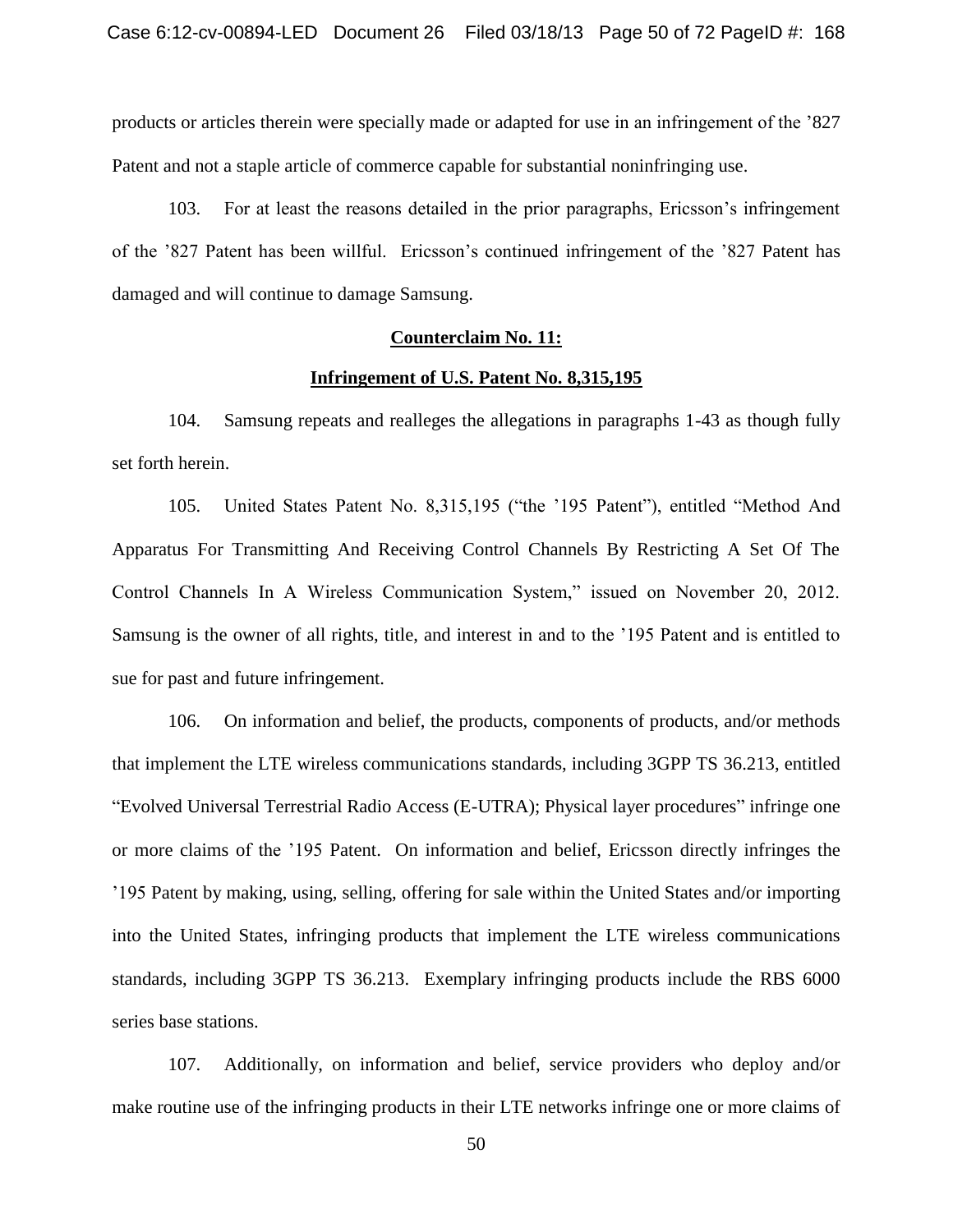the '195 Patent. On information and belief, Ericsson actively induces others, including LTE network service providers who deploy the infringing products in their LTE networks, to commit direct infringement of one or more claims of the '195 Patent. On information and belief, service providers who deploy or make routine use of the infringing products in their LTE networks directly infringe the '195 Patent. On information and belief, Ericsson is aware of the '195 Patent or have acted with willful blindness to its existence at least through the parties' longstanding licensing negotiations, Samsung's ETSI disclosures, the specific applicability of Samsung's LTE patents to the LTE standard—a standard that Ericsson adapted knowing that its products would be covered by third party patents, including Samsung's patents, and/or the filing of this Counterclaim. Further, on information and belief, Ericsson induces service providers who deploy the infringing products in their LTE networks, by providing at least manuals, training, guides, and/or demonstrations, to perform acts intended by Ericsson to cause direct infringement of one or more claims of the '195 Patent.

108. On information and belief, Ericsson contributes to infringement of one or more claims of the '195 Patent. On information and belief, as discussed in the prior paragraph, Ericsson had knowledge or acted with willful blindness that the products or articles therein were specially made or adapted for use in an infringement of the '195 Patent and not a staple article of commerce capable for substantial noninfringing use.

109. On information and belief, Ericsson contributes to infringement of one or more claims of the '195 Patent by others, including LTE network service providers who deploy the infringing products in their LTE networks, by providing the products or articles therein, which are specially made or adapted for use in an infringement of the '195 Patent and are not staple articles of commerce suitable for substantial noninfringing use. On information and belief, as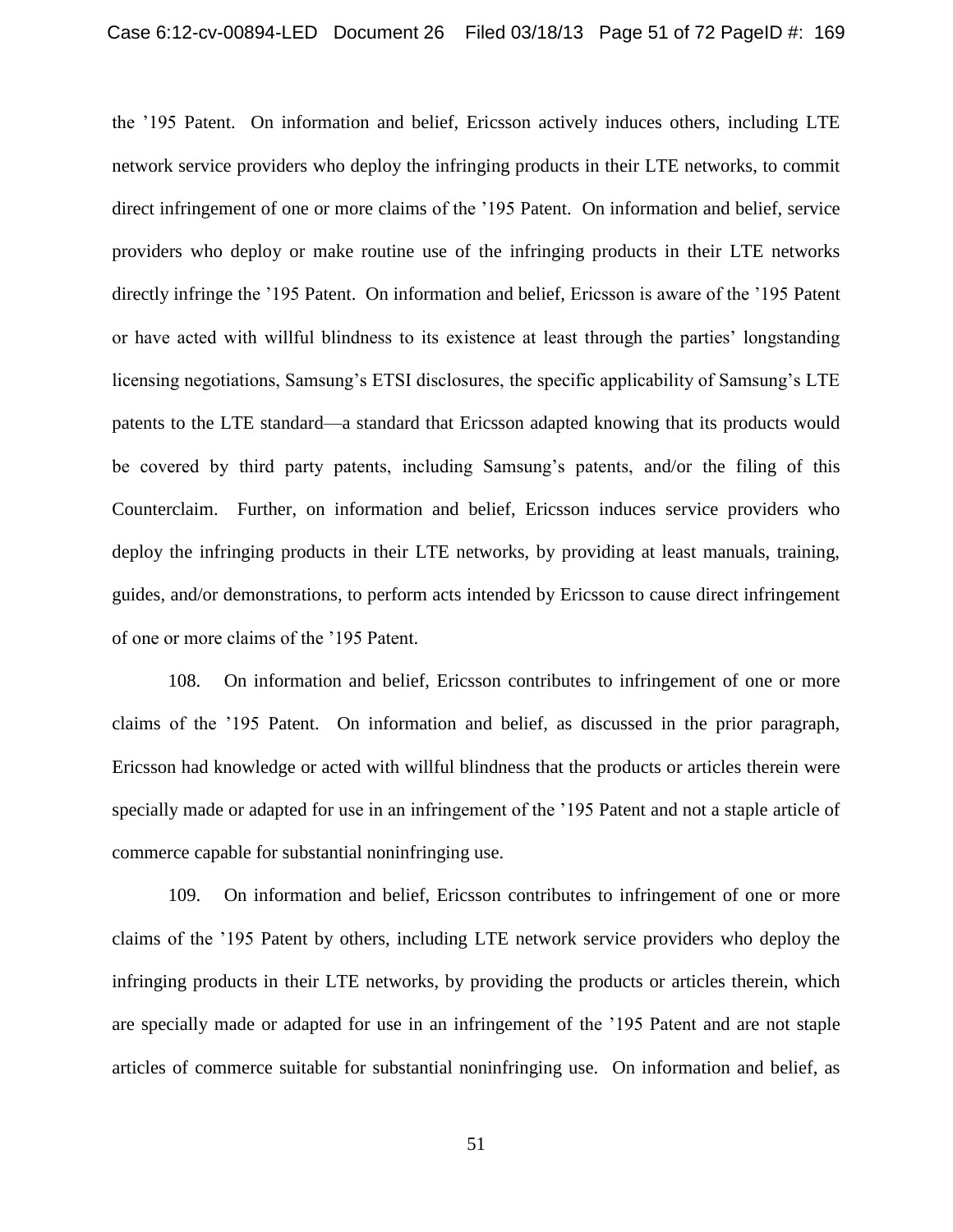discussed in the prior paragraph, Ericsson had knowledge or acted with willful blindness that the infringing products or articles therein were specially made or adapted for use in an infringement of the '195 Patent and not a staple article of commerce suitable for substantial noninfringing use.

110. For at least the reasons detailed in the prior paragraphs, Ericsson's infringement of the '195 Patent has been willful. Ericsson's continued infringement of the '195 Patent has damaged and will continue to damage Samsung.

# **Counterclaim No. 12:**

#### **Infringement of U.S. Patent No. 8,331,328**

111. Samsung repeats and realleges the allegations in paragraphs 1-43 as though fully set forth herein.

112. United States Patent No. 8,331,328 ("the '328 Patent"), entitled "Control And Data Signaling In SC-FDMA Communication Systems," issued on December 11, 2012. Samsung is the owner of all rights, title, and interest in and to the '328 Patent and is entitled to sue for past and future infringement.

113. On information and belief, the products, components of products, and/or methods that implement the LTE wireless communications standards, including 3GPP TS 36.212, entitled "Evolved Universal Terrestrial Radio Access (E-UTRA); Multiplexing and channel coding," infringe one or more claims of the '328 Patent. On information and belief, Ericsson directly infringes the '328 Patent by making, using, selling, offering for sale within the United States and/or importing into the United States, infringing products that implement the LTE wireless communications standards, including 3GPP TS 36.213. Exemplary infringing products include the RBS 6000 series base stations.

114. Additionally, on information and belief, service providers who deploy and/or make routine use of the infringing products in their LTE networks infringe one or more claims of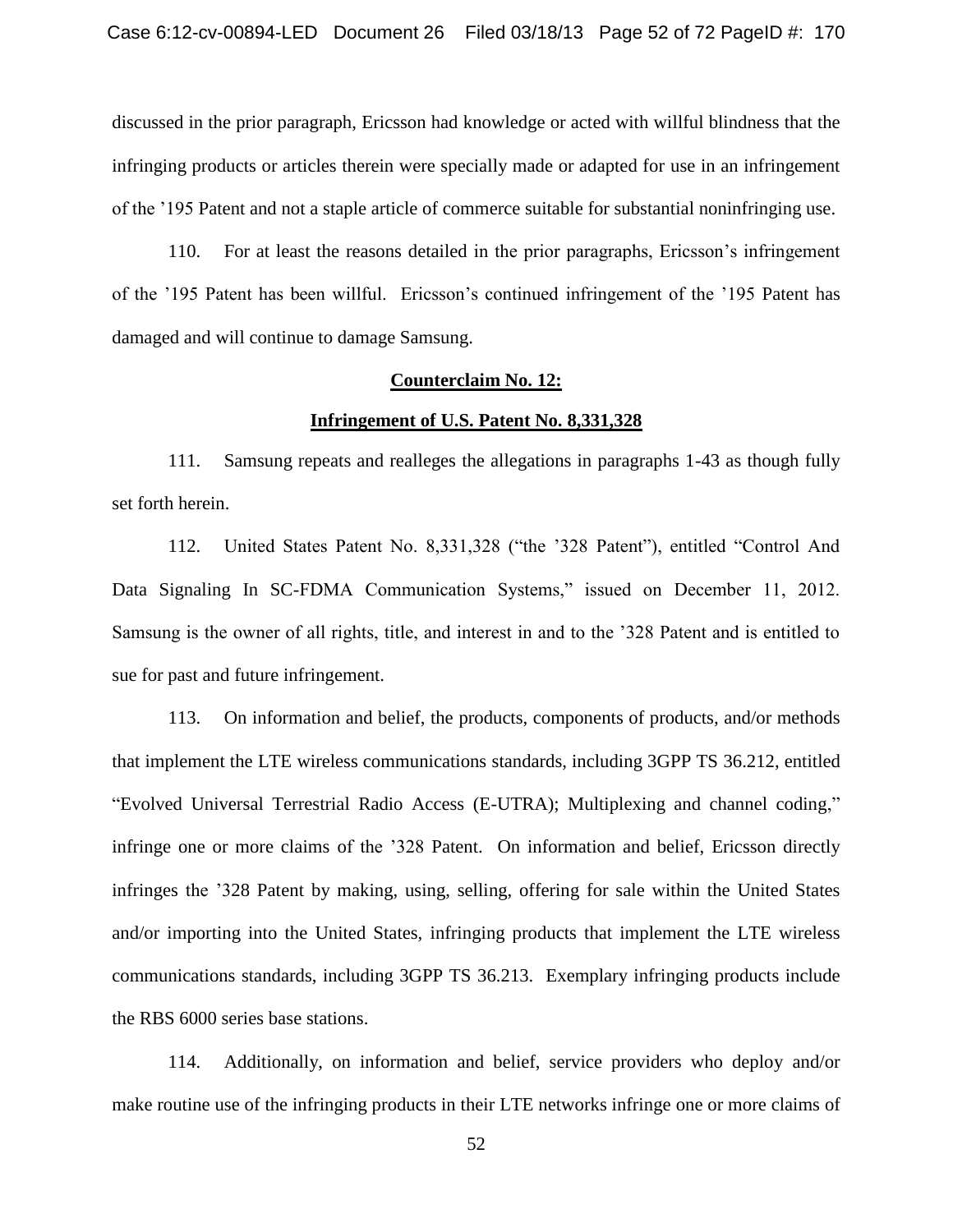the '328 Patent. On information and belief, Ericsson actively induces others, including LTE network service providers who deploy the infringing products in their LTE networks, to commit direct infringement of one or more claims of the '328 Patent. On information and belief, service providers who deploy or make routine use of the infringing products in their LTE networks directly infringe the '328 Patent. On information and belief, Ericsson is aware of the '328 Patent or have acted with willful blindness to its existence at least through the parties' longstanding licensing negotiations, Samsung's ETSI disclosures, the specific applicability of Samsung's LTE patents to the LTE standard—a standard that Ericsson adapted knowing that its products would be covered by third party patents, including Samsung's patents, and/or the filing of this Counterclaim. Further, on information and belief, Ericsson induces service providers who deploy the infringing products in their LTE networks, by providing at least manuals, training, guides, and/or demonstrations, to perform acts intended by Ericsson to cause direct infringement of one or more claims of the '328 Patent.

115. On information and belief, Ericsson contributes to infringement of one or more claims of the '328 Patent. On information and belief, as discussed in the prior paragraph, Ericsson had knowledge or acted with willful blindness that the products or articles therein were specially made or adapted for use in an infringement of the '328 Patent and not a staple article of commerce capable for substantial noninfringing use.

116. On information and belief, Ericsson contributes to infringement of one or more claims of the '328 Patent by others, including LTE network service providers who deploy the infringing products in their LTE networks, by providing the products or articles therein, which are specially made or adapted for use in an infringement of the '328 Patent and are not staple articles of commerce suitable for substantial noninfringing use. On information and belief, as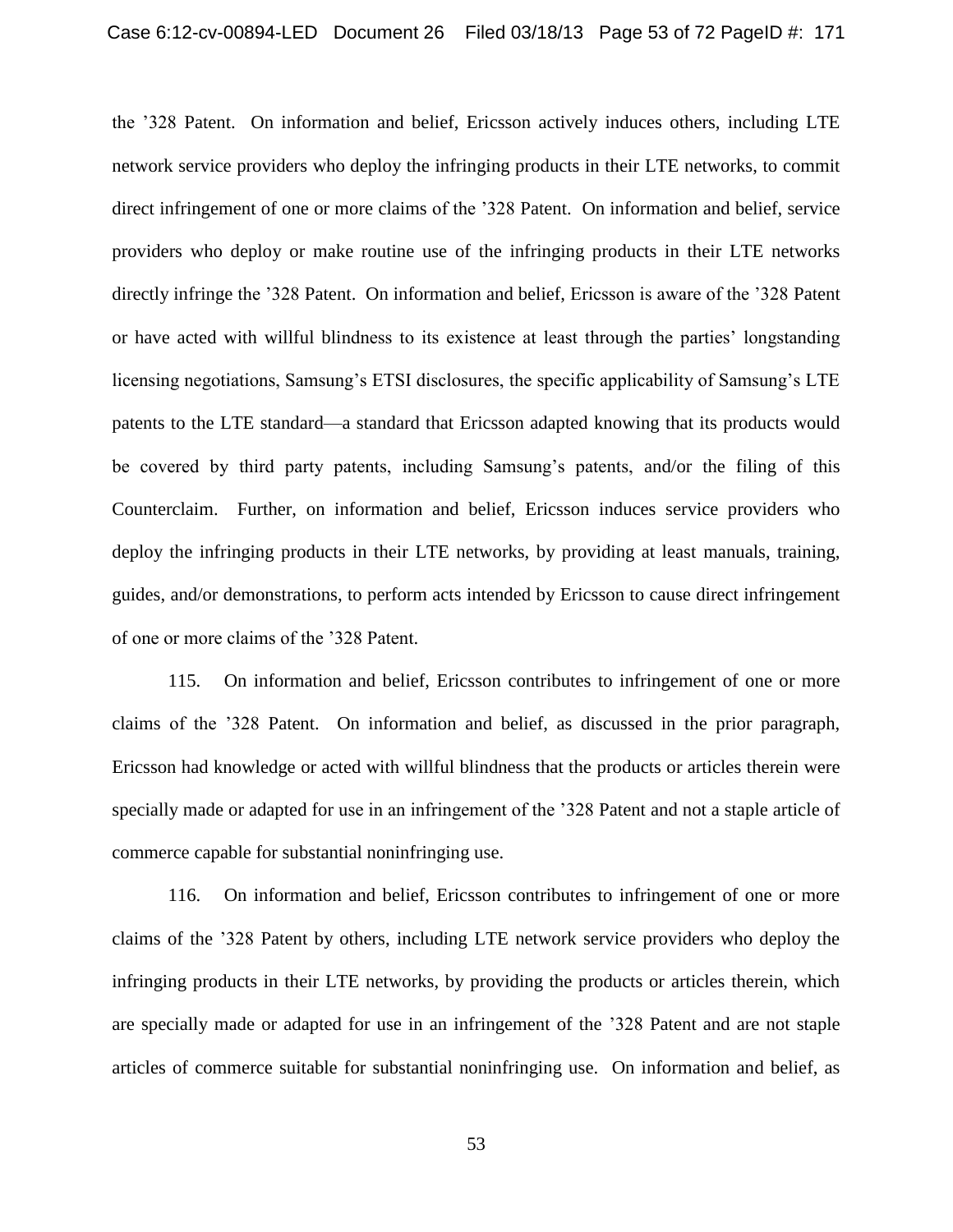discussed in the prior paragraph, Ericsson had knowledge or acted with willful blindness that the products or articles therein were specially made or adapted for use in an infringement of the '827 Patent and not a staple article of commerce capable for substantial noninfringing use.

117. For at least the reasons detailed in the prior paragraphs, Ericsson's infringement of the '328 Patent has been willful. Ericsson's continued infringement of the '328 Patent has damaged and will continue to damage Samsung.

# **Counterclaim No. 13:**

#### **Breach of Contract**

118. Samsung incorporates by reference the allegations set forth in paragraphs 1–43 above as though fully set forth herein.

119. As set forth above, by committing to license the patents that Ericsson has declared as essential to adopters of the Standards on FRAND terms, Ericsson entered into contractual commitments with ETSI and the IEEE. Parties implementing the Standards, including Samsung, are intended third party beneficiaries of the contractual commitments made by Ericsson and are entitled to enforce benefits of those contractual commitments.

120. As a result of its breaches, Ericsson has injured Samsung, including its business or property. Samsung has also been forced to expend resources resolving this licensing dispute and has suffered or faces the threat of, in particular, increased costs, loss of profits, loss of customers and potential customers, loss of goodwill and product image, uncertainty in business planning, uncertainty among customs and potential customers, and injunction or exclusion order.

121. For at least the reasons detailed in the prior paragraphs, Samsung is entitled to an order compelling specific performance of Ericsson's FRAND obligations. For avoidance of doubt, Samsung is not seeking any monetary damages on account of Ericsson's breach of its FRAND obligations.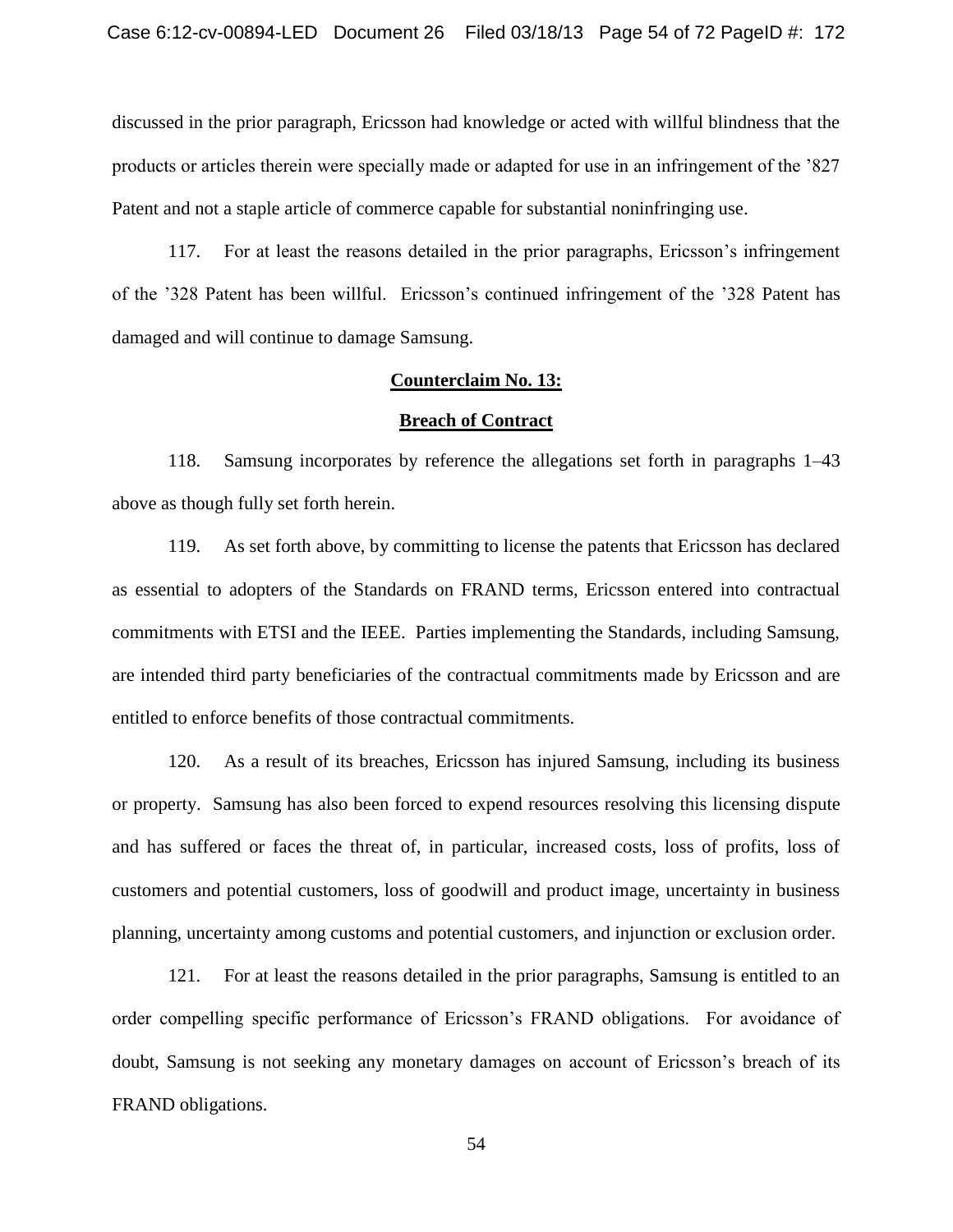## **Counterclaim No. 14:**

## **Promissory Estoppel**

122. Samsung incorporates by reference the allegations set forth in paragraphs 1-43 and 118-121 above as though fully set forth herein.

123. Ericsson made clear and definite promises to potential licensees through its commitments to the IEEE that Ericsson would license the patents it has declared as essential to the WiFi standard on FRAND terms.

124. It was foreseeable to Ericsson that Samsung would rely on Ericsson's promise to license on FRAND terms. The intended purpose of Ericsson's promises was to induce reliance. Ericsson knew or should have reasonably expected that those promises would induce others to implement the WiFi standard.

125. Samsung developed and marketed its products and services in reliance on Ericsson's promises, as described above, including making its products and services compliant with the WiFi standard.

126. Thus, Ericsson is estopped from breaking its promise to license the patents it has declared as essential to Samsung on FRAND terms by the doctrine of promissory estoppel.

127. Samsung has been harmed as a result of its foreseeable and reasonable reliance on Ericsson's promises. Samsung has been forced to expend resources resolving this licensing dispute, and is threatened by the loss of profits, loss of customers and potential customers, loss of goodwill and product image, uncertainty in business planning, and uncertainty among customers and potential customers.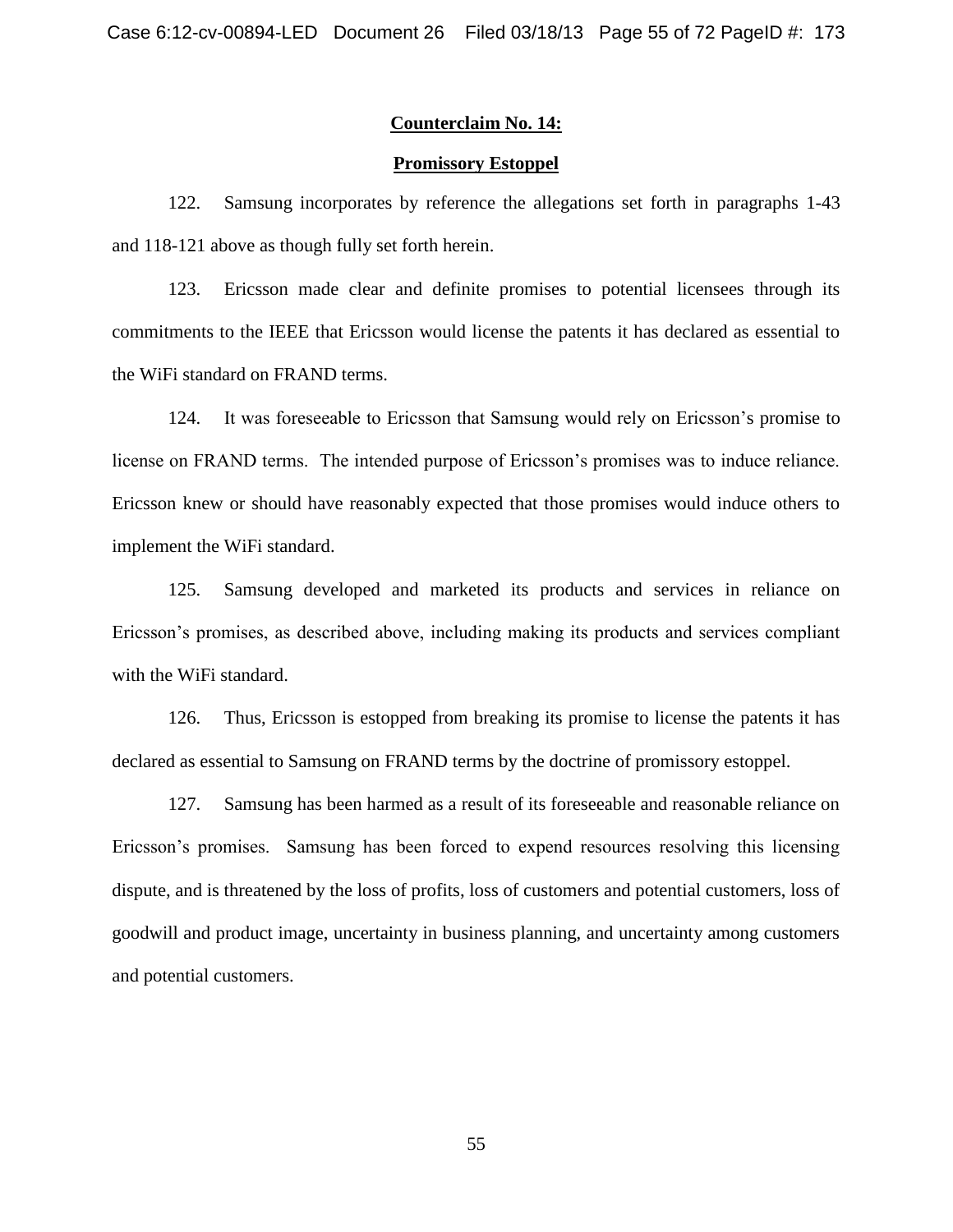# **Counterclaim No. 15:**

## **Declaratory Judgment that Samsung is Licensed to Practice Ericsson's Patents**

128. Samsung re-alleges and fully incorporates paragraphs 1-43 and 118-127 above of the Counterclaims as though fully set forth herein.

129. On information and belief and by way of example without limitation, Samsung has rights arising from its use of Qualcomm Incorporated ("Qualcomm") components in certain Samsung products. On information and belief, Qualcomm entered into a license agreement with Ericsson by which Qualcomm received, among other things, certain rights related to the Ericsson Asserted Patents and other Ericsson patents (collectively "the Qualcomm Licensed Patents"). Samsung has an express or implied license to manufacture, use, import, and sell electronic devices incorporating licensed Qualcomm components under the Qualcomm Licensed Patents

130. On information and belief, and by way of example without limitation, Samsung also has rights arising from its use of ST-Ericsson components in certain Samsung products. On information and belief, ST-Ericsson has obtained from Ericsson rights to one or more of the Ericsson Asserted Patents and other Ericsson patents (collectively "the ST Ericsson Licensed Patents"). Samsung has an express or implied license to manufacture, use, import, and sell electronic devices incorporating licensed ST-Ericsson components under the ST Ericsson Licensed Patents.

131. Notwithstanding these licenses, Ericsson has alleged infringement and sought license compensation for products that are licensed under the Qualcomm and ST Ericsson licenses. Samsung has been forced to expend resources resolving this licensing dispute, and is threatened by the loss of profits, loss of customers and potential customers, loss of goodwill and product image, uncertainty in business planning, and uncertainty among customers and potential customers.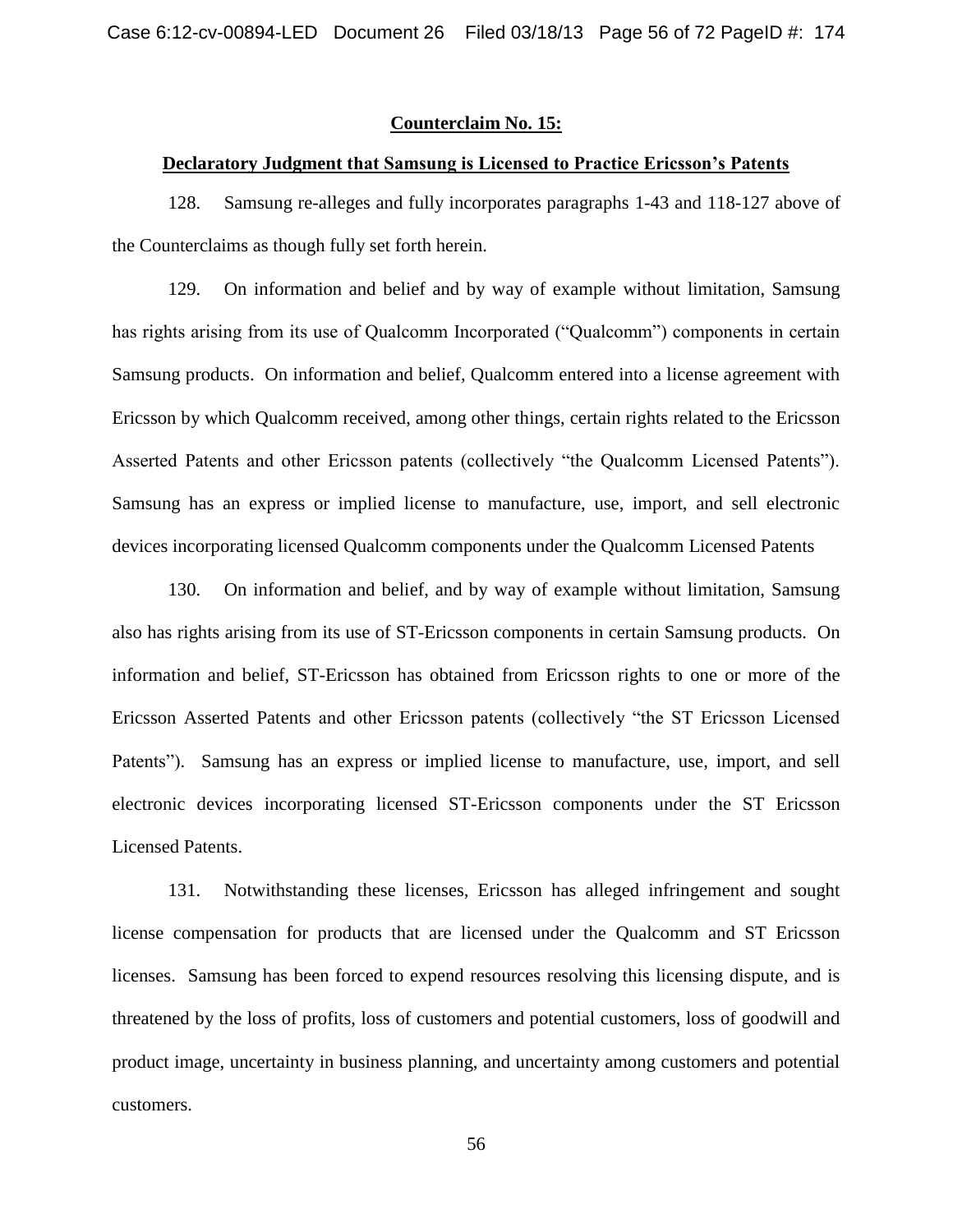132. Samsung is entitled to a judgment finding that it is licensed to manufacture, use, import, and sell electronic devices incorporating licensed Qualcomm components, ST Ericsson components, and/or components of other Ericsson licensed third parties and owes no royalties to Ericson on account of such manufacture, use, import, or sale.

# **Counterclaim No. 16:**

# **Declaratory Judgment of Non-Infringement & Invalidity of U.S. Patent No. 6,029,052**

133. Samsung re-alleges and fully incorporates paragraphs 1-43 and 118-132 above of the Counterclaims as though fully set forth herein.

134. By the filing of its Complaint, Ericsson has purported to assert a claim against Samsung for the alleged infringement of United States Patent No. 6,029,052 ("the '052 Patent"). Samsung has not infringed, contributed to the infringement of, or induced the infringement of any valid claim of the '052 Patent. Consequently, an actual controversy exists between the parties with respect to the infringement, validity and scope of the '052 Patent.

135. Samsung has not and is not now infringing, directly or indirectly, or contributed to infringement by another, or actively induced others to infringe any valid or enforceable claim of the '052 Patent. Samsung is not liable for any infringement, literal or under the doctrine of equivalents, of the '052 Patent.

136. Samsung does not willfully infringe and has not willfully infringed, either directly, jointly, indirectly, contributorily, or by inducement, any valid and enforceable claim of the '052 Patent, either literally or under the doctrine of equivalents.

137. As a result, Samsung is entitled to a judgment finding that the '052 Patent is not infringed by Samsung, either literally or under the doctrine of equivalents, and that Samsung has not contributed to or induced any infringement by another.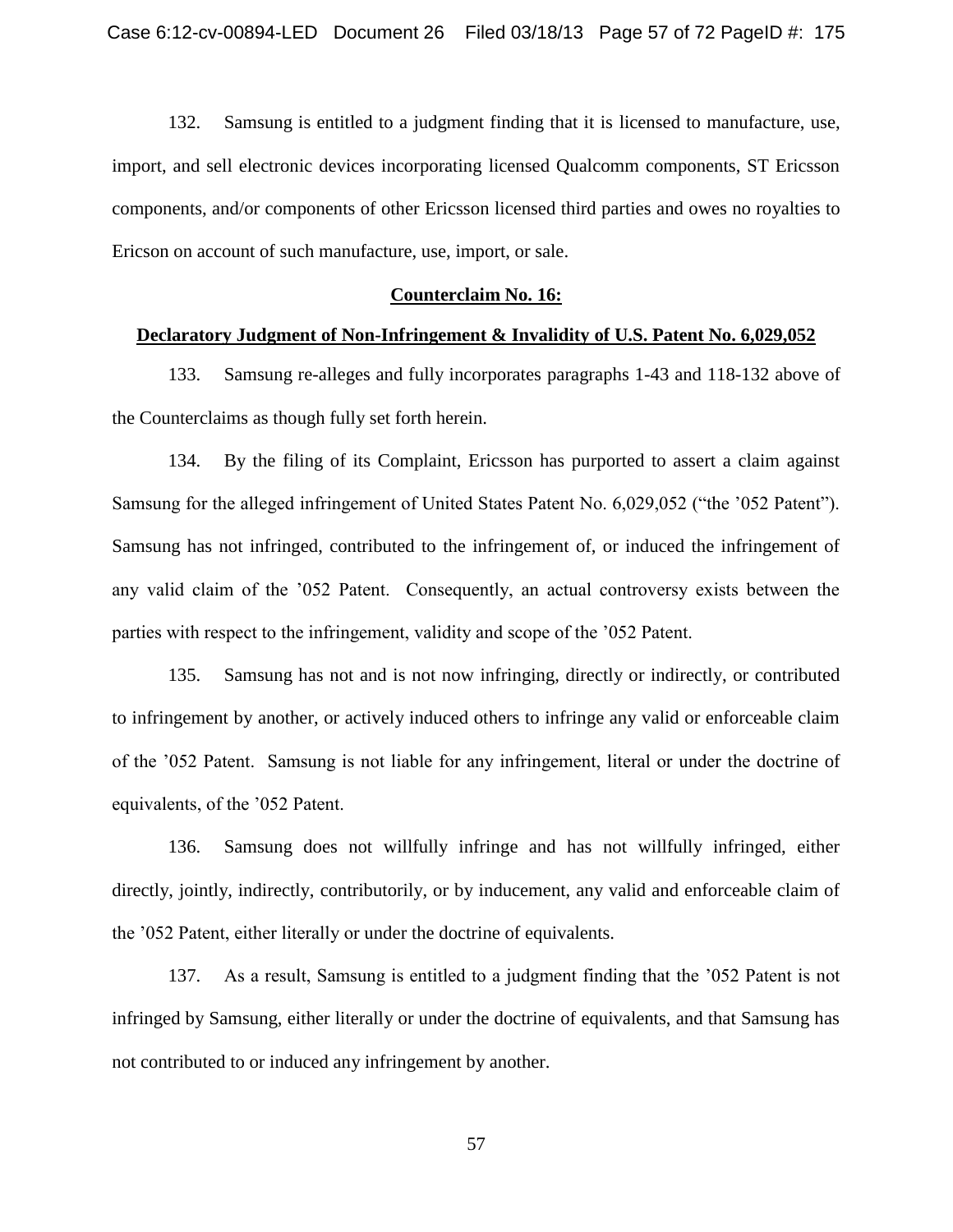138. In addition, each and every claim of the '052 Patent is invalid for failure to comply with the conditions and requirements of patentability set forth in the patent statutes, including 35 U.S.C. §§ 101, 102, 103, and/or 112. Samsung is therefore entitled to declaratory judgment that each and every claim of the '052 Patent is invalid.

# **Counterclaim No. 17:**

# **Declaratory Judgment of Non-Infringement & Invalidity of U.S. Patent No. 6,058,359**

139. Samsung re-alleges and fully incorporates paragraphs 1-43 and 118-132 above of the Counterclaims as though fully set forth herein.

140. By the filing of its Complaint, Ericsson has purported to assert a claim against Samsung for the alleged infringement of United States Patent No. 6,058,359 ("the '359 Patent"). Samsung has not infringed, contributed to the infringement of, or induced the infringement of any valid claim of the '359 Patent. Consequently, an actual controversy exists between the parties with respect to the infringement, validity and scope of the '359 Patent.

141. Samsung has not and is not now infringing, directly or indirectly, or contributed to infringement by another, or actively induced others to infringe any valid or enforceable claim of the '359 Patent. Samsung is not liable for any infringement, literal or under the doctrine of equivalents, of the '359 Patent.

142. Samsung does not willfully infringe and has not willfully infringed, either directly, jointly, indirectly, contributorily, or by inducement, any valid and enforceable claim of the '359 Patent, either literally or under the doctrine of equivalents.

143. As a result, Samsung is entitled to a judgment finding that the '359 Patent is not infringed by Samsung, either literally or under the doctrine of equivalents, and that Samsung has not contributed to or induced any infringement by another.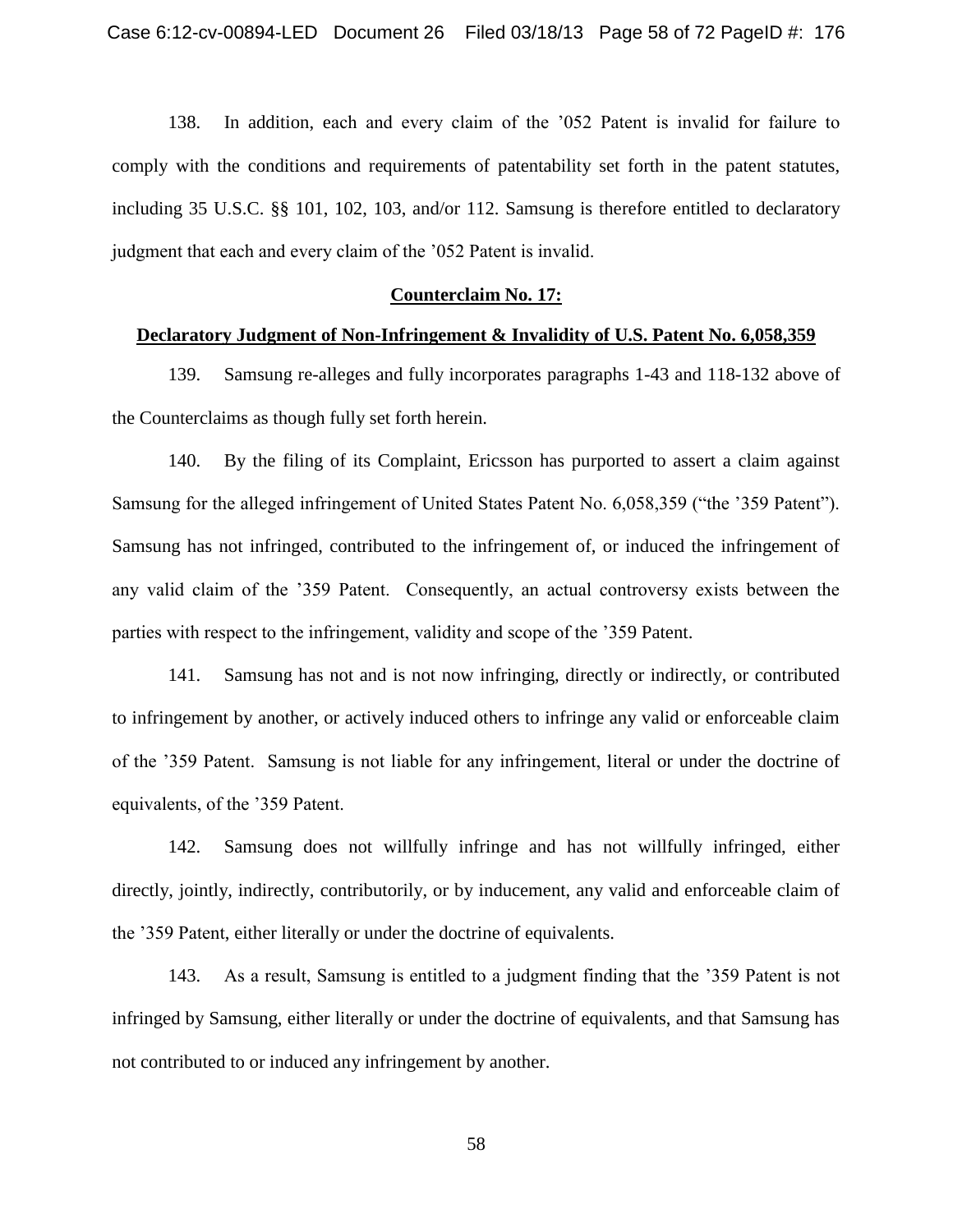144. In addition, each and every claim of the '359 Patent is invalid for failure to comply with the conditions and requirements of patentability set forth in the patent statutes, including 35 U.S.C. §§ 101, 102, 103, and/or 112. Samsung is therefore entitled to declaratory judgment that each and every claim of the '369 Patent is invalid.

# **Counterclaim No. 18:**

# **Declaratory Judgment of Non-Infringement & Invalidity of U.S. Patent No. 6,278,888**

145. Samsung re-alleges and fully incorporates paragraphs 1-44 and 118-132 above of the Counterclaims as though fully set forth herein.

146. By the filing of its Complaint, Ericsson has purported to assert a claim against Samsung for the alleged infringement of United States Patent No. 6,278,888 ("the '888 Patent"). Samsung has not infringed, contributed to the infringement of, or induced the infringement of any valid claim of the '888 Patent. Consequently, an actual controversy exists between the parties with respect to the infringement, validity and scope of the '888 Patent.

147. Samsung has not and is not now infringing, directly or indirectly, or contributed to infringement by another, or actively induced others to infringe any valid or enforceable claim of the '888 Patent. Samsung is not liable for any infringement, literal or under the doctrine of equivalents, of the '888 Patent.

148. Samsung does not willfully infringe and has not willfully infringed, either directly, jointly, indirectly, contributorily, or by inducement, any valid and enforceable claim of the '888 Patent, either literally or under the doctrine of equivalents.

149. As a result, Samsung is entitled to a judgment finding that the '888 Patent is not infringed by Samsung, either literally or under the doctrine of equivalents, and that Samsung has not contributed to or induced any infringement by another.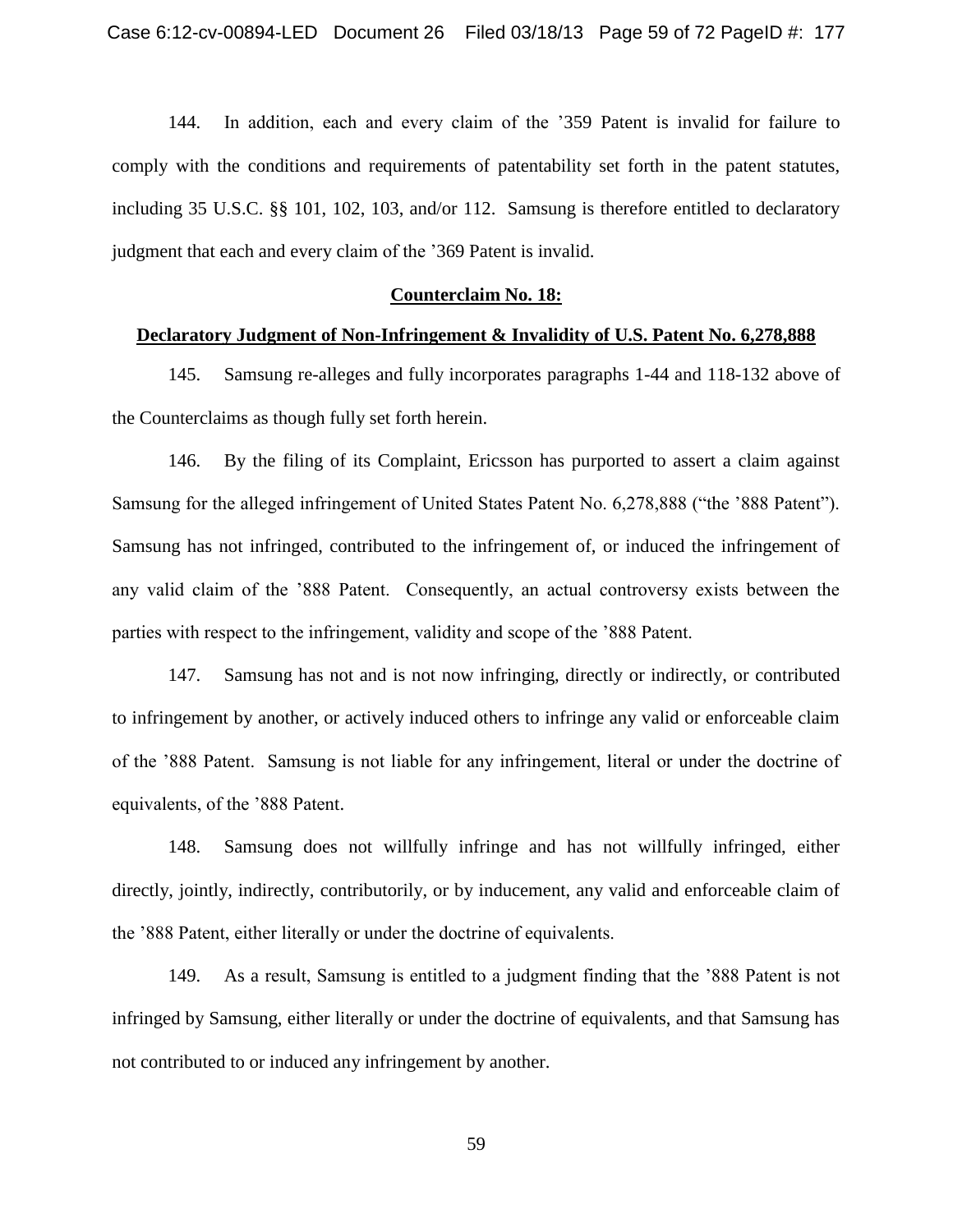150. In addition, each and every claim of the '888 Patent is invalid for failure to comply with the conditions and requirements of patentability set forth in the patent statutes, including 35 U.S.C. §§ 101, 102, 103, and/or 112. Samsung is therefore entitled to declaratory judgment that each and every claim of the '888 Patent is invalid.

# **Counterclaim No. 19:**

# **Declaratory Judgment of Non-Infringement & Invalidity of U.S. Patent No. 6,301,556**

151. Samsung re-alleges and fully incorporates paragraphs 1-43 and 118-132 above of the Counterclaims as though fully set forth herein.

152. By the filing of its Complaint, Ericsson has purported to assert a claim against Samsung for the alleged infringement of United States Patent No. 6,301,556 ("the '556 Patent"). Samsung has not infringed, contributed to the infringement of, or induced the infringement of any valid claim of the '556 Patent. Consequently, an actual controversy exists between the parties with respect to the infringement, validity and scope of the '556 Patent.

153. Samsung has not and is not now infringing, directly or indirectly, or contributed to infringement by another, or actively induced others to infringe any valid or enforceable claim of the '556 Patent. Samsung is not liable for any infringement, literal or under the doctrine of equivalents, of the '556 Patent.

154. Samsung does not willfully infringe and has not willfully infringed, either directly, jointly, indirectly, contributorily, or by inducement, any valid and enforceable claim of the '556 Patent, either literally or under the doctrine of equivalents.

155. As a result, Samsung is entitled to a judgment finding that the '556 Patent is not infringed by Samsung, either literally or under the doctrine of equivalents, and that Samsung has not contributed to or induced any infringement by another.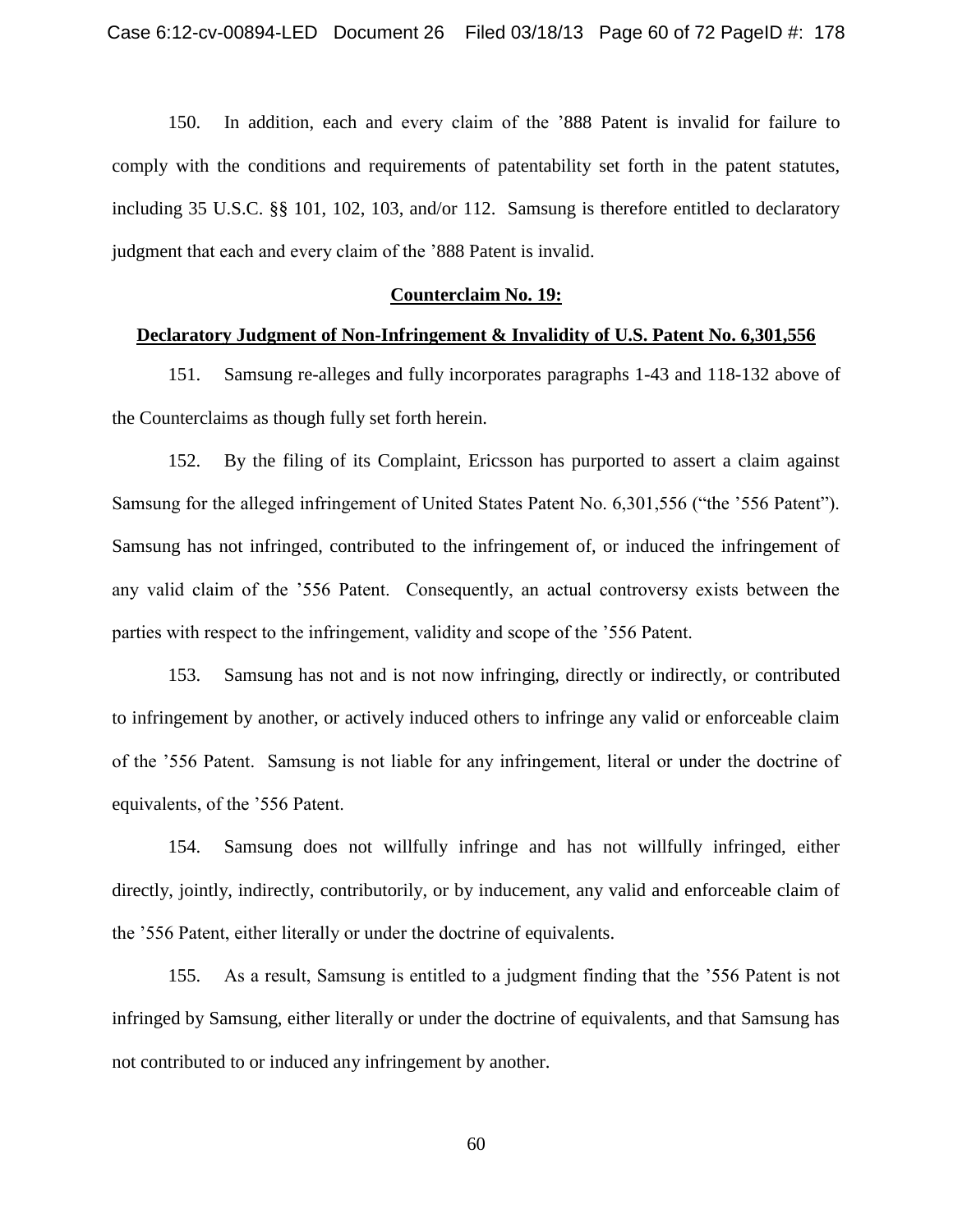156. In addition, each and every claim of the '556 Patent is invalid for failure to comply with the conditions and requirements of patentability set forth in the patent statutes, including 35 U.S.C. §§ 101, 102, 103, and/or 112. Samsung is therefore entitled to declaratory judgment that each and every claim of the '556 Patent is invalid.

# **Counterclaim No. 20:**

# **Declaratory Judgment of Non-Infringement & Invalidity of U.S. Patent No. 6,418,310**

157. Samsung re-alleges and fully incorporates paragraphs 1-43 and 118-132 above of the Counterclaims as though fully set forth herein.

158. By the filing of its Complaint, Ericsson has purported to assert a claim against Samsung for the alleged infringement of United States Patent No. 6,418,310 ("the '310 Patent"). Samsung has not infringed, contributed to the infringement of, or induced the infringement of any valid claim of the '310 Patent. Consequently, an actual controversy exists between the parties with respect to the infringement, validity and scope of the '310 Patent.

159. Samsung has not and is not now infringing, directly or indirectly, or contributed to infringement by another, or actively induced others to infringe any valid or enforceable claim of the '310 Patent. Samsung is not liable for any infringement, literal or under the doctrine of equivalents, of the '310 Patent.

160. Samsung does not willfully infringe and has not willfully infringed, either directly, jointly, indirectly, contributorily, or by inducement, any valid and enforceable claim of the '310 Patent, either literally or under the doctrine of equivalents.

161. As a result, Samsung is entitled to a judgment finding that the '310 Patent is not infringed by Samsung, either literally or under the doctrine of equivalents, and that Samsung has not contributed to or induced any infringement by another.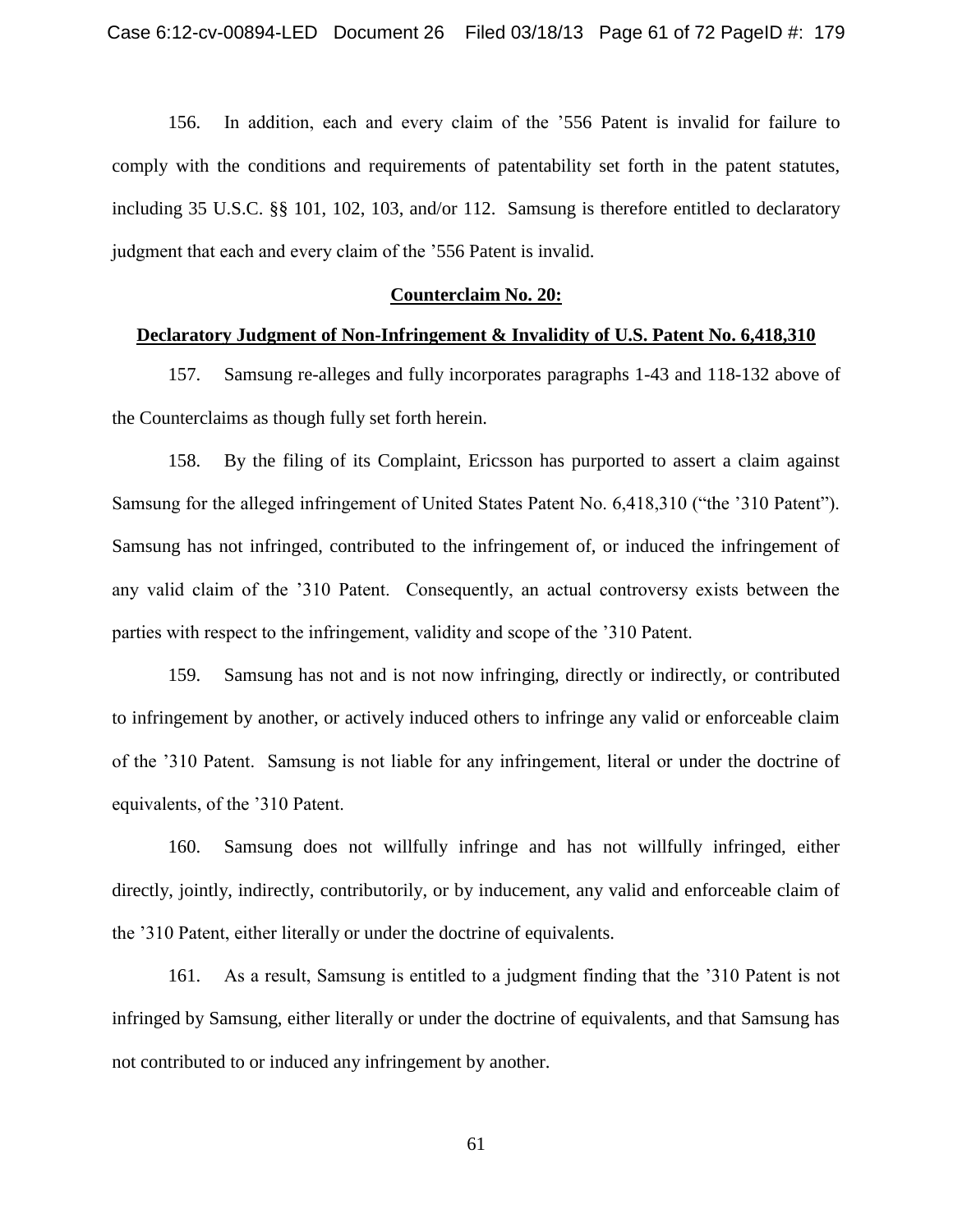162. In addition, each and every claim of the '310 Patent is invalid for failure to comply with the conditions and requirements of patentability set forth in the patent statutes, including 35 U.S.C. §§ 101, 102, 103, and/or 112. Samsung is therefore entitled to declaratory judgment that each and every claim of the '310 Patent is invalid.

# **Counterclaim No. 21:**

# **Declaratory Judgment of Non-Infringement & Invalidity of U.S. Patent No. 6,519,223**

163. Samsung re-alleges and fully incorporates paragraphs 1-43 and 118-132 above of the Counterclaims as though fully set forth herein.

164. By the filing of its Complaint, Ericsson has purported to assert a claim against Samsung for the alleged infringement of United States Patent No. 6,519,223 ("the '223 Patent"). Samsung has not infringed, contributed to the infringement of, or induced the infringement of any valid claim of the '223 Patent. Consequently, an actual controversy exists between the parties with respect to the infringement, validity and scope of the '223 Patent.

165. Samsung has not and is not now infringing, directly or indirectly, or contributed to infringement by another, or actively induced others to infringe any valid or enforceable claim of the '223 Patent. Samsung is not liable for any infringement, literal or under the doctrine of equivalents, of the '223 Patent.

166. Samsung does not willfully infringe and has not willfully infringed, either directly, jointly, indirectly, contributorily, or by inducement, any valid and enforceable claim of the '223 Patent, either literally or under the doctrine of equivalents.

167. As a result, Samsung is entitled to a judgment finding that the '223 Patent is not infringed by Samsung, either literally or under the doctrine of equivalents, and that Samsung has not contributed to or induced any infringement by another.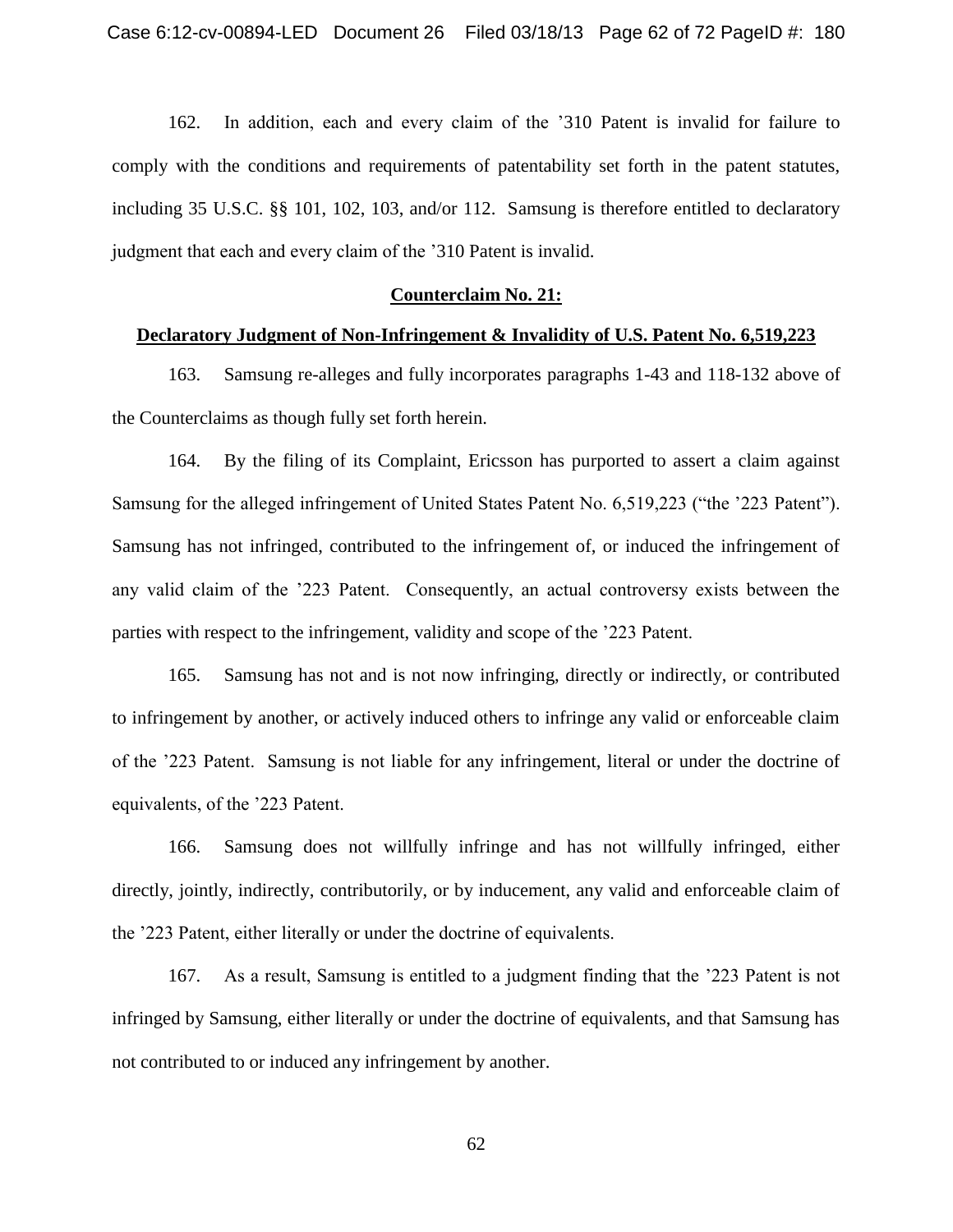168. In addition, each and every claim of the '223 Patent is invalid for failure to comply with the conditions and requirements of patentability set forth in the patent statutes, including 35 U.S.C. §§ 101, 102, 103, and/or 112. Samsung is therefore entitled to declaratory judgment that each and every claim of the '223 Patent is invalid.

## **Counterclaim No. 22:**

# **Declaratory Judgment of Non-Infringement & Invalidity of U.S. Patent No. 6,624,832**

169. Samsung re-alleges and fully incorporates paragraphs 1-43 and 118-132 above of the Counterclaims as though fully set forth herein.

170. By the filing of its Complaint, Ericsson has purported to assert a claim against Samsung for the alleged infringement of United States Patent No. 6,624,832 ("the '832 Patent"). Samsung has not infringed, contributed to the infringement of, or induced the infringement of any valid claim of the '832 Patent. Consequently, an actual controversy exists between the parties with respect to the infringement, validity and scope of the '832 Patent.

171. Samsung has not and is not now infringing, directly or indirectly, or contributed to infringement by another, or actively induced others to infringe any valid or enforceable claim of the '832 Patent. Samsung is not liable for any infringement, literal or under the doctrine of equivalents, of the '832 Patent.

172. Samsung does not willfully infringe and has not willfully infringed, either directly, jointly, indirectly, contributorily, or by inducement, any valid and enforceable claim of the '832 Patent, either literally or under the doctrine of equivalents.

173. As a result, Samsung is entitled to a judgment finding that the '832 Patent is not infringed by Samsung, either literally or under the doctrine of equivalents, and that Samsung has not contributed to or induced any infringement by another.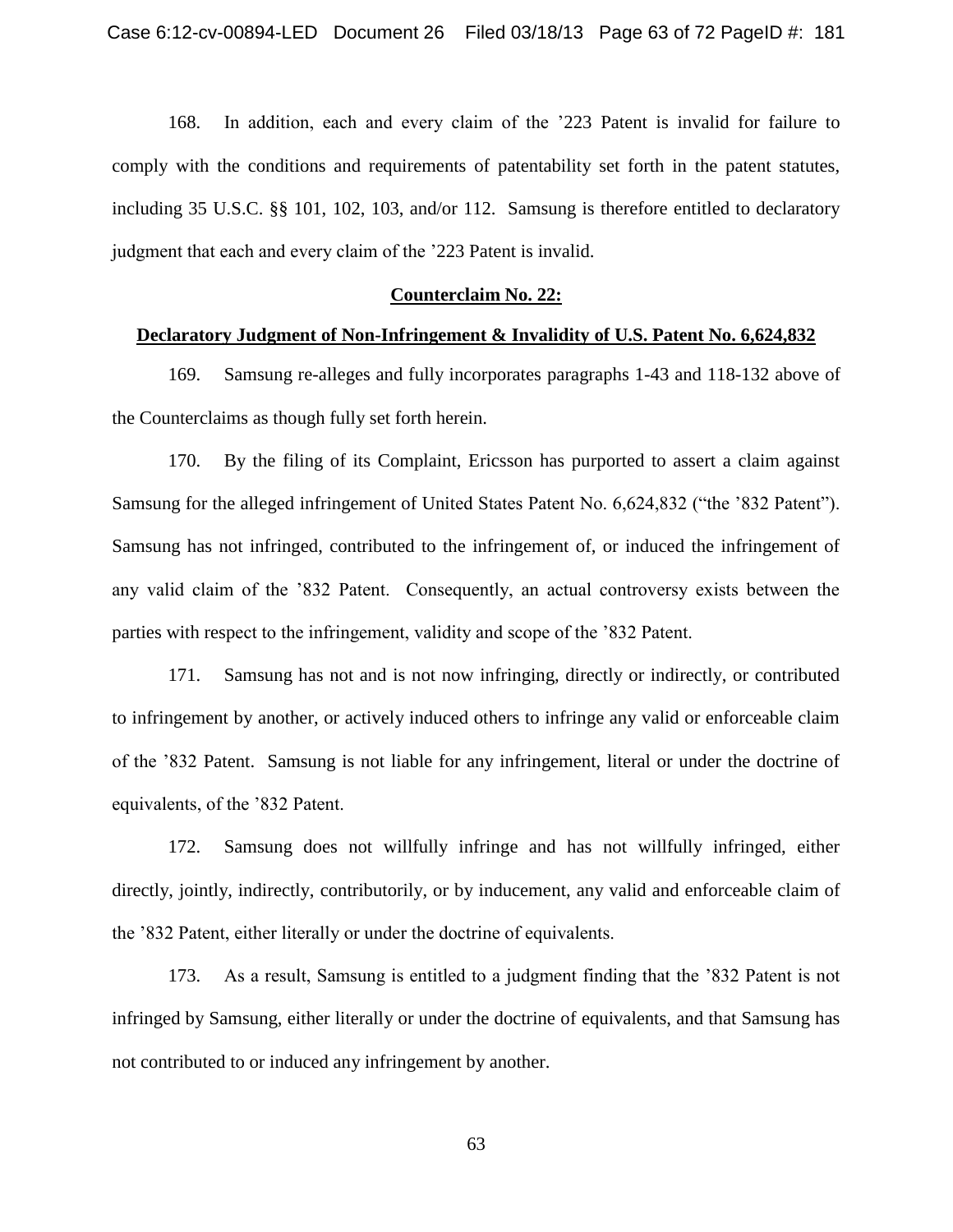174. In addition, each and every claim of the '832 Patent is invalid for failure to comply with the conditions and requirements of patentability set forth in the patent statutes, including 35 U.S.C. §§ 101, 102, 103, and/or 112. Samsung is therefore entitled to declaratory judgment that each and every claim of the '832 Patent is invalid.

# **Counterclaim No. 23:**

# **Declaratory Judgment of Non-Infringement & Invalidity of U.S. Patent No. 6,772,215**

175. Samsung re-alleges and fully incorporates paragraphs 1-43 and 118-132 above of the Counterclaims as though fully set forth herein.

176. By the filing of its Complaint, Ericsson has purported to assert a claim against Samsung for the alleged infringement of United States Patent No. 6,772,215 ("the '215 Patent"). Samsung has not infringed, contributed to the infringement of, or induced the infringement of any valid claim of the '215 Patent. Consequently, an actual controversy exists between the parties with respect to the infringement, validity and scope of the '215 Patent.

177. Samsung has not and is not now infringing, directly or indirectly, or contributed to infringement by another, or actively induced others to infringe any valid or enforceable claim of the '215 Patent. Samsung is not liable for any infringement, literal or under the doctrine of equivalents, of the '215 Patent.

178. Samsung does not willfully infringe and has not willfully infringed, either directly, jointly, indirectly, contributorily, or by inducement, any valid and enforceable claim of the '215 Patent, either literally or under the doctrine of equivalents.

179. As a result, Samsung is entitled to a judgment finding that the '215 Patent is not infringed by Samsung, either literally or under the doctrine of equivalents, and that Samsung has not contributed to or induced any infringement by another.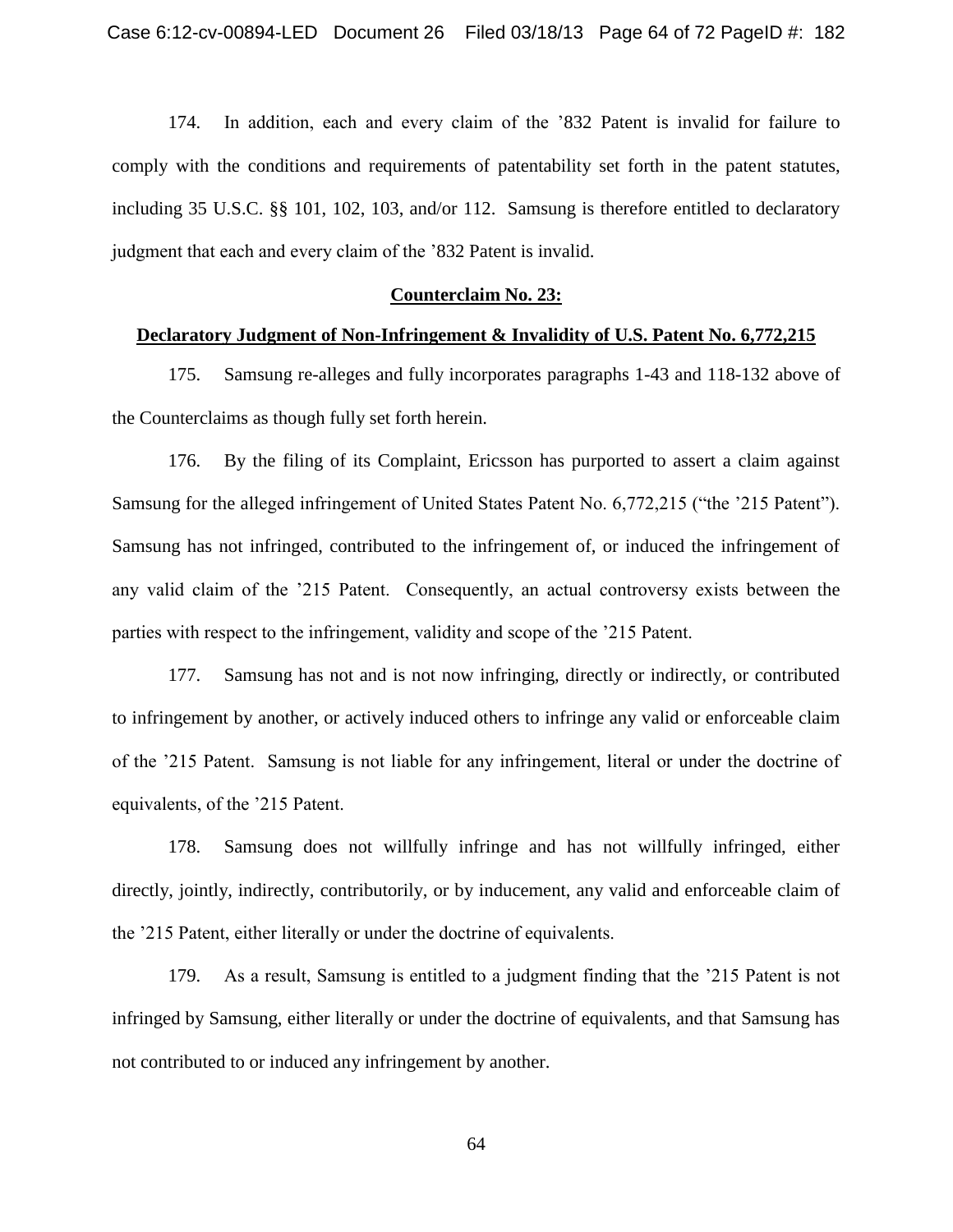180. In addition, each and every claim of the '215 Patent is invalid for failure to comply with the conditions and requirements of patentability set forth in the patent statutes, including 35 U.S.C. §§ 101, 102, 103, and/or 112. Samsung is therefore entitled to declaratory judgment that each and every claim of the '215 Patent is invalid.

# **Counterclaim No. 24:**

# **Declaratory Judgment of Non-Infringement & Invalidity of U.S. Patent No. 6,445,917**

181. Samsung re-alleges and fully incorporates paragraphs 1-43 and 118-132 above of the Counterclaims as though fully set forth herein.

182. By the filing of its Complaint, Ericsson has purported to assert a claim against Samsung for the alleged infringement of United States Patent No. 6,445,917 ("the '917 Patent"). Samsung has not infringed, contributed to the infringement of, or induced the infringement of any valid claim of the '917 Patent. Consequently, an actual controversy exists between the parties with respect to the infringement, validity and scope of the '917 Patent.

183. Samsung has not and is not now infringing, directly or indirectly, or contributed to infringement by another, or actively induced others to infringe any valid or enforceable claim of the '917 Patent. Samsung is not liable for any infringement, literal or under the doctrine of equivalents, of the '917 Patent.

184. Samsung does not willfully infringe and has not willfully infringed, either directly, jointly, indirectly, contributorily, or by inducement, any valid and enforceable claim of the '917 Patent, either literally or under the doctrine of equivalents.

185. As a result, Samsung is entitled to a judgment finding that the '917 Patent is not infringed by Samsung, either literally or under the doctrine of equivalents, and that Samsung has not contributed to or induced any infringement by another.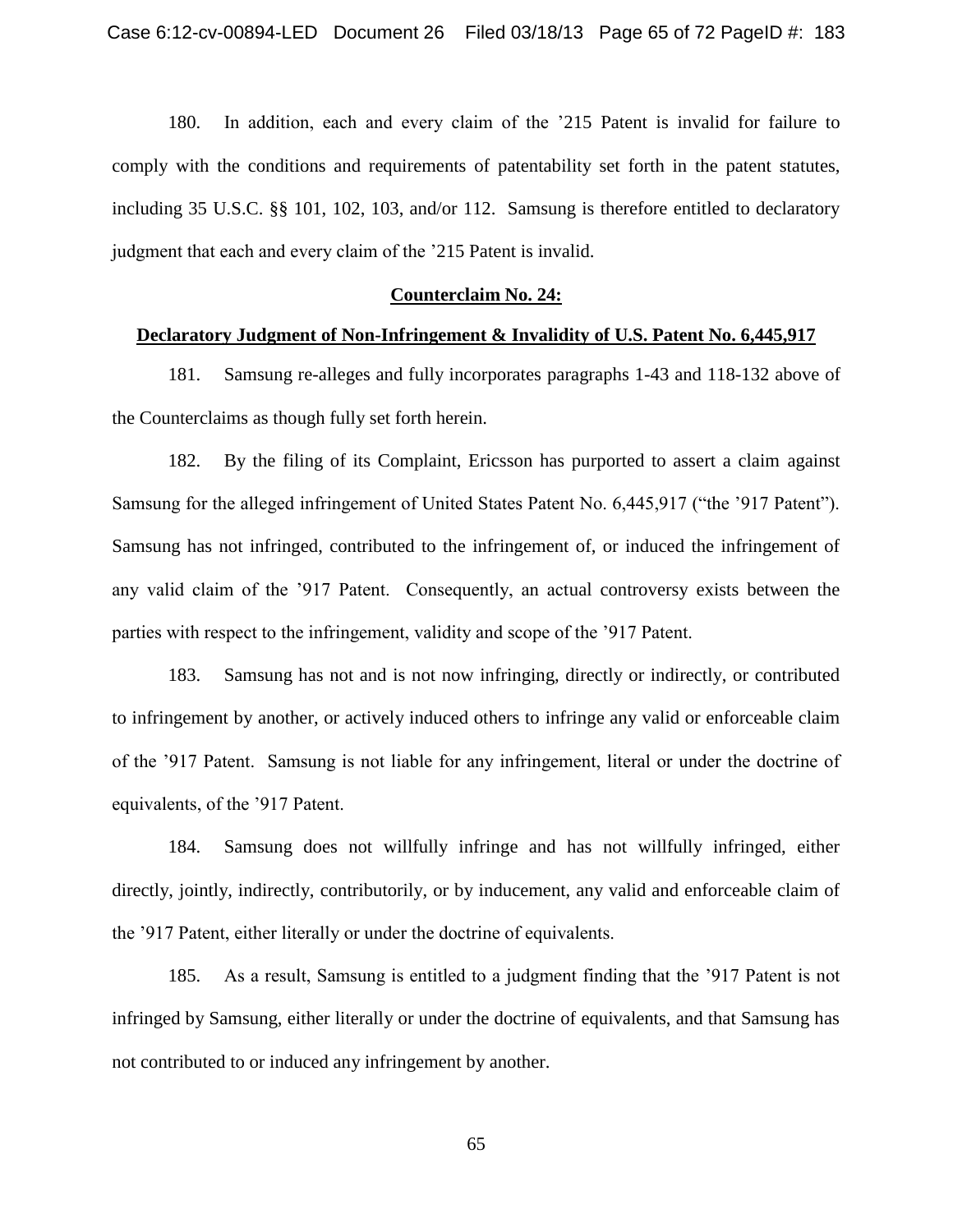186. In addition, each and every claim of the '917 Patent is invalid for failure to comply with the conditions and requirements of patentability set forth in the patent statutes, including 35 U.S.C. §§ 101, 102, 103, and/or 112. Samsung is therefore entitled to declaratory judgment that each and every claim of the '917 Patent is invalid.

# **Counterclaim No. 25:**

# **Declaratory Judgment of Non-Infringement & Invalidity of U.S. Patent No. 6,473,506**

187. Samsung re-alleges and fully incorporates paragraphs 1-43 and 118-132 above of the Counterclaims as though fully set forth herein.

188. By the filing of its Complaint, Ericsson has purported to assert a claim against Samsung for the alleged infringement of United States Patent No. 6,473,506 ("the '506 Patent"). Samsung has not infringed, contributed to the infringement of, or induced the infringement of any valid claim of the '506 Patent. Consequently, an actual controversy exists between the parties with respect to the infringement, validity and scope of the '506 Patent.

189. Samsung has not and is not now infringing, directly or indirectly, or contributed to infringement by another, or actively induced others to infringe any valid or enforceable claim of the '506 Patent. Samsung is not liable for any infringement, literal or under the doctrine of equivalents, of the '506 Patent.

190. Samsung does not willfully infringe and has not willfully infringed, either directly, jointly, indirectly, contributorily, or by inducement, any valid and enforceable claim of the '506 Patent, either literally or under the doctrine of equivalents.

191. As a result, Samsung is entitled to a judgment finding that the '506 Patent is not infringed by Samsung, either literally or under the doctrine of equivalents, and that Samsung has not contributed to or induced any infringement by another.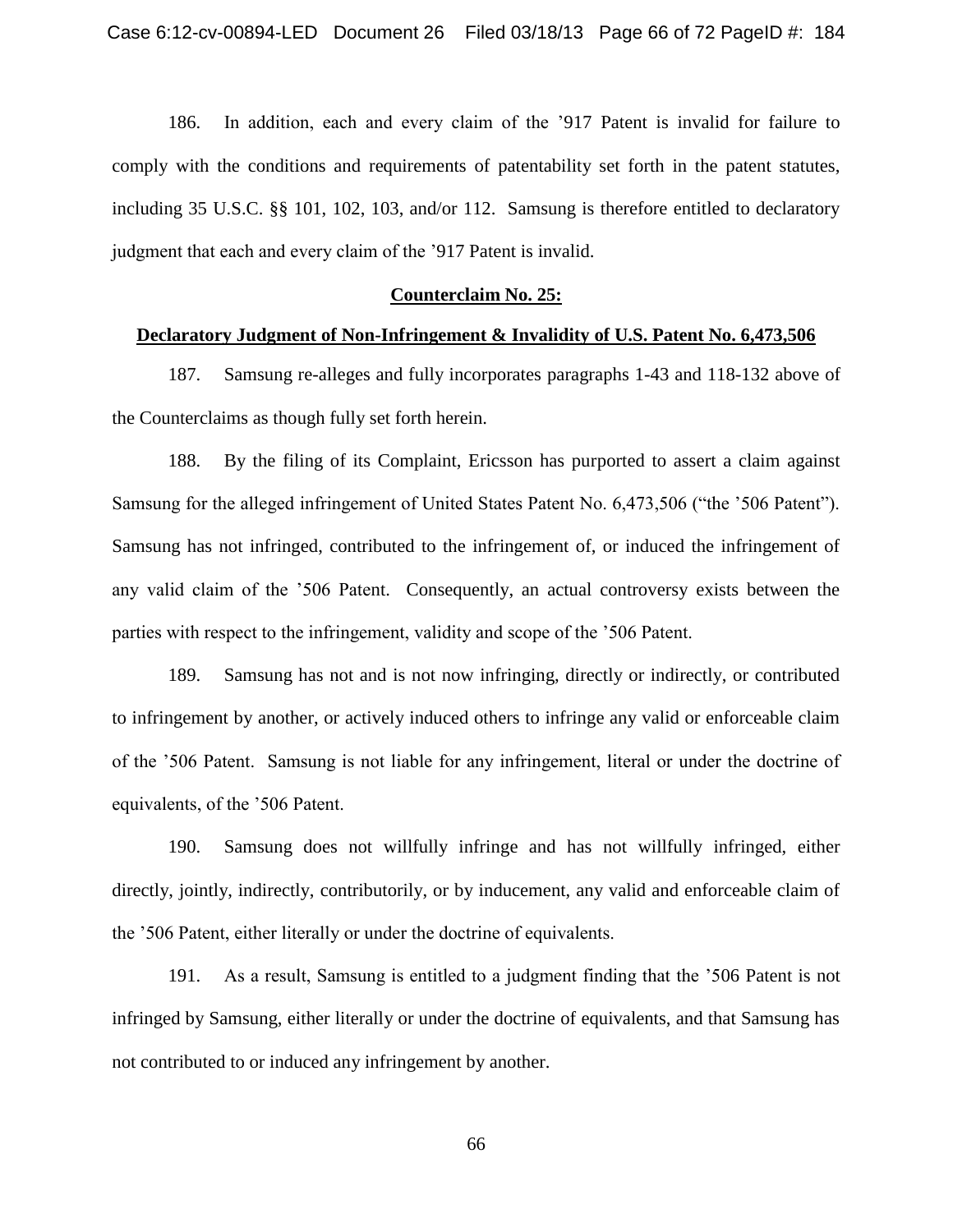192. In addition, each and every claim of the '506 Patent is invalid for failure to comply with the conditions and requirements of patentability set forth in the patent statutes, including 35 U.S.C. §§ 101, 102, 103, and/or 112. Samsung is therefore entitled to declaratory judgment that each and every claim of the '506 Patent is invalid.

# **Counterclaim No. 26:**

# **Declaratory Judgment of Non-Infringement & Invalidity of U.S. Patent No. 8,169,992**

193. Samsung re-alleges and fully incorporates paragraphs 1-43 and 118-132 above of the Counterclaims as though fully set forth herein.

194. By the filing of its Complaint, Ericsson has purported to assert a claim against Samsung for the alleged infringement of United States Patent No. 8,169,992 ("the '992 Patent"). Samsung has not infringed, contributed to the infringement of, or induced the infringement of any valid claim of the '992 Patent. Consequently, an actual controversy exists between the parties with respect to the infringement, validity and scope of the '992 Patent.

195. Samsung has not and is not now infringing, directly or indirectly, or contributed to infringement by another, or actively induced others to infringe any valid or enforceable claim of the '992 Patent. Samsung is not liable for any infringement, literal or under the doctrine of equivalents, of the '992 Patent.

196. Samsung does not willfully infringe and has not willfully infringed, either directly, jointly, indirectly, contributorily, or by inducement, any valid and enforceable claim of the '992 Patent, either literally or under the doctrine of equivalents.

197. As a result, Samsung is entitled to a judgment finding that the '992 Patent is not infringed by Samsung, either literally or under the doctrine of equivalents, and that Samsung has not contributed to or induced any infringement by another.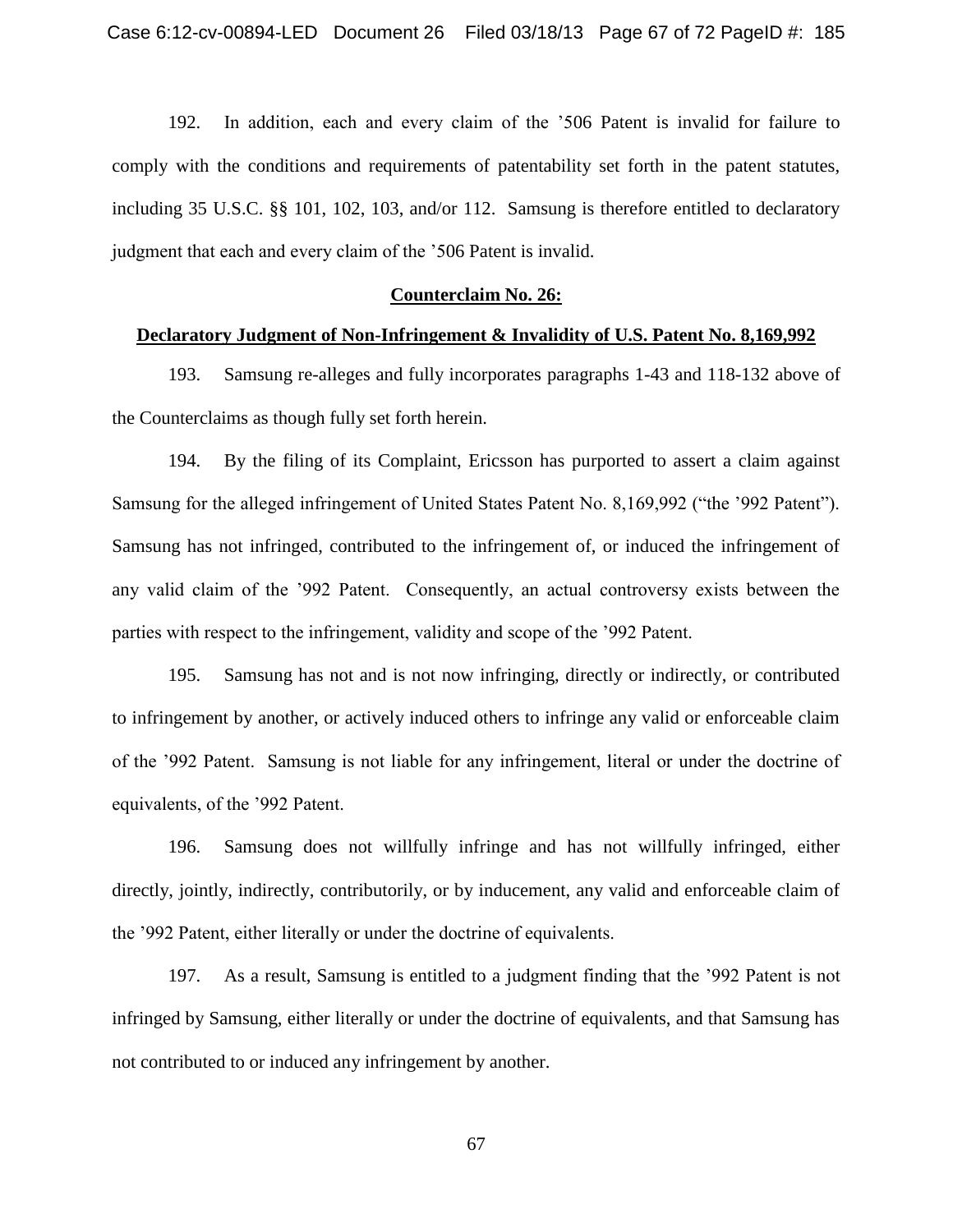In addition, each and every claim of the '992 Patent is invalid for failure to comply with the conditions and requirements of patentability set forth in the patent statutes, including 35 U.S.C. §§ 101, 102, 103, and/or 112. Samsung is therefore entitled to declaratory judgment that each and every claim of the '992 Patent is invalid.

# **EXCEPTIONAL CASE**

198. This case is an exceptional case entitling Samsung to an award of its reasonable attorneys' fees incurred in connection with this action pursuant to 35 U.S.C. § 285, as a result of, *inter alia*, Ericsson's assertion of the Ericsson Asserted Patents against Samsung with the knowledge that the Ericsson Asserted Patents are invalid and unenforceable.

# **PRAYER FOR RELIEF**

WHEREFORE, Samsung prays for judgment against Ericsson as follows:

- a. For dismissal of Ericsson's Complaint in its entirety with prejudice;
- b. For a judgment that Ericsson has infringed directly, contributorily, and/or by inducement the asserted claims of each Samsung Asserted Patent;
- c. For a judgment declaring that each and every claim of the Samsung Asserted Patents are valid and enforceable;
- d. For judgment and a declaration that Ericsson has breached its legal obligations with respect to granting Samsung FRAND terms and conditions of licenses to any of its essential patents;
- e. For an order compelling specific performance of Ericsson's FRAND obligations;
- f. For a judgment declaring that Samsung has not and does not infringe, under any theory, any asserted claim of an Ericsson Asserted Patent;
- g. For a judgment declaring that Samsung is licensed to manufacture, use, import, and sell electronic devices incorporating licensed Qualcomm components, ST Ericsson components,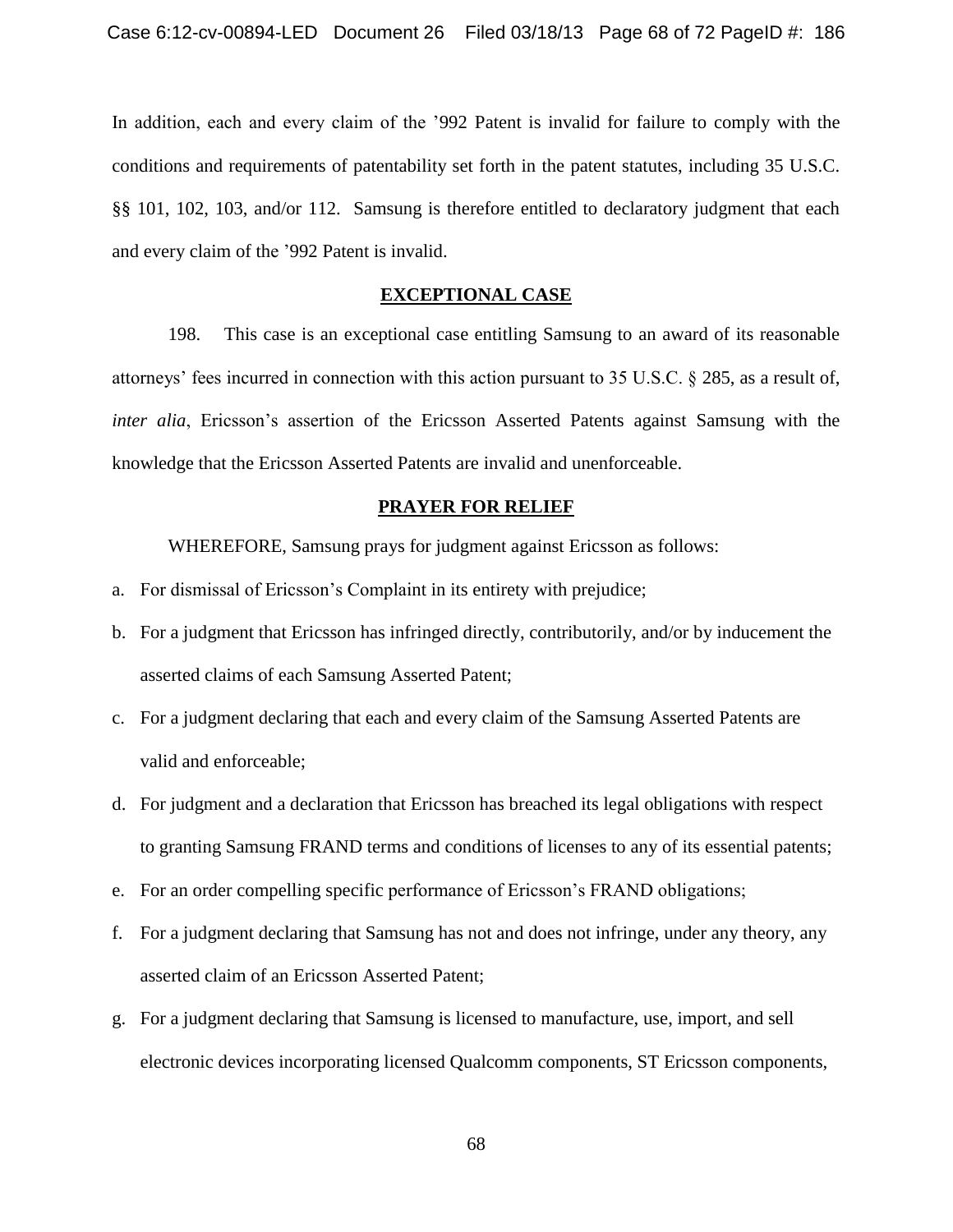and/or components of other Ericsson licensed third parties and owes no royalties to Ericsson on account of such manufacture, use, import, or sale;

- h. For a judgment declaring that each and every asserted claim of the Ericsson Asserted Patents is invalid and unenforceable;
- i. For an award of reasonable attorneys' fees and expenses against Ericsson pursuant to 35 U.S.C. § 285 or otherwise;
- j. For damages together with prejudgment interest;
- k. For Samsung's costs of suit against Ericsson;
- l. For a permanent injunction against Ericsson products found to infringe any Samsung patent for which Samsung is entitled to obtain an injunction; and
- m. For such other and further relief as this Court may deem just and proper.

# **JURY DEMAND**

Samsung hereby demands a trial by jury on all issues triable by a jury alleged or relating to this litigation pursuant to Rule 38 of the Federal Rules of Civil Procedure.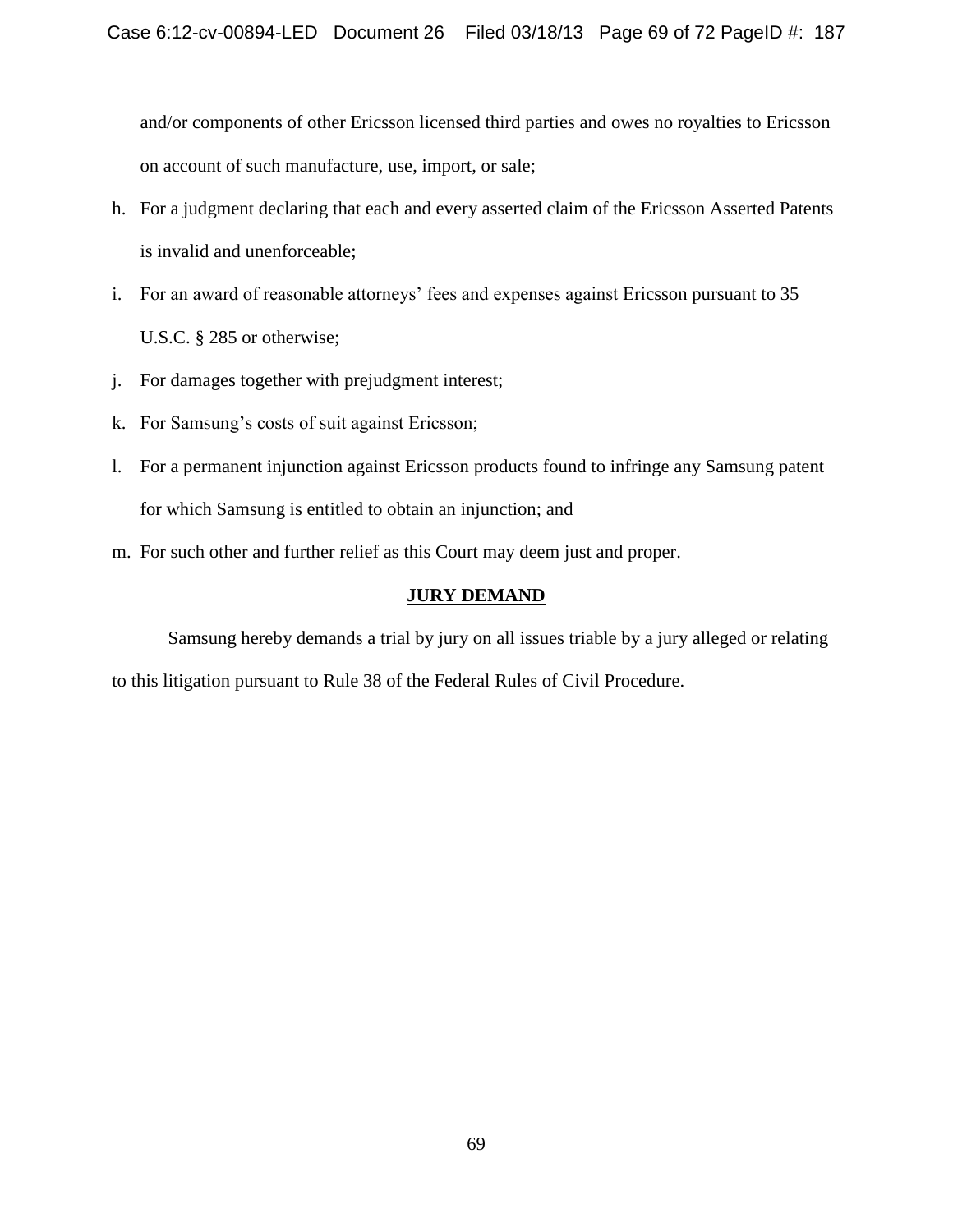Dated: March 18, 2013 Respectfully submitted,

# **SAMSUNG ELECTRONICS CO., LTD SAMSUNG ELECTRONICS AMERICA, INC. SAMSUNG TELECOMMUNICATIONS AMERICA LLP**

By their attorneys,

By: *\_\_\_\_\_s/ Indranil Mukerji\_\_\_* Ruffin Cordell Texas Bar No. 04820550 E-mail: [Cordell@fr.com](mailto:Cordell@fr.com) Michael McKeon D.C. Bar No. 459780 E-mail: [McKeon@fr.com](mailto:McKeon@fr.com) Indranil Mukerji Mass. Bar No. 644059 E-mail: [Mukerji@fr.com](mailto:Colaianni@fr.com) **FISH & RICHARDSON P.C.** 1425 K Street, NW, 11th Floor Washington, DC 20005 Telephone: (202) 783-5070 Facsimile: (202) 783-2331 Thomas Melsheimer Texas Bar No. 1392250 E-mail: [Melsheimer@fr.com](mailto:Melsheimer@fr.com) Thomas Reger II Texas Bar No. 24032992 E-mail: [Reger@fr.com](mailto:Reger@fr.com) Robert Earle Texas Bar No. 24002029 E-mail: [Earle@fr.com](mailto:Earle@fr.com) **FISH & RICHARDSON P.C.** 1717 Main Street, Suite 5000 Dallas, Texas 75201 Telephone: (214) 747-5070 Facsimile: (214) 747-22091

> Kenneth R. Adamo Texas Bar No. 00846960 E-mail: [kradamo@kirkland.com](mailto:kradamo@kirkland.com) David W. Higer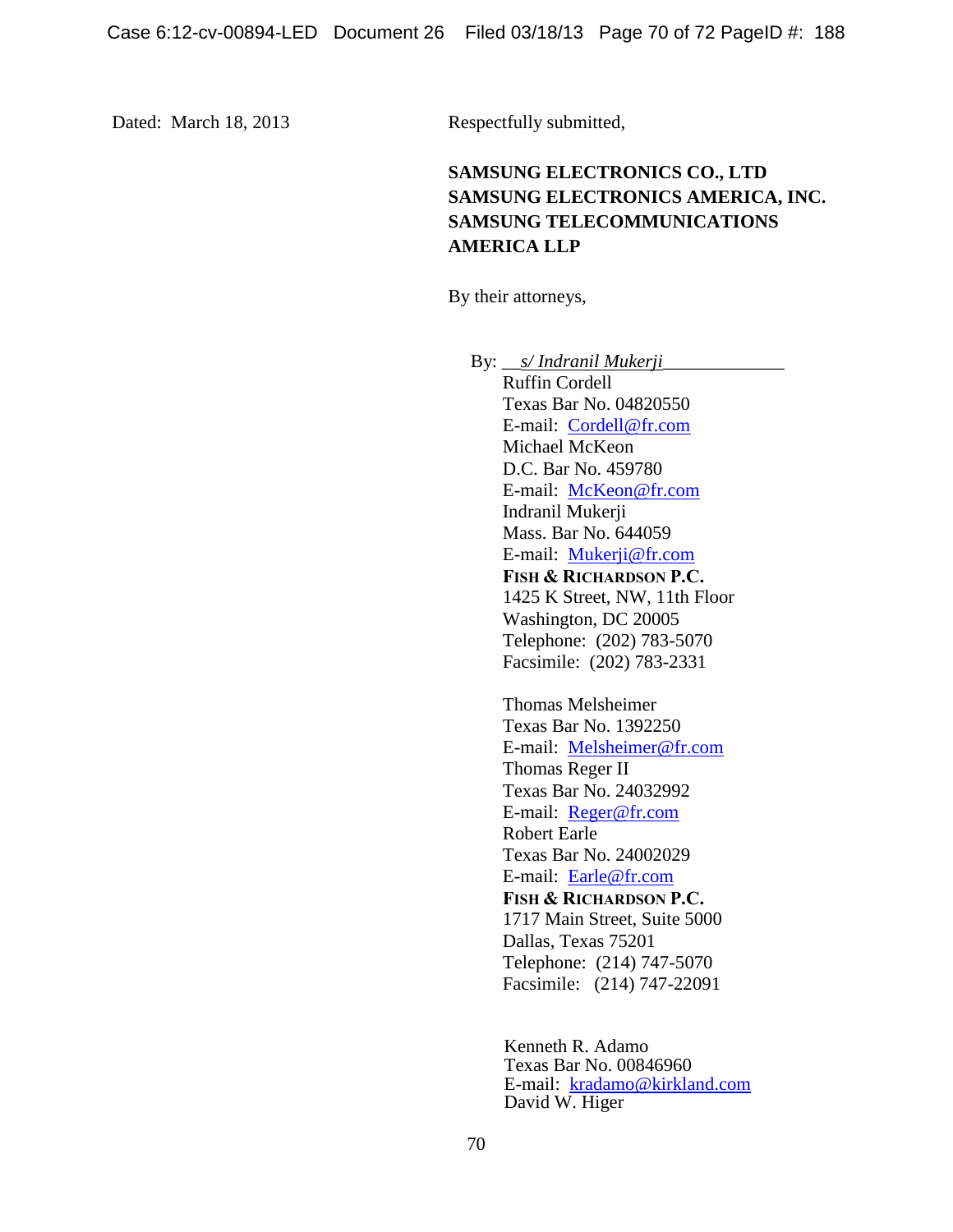#### E-mail: [david.higer@kirkland.com](mailto:david.higer@kirkland.com) **KIRKLAND & ELLIS LLP** 300 North LaSalle Chicago, Illinois 60654

(312) 862-2000 (Telephone) (312) 862-2200 (Facsimile)

Gregory S. Arovas, P.C. E-mail: [greg.arovas@kirkland.com](mailto:greg.arovas@kirkland.com) Jennifer M. Selendy E-mail: [jennifer.selendy@kirkland.com](mailto:jennifer.selendy@kirkland.com) Todd M. Friedman E-mail: [todd.friedman@kirkland.com](mailto:todd.friedman@kirkland.com)

# **KIRKLAND & ELLIS LLP** 601 Lexington Avenue New York, NY 10022 (212) 446-4800 (Telephone) (212) 446-4900 (Facsimile)

Edward C. Donovan E-mail: [edward.donovan@kirkland.com](mailto:edward.donovan@kirkland.com) **KIRKLAND & ELLIS LLP** 655 Fifteenth Street, N.W. Washington, D.C. 2005 (202) 879-5000 (Telephone) (202) 879-5200 (Facsimile)

Bao Nguyen E-mail: [bao.nguyen@kirkland.com](mailto:bao.nguyen@kirkland.com) **KIRKLAND & ELLIS LLP** 555 California Street San Francisco, California 94104 (415) 439-1400 (Telephone) (415) 439-1500 (Facsimile)

Michael Jones E-mail: [mikejones@potterminton.com](mailto:mikejones@potterminton.com) **POTTER MINTON** 110 N College Avenue, Suite 500 Tyler, TX 75702 (903) 597-8311 (903) 593-0846